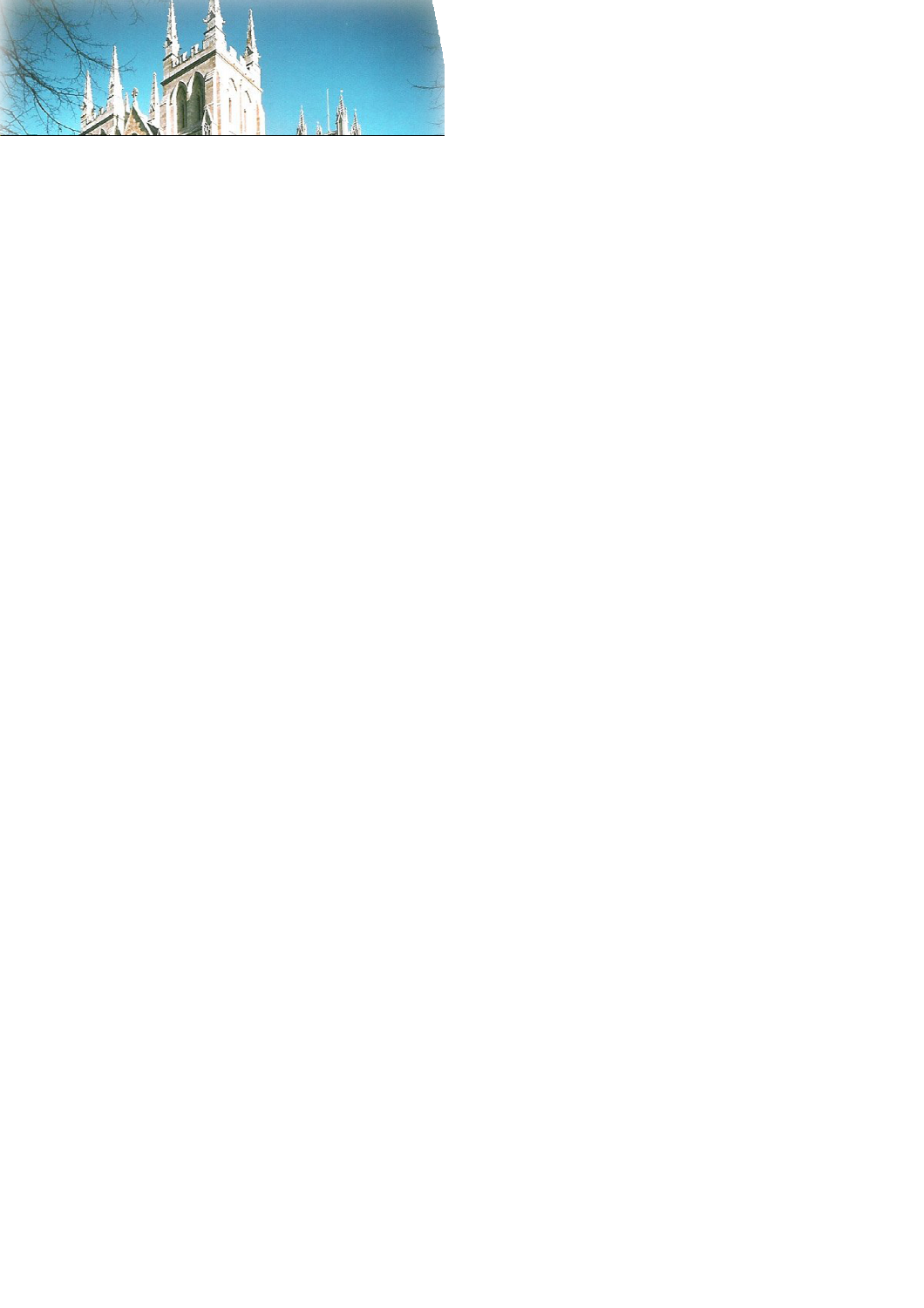**Selby District Core Strategy**

**Infrastructure Delivery Plan**

**May 2011**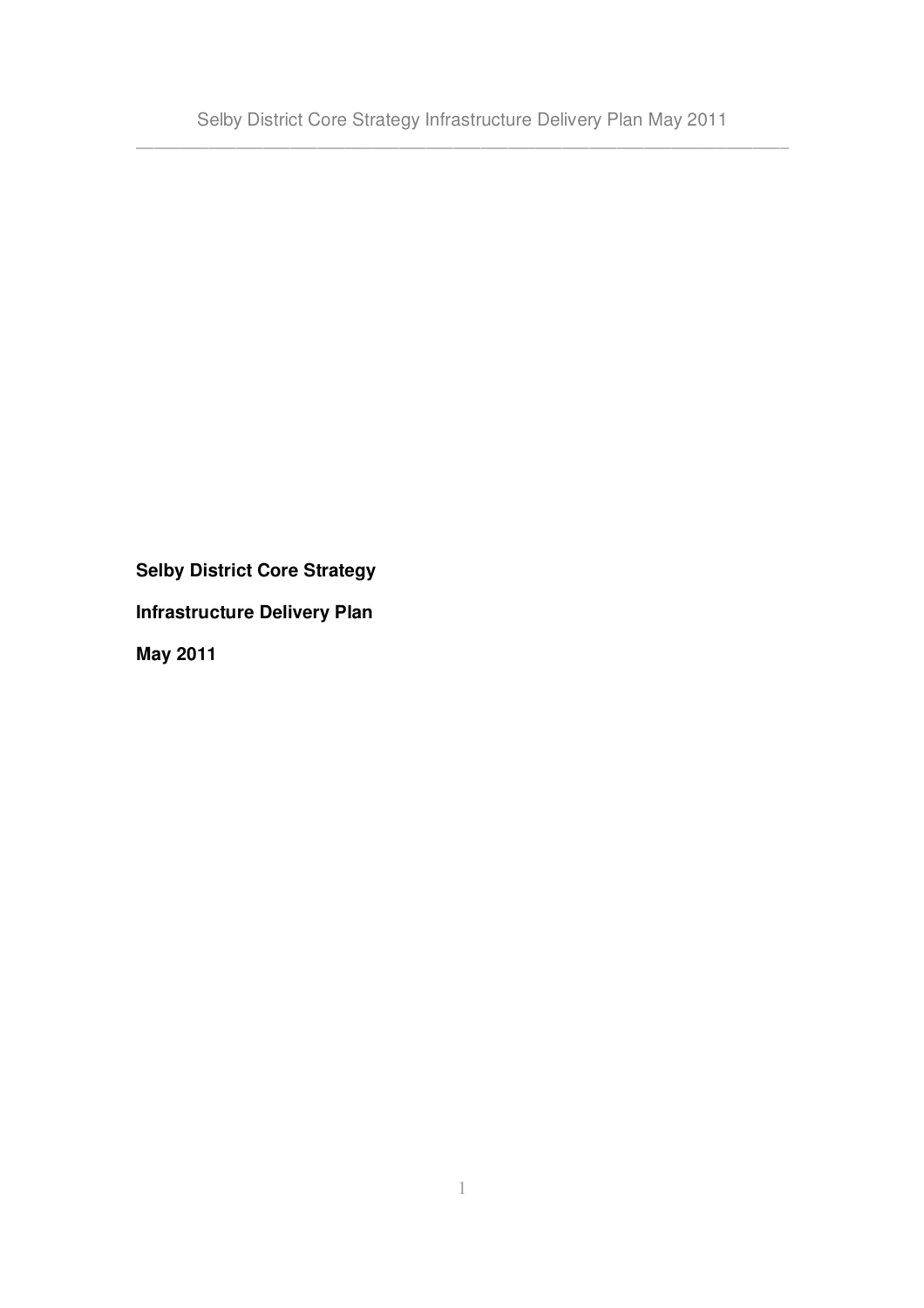# **Contents**

| 1. | Introduction                                               | 3         |
|----|------------------------------------------------------------|-----------|
| 2. | Key Infrastructure Areas                                   | 4         |
|    | Transport                                                  | 4         |
|    | Energy                                                     | 7         |
|    | <b>Water and Drainage</b>                                  | 7         |
|    | Waste Management                                           | 9         |
|    | Education                                                  | 10        |
|    | <b>Adult and Community Service</b>                         | 11        |
|    | Health                                                     | 12        |
|    | <b>Emergency Services</b>                                  | 12        |
|    | Leisure                                                    | 13        |
|    | <b>Community Facilities</b>                                | 14        |
|    | Green Infrastructure                                       | 14        |
| 3. | Phasing                                                    | 15        |
| 4. | Olympia Park Strategic Development Site                    | 15        |
| 5. | <b>Estimated Costs of Infrastructure Improvements</b>      | 17        |
| 6. | <b>Settlement Summaries</b>                                | 17        |
| 7. | Conclusions                                                | 21        |
|    | Appendix 1<br>Planned and Proposed Infrastructure Projects | $22 - 50$ |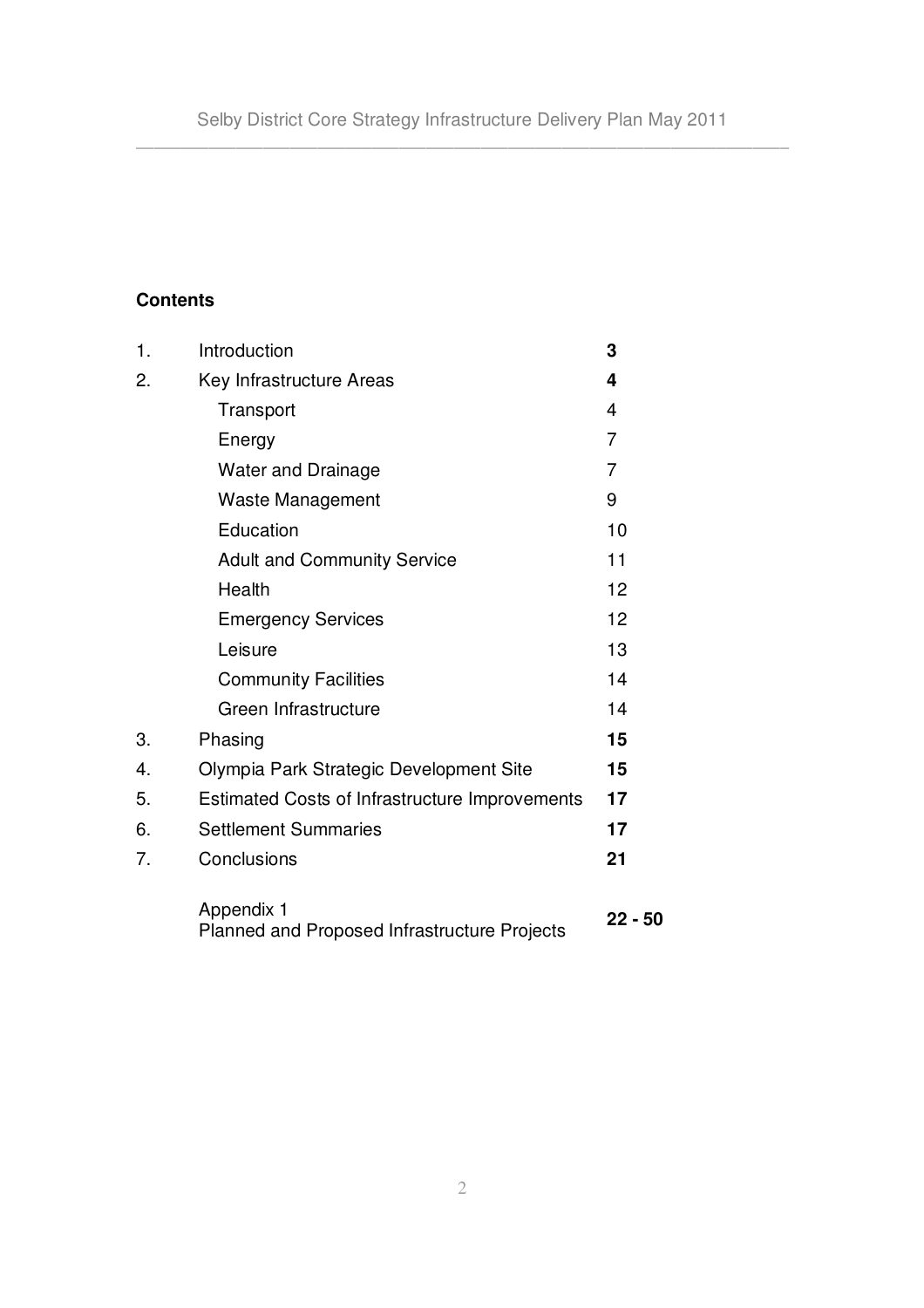# **1. Introduction**

1.1 This Infrastructure Delivery Plan provides a resource which outlines the presence of and planned delivery of infrastructure which is relevant to the area covered by the Core Strategy for Selby District. It brings together in one document the investment plans of many different organisations, in both the public and private sector. This document gives the position as at May 2011. The Infrastructure Delivery Plan is an evolving document and will be updated as appropriate to present the most up-to-date picture.

### **Background**

- 1.2 The Core Strategy is the means for "orchestrating the necessary social, physical and green infrastructure required to ensure that sustainable communities are created" (PPS12 Local Spatial Planning). The Infrastructure Delivery Plan forms part of the evidence base which underpins the Core Strategy and is submitted for Examination alongside the Core Strategy. It includes information on who will provide the infrastructure and when it will be provided.
- 1.3 The Infrastructure Delivery Plan includes information on
	- Needs and cost
	- Phasing of development
	- Funding sources
	- Responsibility for delivery
	- The specific infrastructure requirements of any strategic sites included in the Core Strategy
- 1.4 The Infrastructure Delivery Plan will also be used to provide a basis to calculate appropriate charging regimes should it be decided to implement locally the new Community Infrastructure Levy (CIL). Final guidance on the CIL or any similar regime is still awaited.
- 1.5 PPS12 recognises that, due to the budgeting processes of different agencies whose projects are relevant to the Core Strategy, less information about future projects may be available than would be desired, especially for projects that are planned to take place after the first five years. It states that the Core Strategy should make proper provision for such uncertainty where it can be demonstrated that there is a reasonable prospect of provision.
- 1.6 The Council is committed to communicating on a regular basis with stakeholders and infrastructure providers through formal consultation, meetings and correspondence. Stakeholders and infrastructure providers are kept informed of the progress of new policy documents and of proposals that may impact on their service, together with being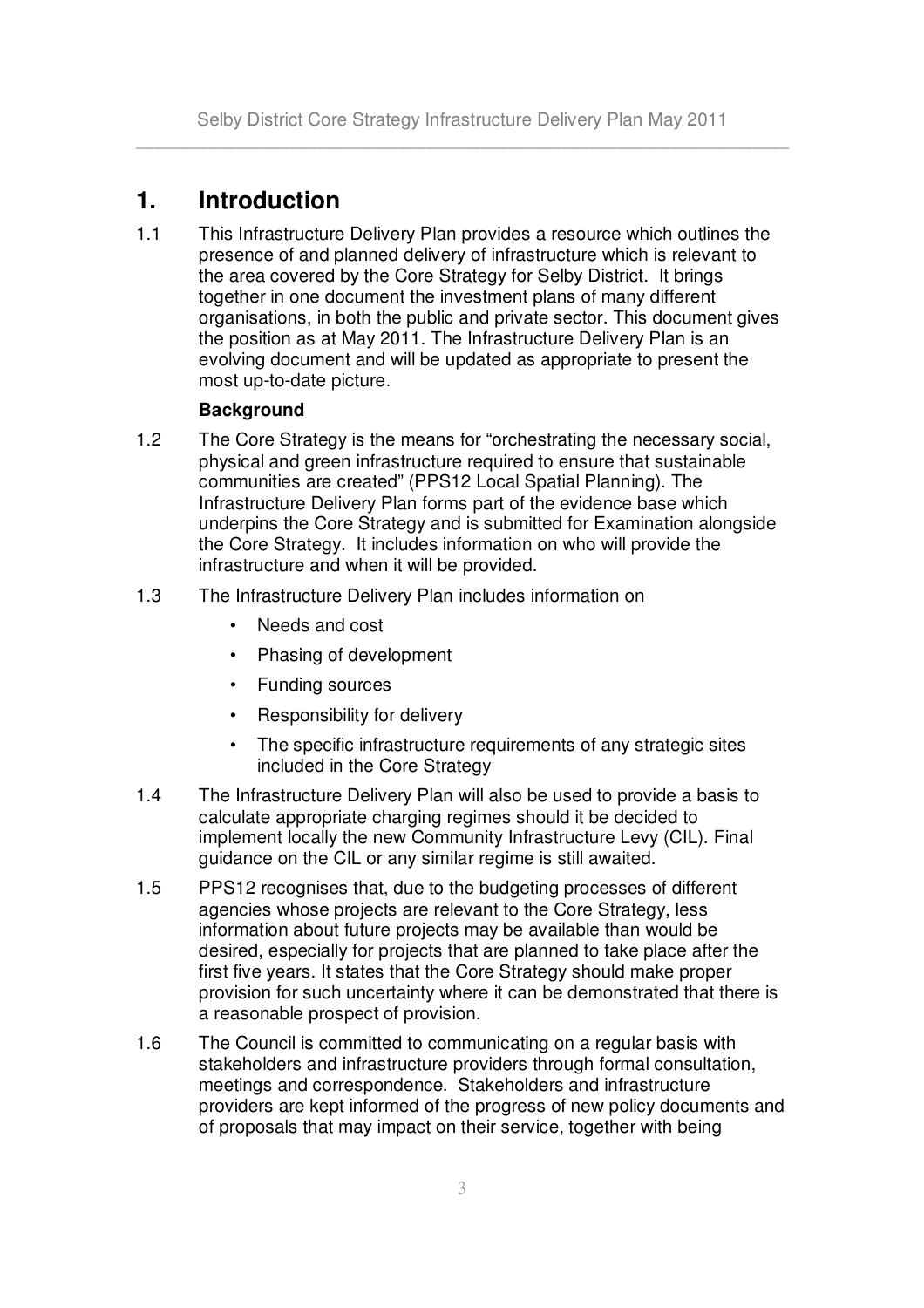involved in masterplanning exercises for strategic sites where appropriate.

#### **Document Structure**

- 1.7 This Infrastructure Delivery Plan briefly outlines the current situation in the main infrastructure areas of transport, energy, education, health, emergency services, leisure, community facilities and green infrastructure.
- 1.8 **Appendix 1** contains a detailed table which details the infrastructure projects planned and proposed which will affect the Core Strategy and the Strategic Site.

# **2. The Situation in Key Infrastructure Areas**

## **Transport**

### **Road Network**

- 2.1 The Highways Agency is responsible for the national Strategic Road Network (SRN), primarily motorways and major trunk roads. Within the Core Strategy area the Highways Agency is responsible for sections of the M62, A1 and A64. The M62 and A1(M) are three lane dual carriageways with grade separated junctions<sup>1</sup>. The A64(T) is an all purpose dual carriageway with grade separated junctions. No sections of the SRN within Selby District currently have regular weekday traffic congestion problems, however being a commuter route to West Yorkshire urban centres it suffers from the associated rush-hour effect.
- 2.2 The cumulative impact of development in Selby District over the life of the Core Strategy also indicates impacts on sections of the SRN that are outside of the District – at Askham, Bishopthorpe, Heslington, Tadcaster and Wetherby. In many cases, further investigation works need to be carried out, and joint working arranged with adjacent LPAs. In addition various junctions may experience capacity issues – these are the A64, A1079, A19 and A162, and the M62 at junction 34. The Site Allocations DPD and any future CIL (or similar) will further investigate these issues.
- 2.3 North Yorkshire County Council (NYCC) is responsible for the maintenance of all the other roads in the District (except privately owned roads). NYCC have funding available to support the general maintenance of roads, bridges and railways and various minor improvements to the transport infrastructure. Funding is also in place for safety initiatives and Community Transport schemes.
- 2.4 The third Local Transport Plan (LTP3) has recently been adopted by NYCC. The LTP3 covers the period from April 2011 to March 2016, and sets out what is hoped to be achieved in terms of the issues facing

 $<sup>1</sup>$  A junction where vehicles joining and leaving the flow of traffic do so using slip roads.</sup>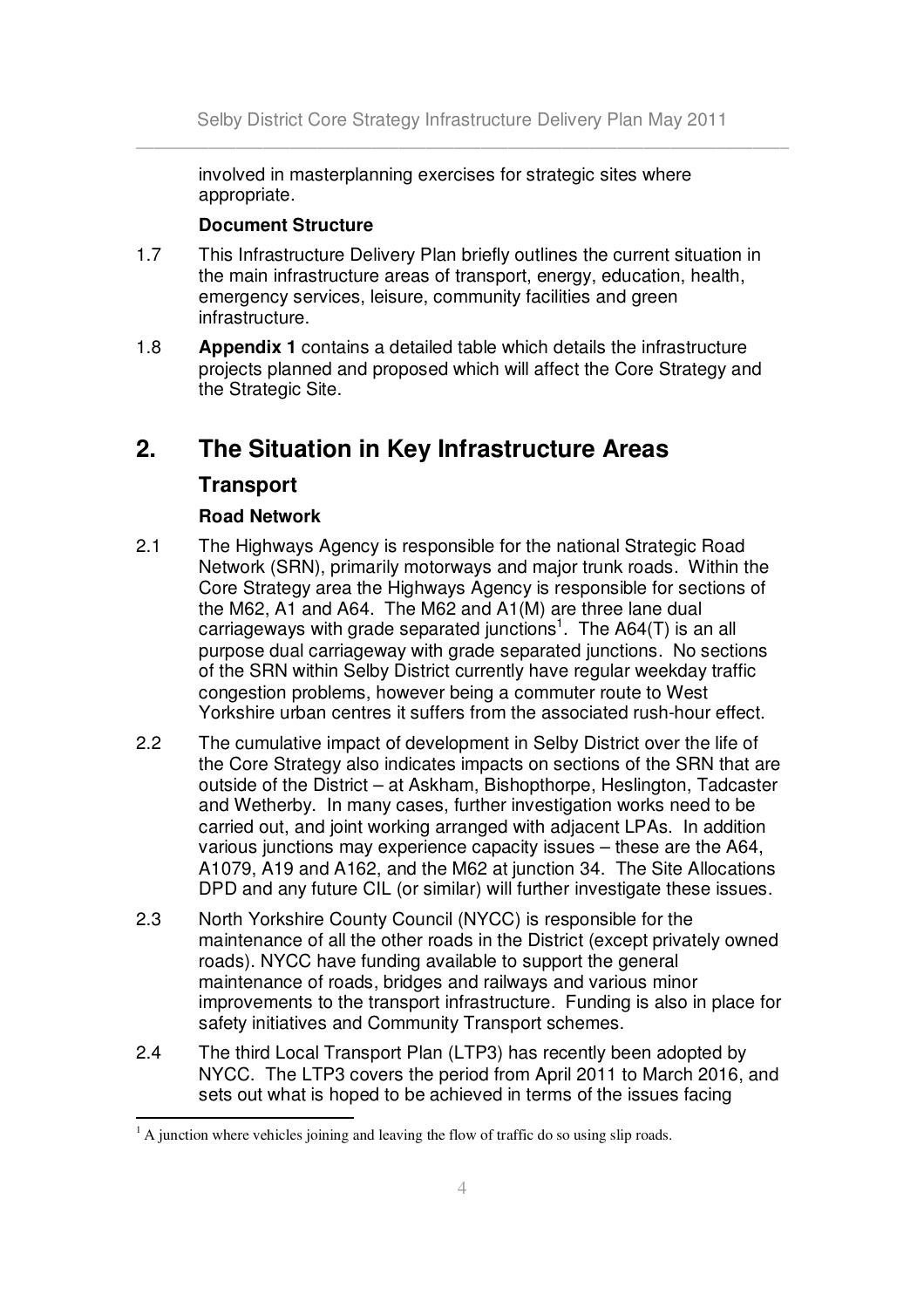residents and visitors to the County and what types of actions can be taken to achieve objectives. It also includes information as to how transport networks and services will be managed, maintained and improved and includes measures to monitor achievement efficiency and improve performance.

2.5 The Highways Agency and North Yorkshire County Council are committed to partnership working with the Council, taking the form of early and continued involvement in the development of the Local Development Framework; contributing evidence and ensuring that development is centred on suitable location with appropriate infrastructure support. No strategic deficiency has been highlighted that cannot be accommodated through the planning process.

#### **Buses**

- 2.6 Most of the local bus services within the Core Strategy area are provided by Arriva. Services with less coverage and/or frequency in the District are currently operated by Metro, Transdev Coastliner, Thornes, Utopia and York Pullman.
- 2.7 It is appreciated that a regular bus service is an important part of maintaining sustainable settlements, allowing people to choose to reduce the number journeys made by car, and enabling those without private transport to have independence and access to jobs and services outside of their immediate locality.
- 2.8 Although Arriva is not currently in a position to commit to long term plans for future levels of transport provision, the company is keen to receive early information on specific site development and to exchange strategic planning information with the Council.
- 2.9 A number of services that operate in the District will face reductions in frequency from 17 April 2011, due to the withdrawal of NYCC subsidies.
- 2.10 As an example of the costs associated with providing a bus route into a new development, Arriva estimates that it would cost approximately £2,500 per week to kick start a bus route through a site in Selby during its development to subsidise early use until the site is advanced enough to support itself. This would include a 30 minute frequency service between 0700-1900. Any temporary diversion of an existing bus service through a new site would need to be calculated and risk assessed individually.
- 2.11 Arriva and other bus service companies provide services where they are economically viable, and estimate that services can be added to in the future, provided that they are viable to the business and begin with start up funding secured through the planning process.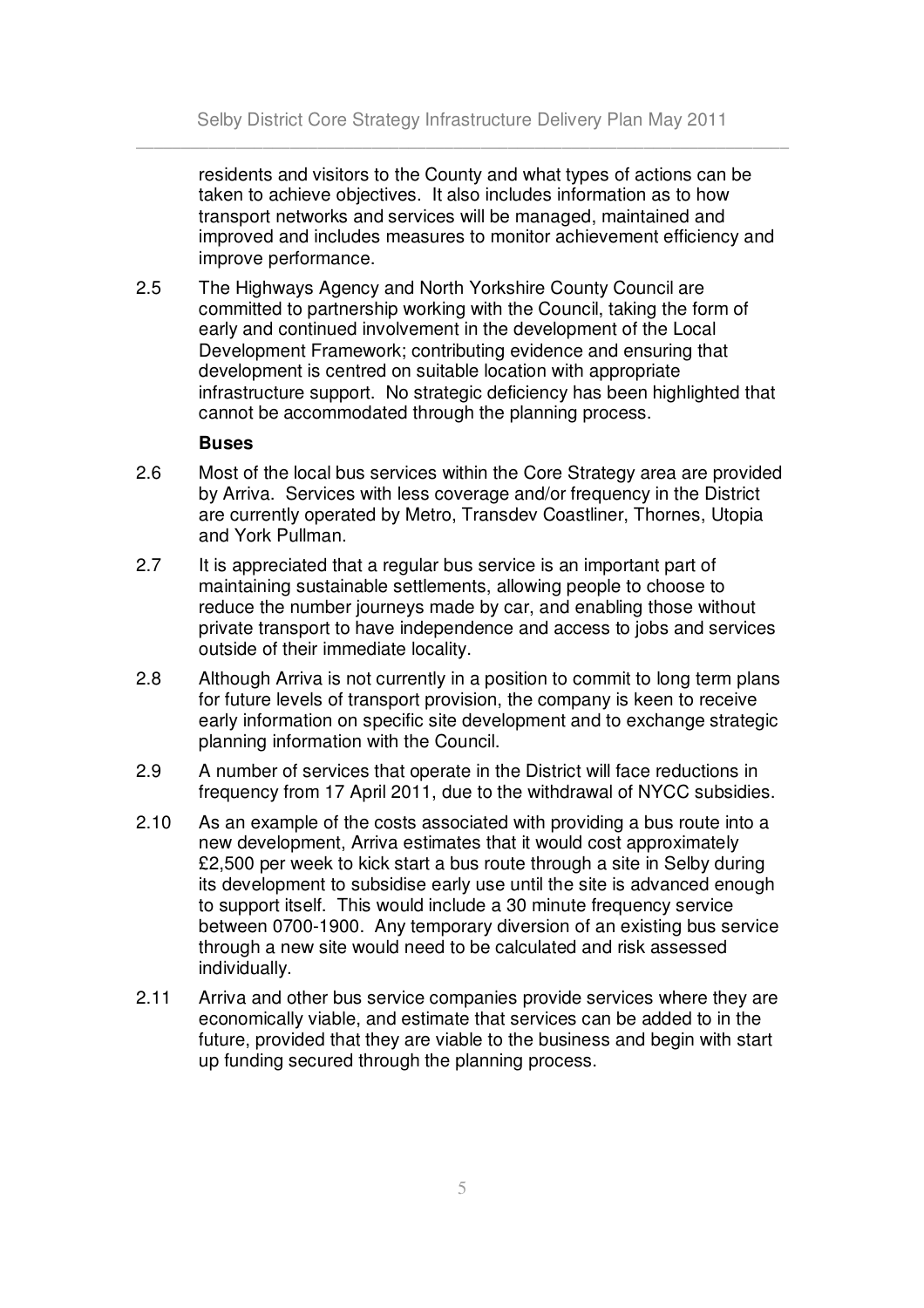#### **Rail**

- 2.12 There are seven passenger rail stations within the Core Strategy area, at Selby, Sherburn in Elmet, South Milford, Ulleskelf, Church Fenton, Hensall and Whitley Bridge.
- 2.13 Network Rail recently published the Draft Northern Route Utilisation Strategy (RUS) for consultation and the revised document is due for publication in Spring 2011. RUSs seek to balance capacity, passenger and freight demand, operational cost, and to address the requirements of funders and stakeholders. The RUS for this area forecasts significantly more growth in rail usage over the next ten to twenty years. Doubts are expressed on the likelihood of accommodating growth in services, such as increased frequency and new rolling stock, beyond further train lengthening.
- 2.14 Rail infrastructure funding is allocated by the regulator every five years, but does not cover improvements or accessibility to stations. It is anticipated that these are particular areas where contributions associated with the development of large sites will be focused. The provision of additional car parking at South Milford (estimated cost excluding land acquisition is £500,000) and installation of lifts at Selby (estimated cost is £1.5 million) are considered to be particular priorities. Both of these projects are likely to involve funding from the rail authorities and developer contributions. More detailed guidance will be provided throughout the Site Allocations DPD process.
- 2.15 The Route Plan (2008) for North Trans-Pennine, North and West Yorkshire, identifies plans for a much enlarged, parkway station at Micklefield, which although outside of the District, is likely to impact on travel patterns by both road and rail from inside and through the District. The Yorkshire and Humber RUS (July 2009) identifies this proposal as a potential enhancement scheme. A less costly scheme is also being considered, to add an extra platform. Travellers from Selby would benefit from a non-stopping service if these plans go ahead, however barriers at level crossings would also need to close more regularly, with a knock on impact to road traffic. A further impact would be the loss of through trains to Micklefield/Garforth/Crossgates.
- 2.16 Recent funding announcements mean that most well used services can expect to have an extra carriage added, leading to capacity to seat up to 100 more passengers on each journey.
- 2.17 A 'Yorkshire Card' (along the lines of the Oyster Card used on London Transport<sup>2</sup>) is also being considered over the next 5/6 year period. This could mean that residents use local stations, rather than travelling to stations inside the West Yorkshire boundaries, to access cheaper fares.

 $^2$  i.e. a smartcard that stores credit, can be loaded with other passes and offers cheaper travel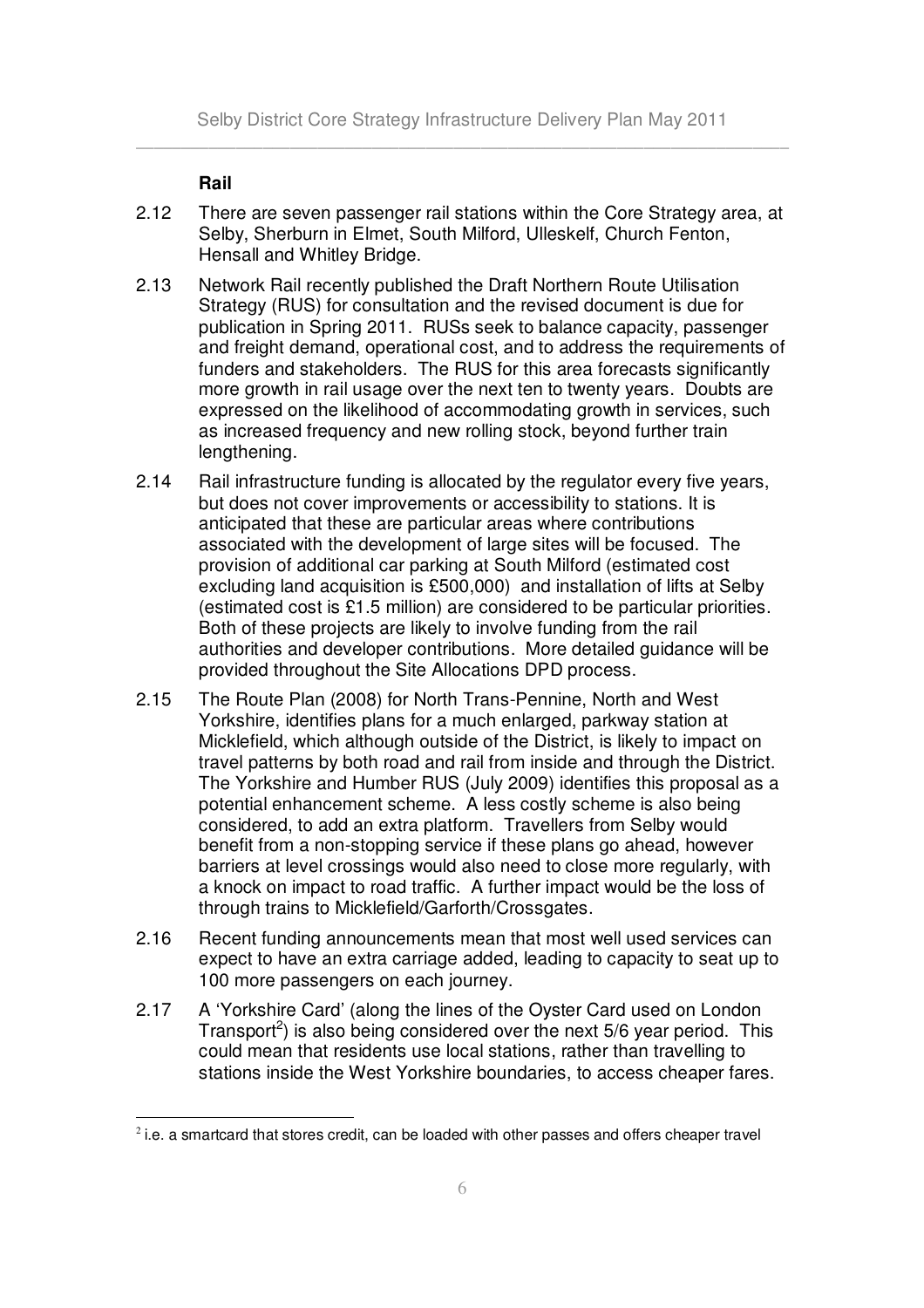- 2.18 The franchises that affect the District run out in 2012 and 2013 and this will be a time for those organisations bidding for the contracts to consult with the Council. Any new plans will be included in revisions of the IDP.
- 2.19 No strategic deficiency has been highlighted that cannot be accommodated through the planning process.

## **Energy**

- 2.20 National Grid<sup>3</sup> owns both the electricity transmission network and the high pressure gas transmission system which affect the District, providing electricity supplies from generating stations to local distribution companies in the Core Strategy area. No capacity issues have been identified which would constrain growth planned through the life of the Core Strategy.
- 2.21 CE Electric UK is responsible for delivering electricity in the District through its subsidiary company Yorkshire Electric Distribution (YEDL). The company is in a monopoly position and regulated by Ofgem. The main drivers for investment are asset conditions and customer requests for new or improved connection capacity. The company is a consultee on all policy documents. Yorkshire Electricity Long Term Development Statement provides information on local capacity.
- 2.22 The infrastructure that forms an essential part of the gas transmission system includes Northern Gas Networks, who are responsible for distributing gas to homes and businesses on behalf of companies who own gas. Gas is not available in all parts of the District, and Development through the Local Development Framework is not dependent upon supply as LPG, oil and electricity are also available in place of gas to serve the energy needs of the District.
- 2.23 No strategic deficiencies have been identified although there are ongoing issues in relation to the willingness of energy suppliers to reveal commercially sensitive information.

## **Water and Drainage**

#### **Water Supply**

- 2.24 Water Supply within the Core Strategy area is provided by Yorkshire Water (YW). There are two important aquifers – the Sherwood Sandstone Aquifer to the west of Selby, and the Magnesian Limestone Aquifer situated along the western side of the District. A service Reservoir also lies under Brayton Barff which is fed by rivers and groundwater.
- 2.25 The Environment Agency (EA) advises that the principal aquifer serving the District (the Sherwood Sandstone Aquifer) with public water supply is now fully committed, meaning that new abstraction licences will only be

<sup>&</sup>lt;sup>3</sup> Entec appointed to respond to Development Plan consultation on behalf of National Grid.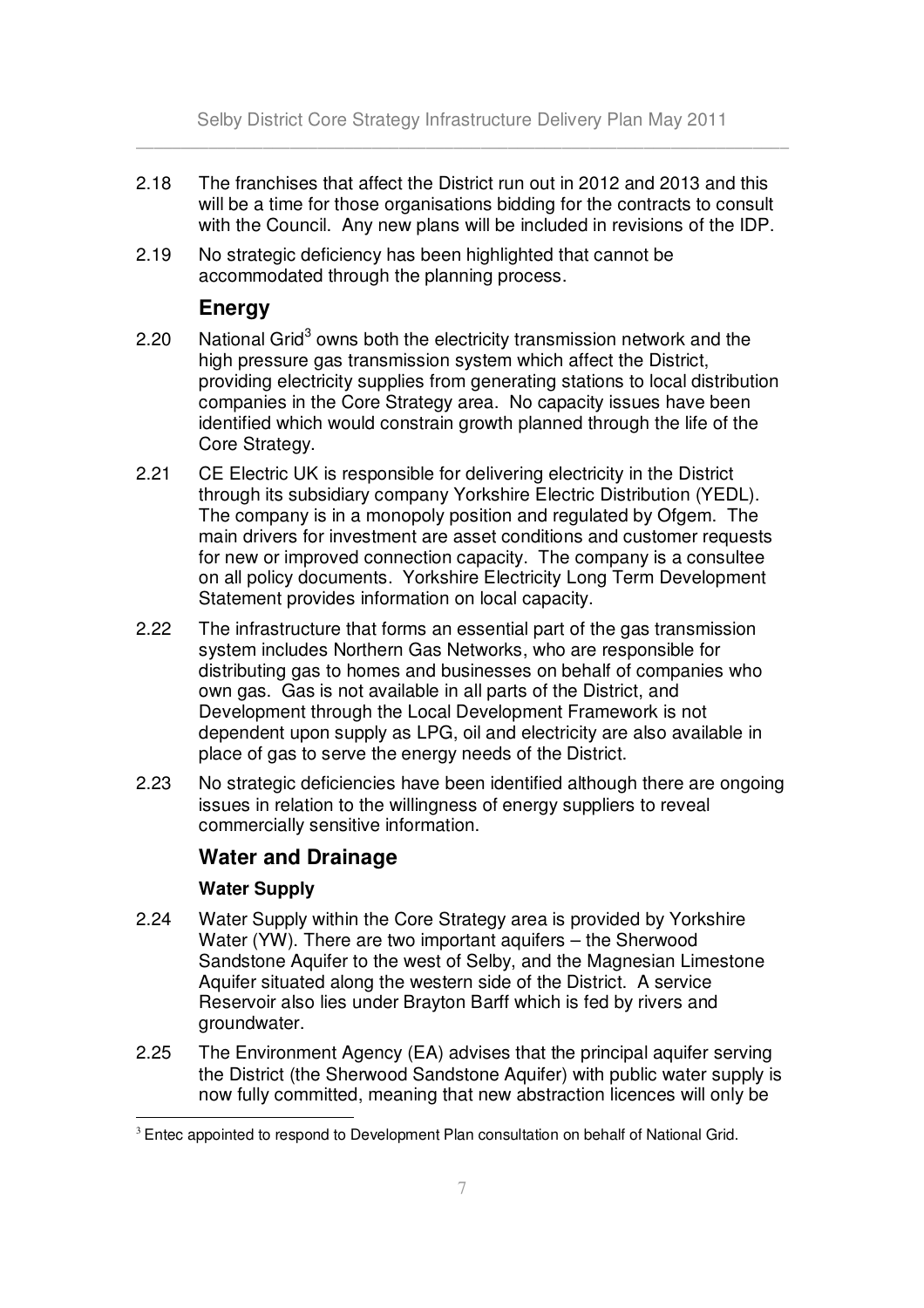granted from the River Aire or Selby Canal.

2.26 Water to serve new housing developments will be available as part of the public water supply from the Yorkshire Water grid. YW advises that supply is unlikely to be a constraint, as powers exist and measures are in place to ensure supply.

#### **Flood Risk Management**

- 2.27 The EA has been actively involved in the preparation of the Council's Strategic Flood Risk Assessment, including the stages of strategic site selection and distribution options. The EA advises that the document demonstrates a robust knowledge of the flood risk challenges in the District.
- 2.28 Flood defences are present within the District, and in recent years the Selby and immediately surrounding area has been provided with modern flood defences in order to protect it from the sort of major flooding event that occurred in the year 2000.
- 2.29 The EA has action plans for 0-5, 5-10 and 10-15 year periods in the District. The most significant planned capital schemes are identified below:
	- **Tadcaster Flood Defences** Approx cost of improvements £5 million (lifetime cost of protection at 1:100 standard is £37.3 million, duration of work  $= 2$  years). Project in medium term plan. Risk = Landowners objection to scheme.
	- **Selby Dam Pumping Station** Approx cost £3 million. Options  $=$  Increase pump capacity or build new Pumping Station. Risk  $=$ power failure can lead to property flooding.
	- **Cawood Flood Defences (Right Bank)** Approx cost of improvements =  $£10$  million. Four options exist which need feasibility study carrying out. Risk = Failure of defences potential impact on the Village and Selby Dam. Project in the medium term plan.
	- **Ulleskelf Flood Defences** Approx cost of rebuild = £10 million. Project in medium term plan. Risk = Scheme not yet developed, predict poor cost benefits.
- 2.30 Climate change and changes to Flood Defence Infrastructure Funding also pose significant problems in terms of potential increased flooding and greater constraints in accessing capital funds.
- 2.31 Due to funding uncertainty in the future, it is anticipated that schemes planned for delivery from 2016 onwards will require external contributions, which will be sought through developer contributions, a Community Infrastructure Levy (CIL) or similar mechanism.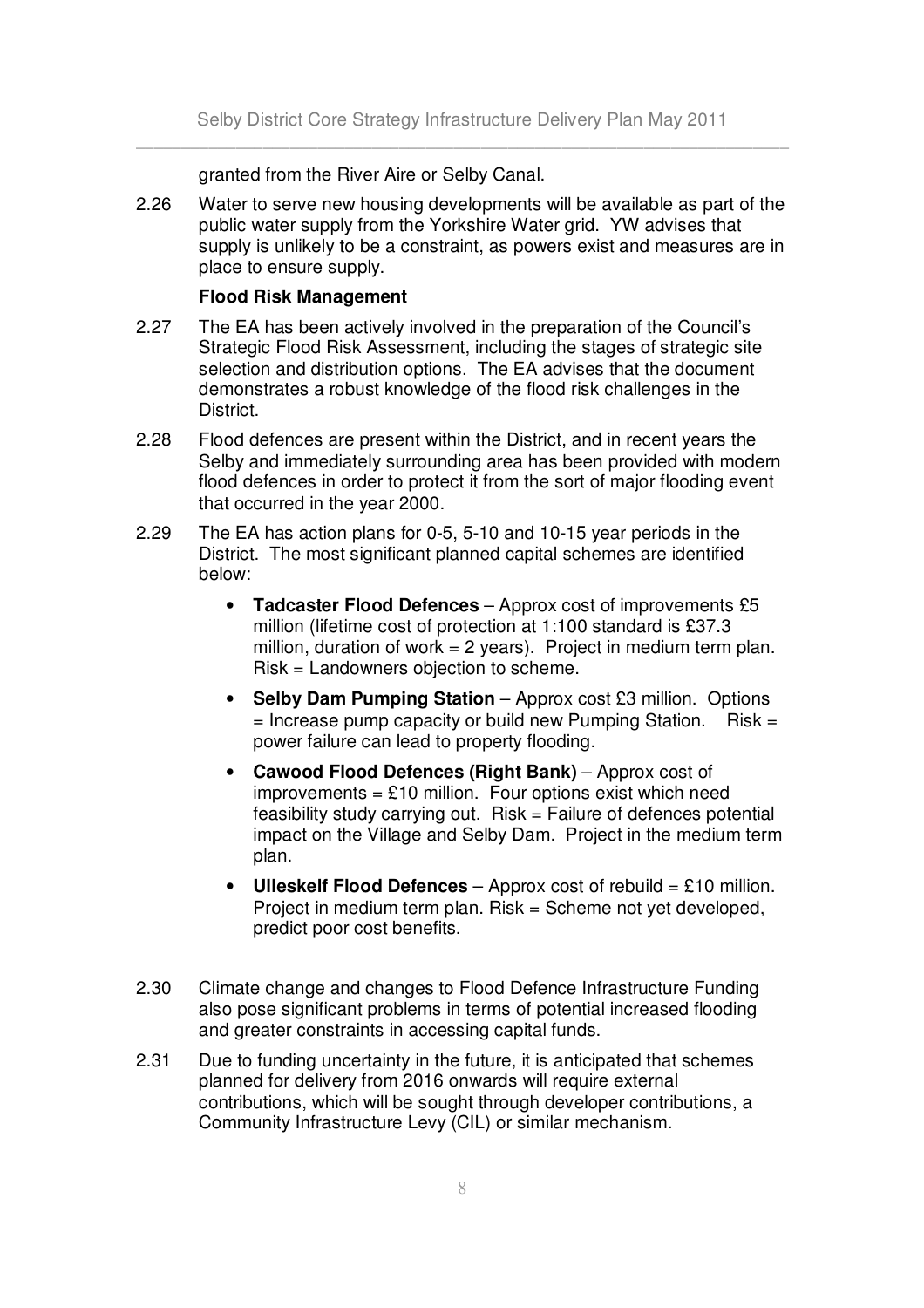#### **Waste Water**

- 2.32 Yorkshire Water has been actively involved in the preparation of the Core Strategy providing advice on the potential for future expansion of settlements in terms of the capacity of Waste Water Treatment Works and the sewerage system.
- 2.33 YW has five year investment periods, and uses population forecasts to plan allocation of funds. The 2015-2020 Business Plan proposals will be submitted in 2013, and the level of growth of an adopted Core Strategy can be accounted for and capacity be made available. Completion of necessary investment is scheduled up to March 2020.
- 2.34 Developer Contributions may be necessary to fund improvements to infrastructure where capacity issues exist. This will be dealt with in greater detail through the Site Allocations DPD.

#### **Surface Water Drainage**

2.35 In parts of the District deficiencies exist in surface water drainage capacity, however, various technical options exist to cope with this situation where new development is proposed on greenfield sites. This will be dealt with at application stage, and through the Building Regulations process.

#### **Land Drainage**

- 2.36 A number of Internal Drainage Boards that are members of the York Consortium of Drainage Boards, together with The Selby Area IDB are responsible for land drainage. A number of watercourses rely on a final pumped discharge into main rivers. Pumping Stations are generally at capacity, and cannot accept increased flows to them. This is therefore a matter for further investigation through the Site Allocations DPD, and implications will be factored into site development constraints and costs where appropriate.
- 2.37 The Internal Drainage Boards are a regular consultee on policy documents and planning applications, and are committed to early consultation on proposed site allocations and development plans.
- 2.38 No strategic deficiency in relation to water supply, waste water treatment and land drainage has been highlighted that cannot be accommodated through the planning process.

#### **Waste Management**

2.39 As part of its long term waste strategy 'Lets Talk Less Rubbish', the York and North Yorkshire Waste Partnership has agreed a network of Waste Transfer Stations (WTS), where waste will be bulked and transported to a central Waste Recovery Park which will provide recycling and energy recovery. The Partnership has secured land to accommodate a WTS in close proximity to Selby Town, which will need to be in operation from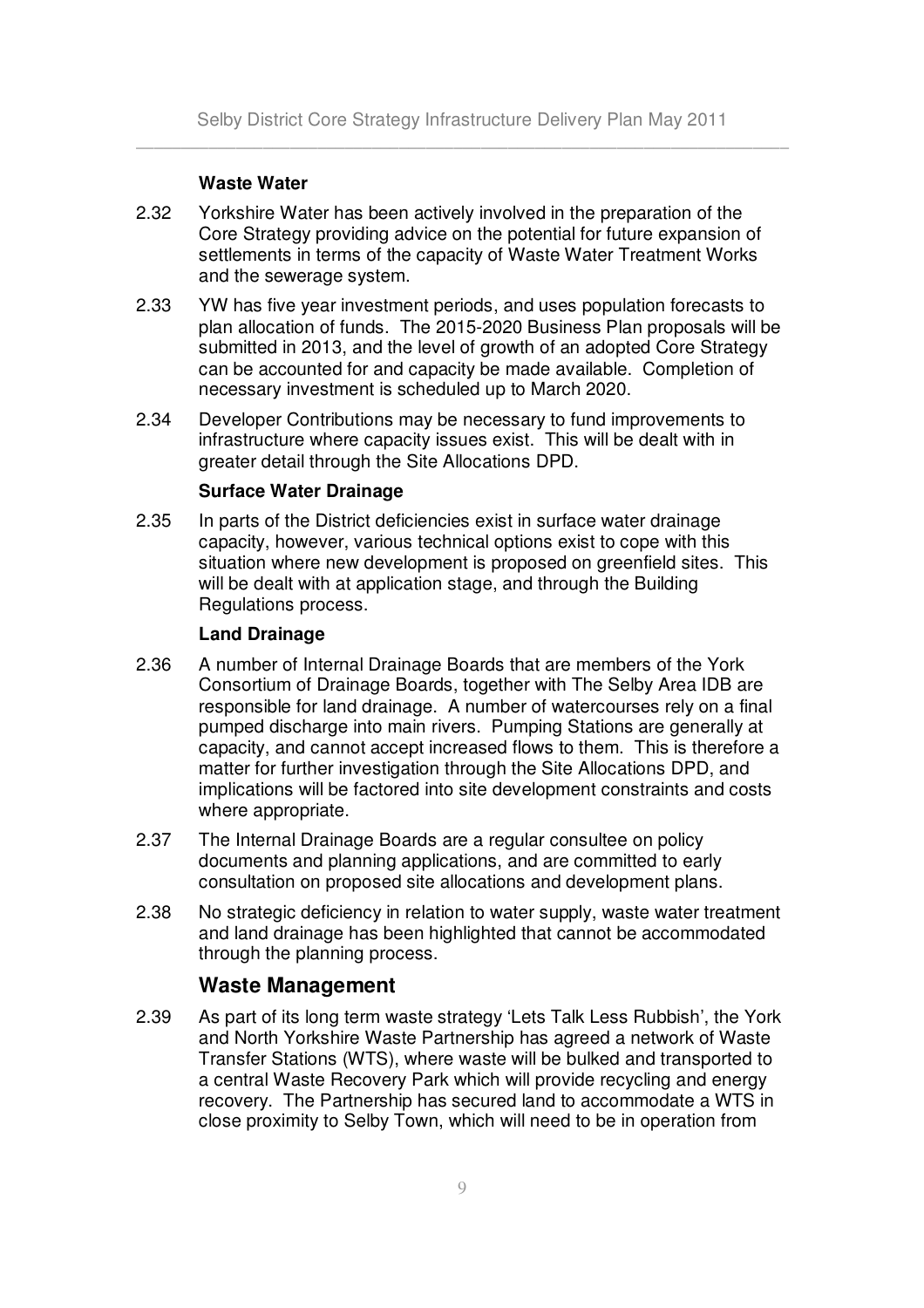2015.

2.40 It is anticipated that the finance for these facilities will not involve the need for developer contributions, and that it is not anticipated that there are not any strategic issues relating to the supply of this infrastructure.

#### **Education**

#### **Schools**

- 2.41 North Yorkshire County Council is the Local Education Authority for the Core Strategy area. The District is served by a number of primary schools and five secondary schools – Selby High School, Barlby High School, Brayton College, Sherburn High School and Tadcaster Grammar School. Knaresborough King James, Fulford and Snaith School are situated outside of the District and serve a number of Parishes on the fringes of the District. Capacity issues are highlighted in Appendix 1; however detailed costs cannot be detailed until the scale and timescale of growth is confirmed in any particular locality.
- 2.42 In terms of the Designated Service Villages, NYCC indicates that seven primary schools are unlikely to be able to support additional pupils from new housing without expansion of the existing school facilities. Other villages may also fall into this group, depending on the level of allocations planned. It is also noted that the proposed expansion levels at Sherburn in Elmet and Tadcaster could not be absorbed by local primary schools, with significant shortfalls anticipated. Developer contributions will be therefore necessary to ensure adequate capacity is provided.
- 2.43 The capacity of Tadcaster Grammar School will also need to be closely monitored, as it is impacted on by preferences of families who live outside of the District.
- 2.44 As the proposed Strategic Development Site at Olympia Park (combined with other smaller development sites) is likely to yield more than 1000 new dwellings in Barlby Parish, it is likely that a review of the organisation of local primary school provision will be necessary. Options may include relocation of one of the two school sites, and in a search area where land is scarce, it may be necessary to allocate part of the development site to accommodate the resulting educational need. Barlby High School is expected to have insufficient capacity to accommodate the likely developments in its catchment area. Significant Developer Contributions are therefore anticipated, which may require the combined reservation of land as well as a direct financial contribution.
- 2.45 It is probable that the amount of developer contributions likely to be available will not be sufficient to deliver the necessary expansion in local schools capacity and as such NYCC would need to supplement this by prioritising capital for additional school places (either at existing sites where appropriate or new sites). Previously this would have been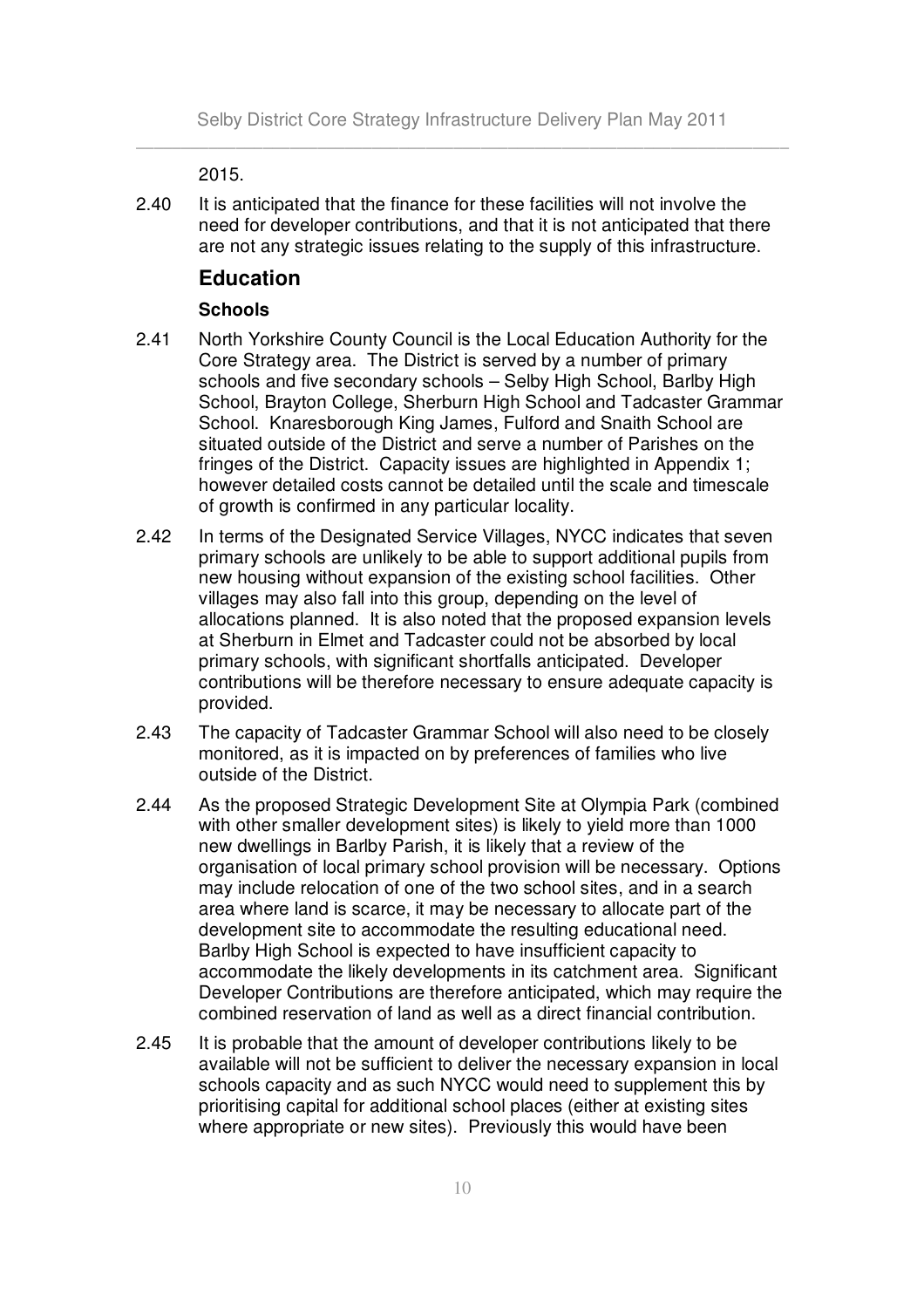incorporated within the NYCC capital programme, but notice has been given that uncertainty exists around the future of capital for schools, due to financial settlements and a Government review of the Department for Education's capital investment in schools.

2.46 The Education Authority is being kept involved in development proposals and masterplanning exercises, to enable them to provide relevant and current data.

#### **Children's Centres**

- 2.47 Children's Centres are a focal point for Early Years Services, dealing with prospective parents and families with children up to the age of five.
- 2.48 There are five Children's Centres in the District: at Tadcaster; Sherburn in Elmet; Selby South; Selby North; and Brotherton, Byram & Fairburn. The Centres provide a range of services relating to community health services, outreach to vulnerable families, information and advice, support to childminders, activities for children and parents/carers, together with links to Jobcentre Plus, all brought together under one roof.
- 2.49 No strategic deficiency has been highlighted in relation to primary and secondary education that cannot be accommodated through the planning process.

### **Adult and Community Services**

- 2.50 North Yorkshire County Council provides support and help for adults in the District. One of the Commissioning Aims of the Strategic Commissioning Plan for Adult and Community Services<sup>4</sup> is 'The Right Place to Live', which calls for a range of affordable and appropriate housing to meet people's needs.
- 2.51 The County Council's policy is to move away from residential care for the elderly and towards Extra Care Housing of mixed tenure. Such housing can also cater for the needs of vulnerable adults.
- 2.52 As well as specialist housing, mainstream housing also needs to take account of the needs of an ageing population, through the use of Lifetime Homes standards.
- 2.53 Further details will be included at the Site Allocations DPD stage and through the masterplanning of significant developments. No strategic deficiency has been highlighted that cannot be accommodated through the planning process.

<sup>&</sup>lt;sup>4</sup> "Strategic Commissioning for Independence, Well-being and Choice 2007-2022"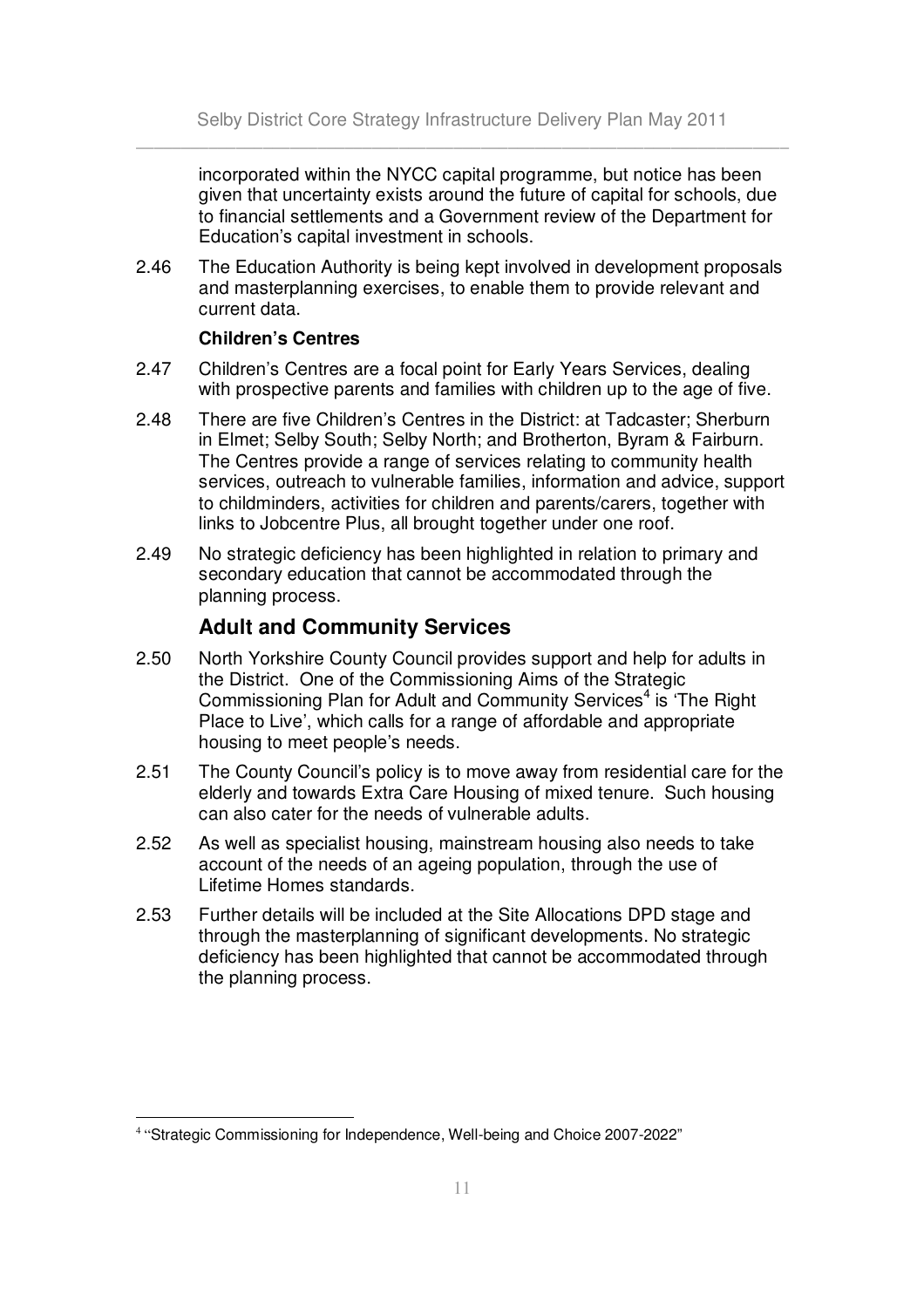# **Health**

- 2.54 North Yorkshire and York Primary Care Trust (NYYPCT) is responsible for health care within the Core Strategy area. Their Strategic Plan<sup>5</sup> guides work over the next 5 years. Key priorities of the Strategy are to focus on 'care in the community' to ensure that people receive care closer to home whenever possible, to tackle the way that dementia services are coordinated, and to support the population in changing to healthier patterns of behaviour.
- 2.55 The current Selby War Memorial Hospital is due to be replaced as part of the Selby Community Project, which will deliver a new Civic Centre and Community Hospital mid 2011. This project will help support improved local health service delivery.
- 2.56 Posterngate Surgery in Selby has a branch in Hemingbrough, and until recently in Cawood. The limited size of Surgery sites indicates a capacity gap in the future. The Practice covers Selby and the surrounding area including the settlements which may accommodate additional development such as Barlby/Osgodby, Brayton, Thorpe Willoughby, Cawood, Hambleton, and Hemingbrough.
- 2.57 Scott Road Medical Centre in Selby is almost at capacity and will require additional capacity to be developed to accommodate growth within its catchment area. Estimated costs for the required extension are in the region of £500,000. The Practice covers Selby and the surrounding area including the settlements which may accommodate additional development such as Barlby/Osgodby, Brayton, Thorpe Willoughby, Cawood, Hambleton, and Hemingbrough.
- 2.58 Beech Tree Surgery in Selby has branches in Riccall and Carlton and indicates an imminent capacity problem for the main site, which requires an extension to cope with future additional patients. Estimated costs for the required extension are in the region of £750,000. The Practice covers Selby and the surrounding area including the settlements which may accommodate additional development such as Barlby/Osgodby, Brayton, Thorpe Willoughby, Cawood, Hambleton, and Hemingbrough.
- 2.59 No strategic deficiency has been highlighted that cannot be accommodated through the planning process, and capacity issues at Surgeries covering other areas of the District will be covered through the IDP for the Allocations DPD.

# **Emergency Services**

#### **Police**

2.60 North Yorkshire Constabulary is responsible for policing. In the period up to 2026 any requirements for increased policing capacity will be met as

<sup>5</sup> "Healthier Lives 2010-2015"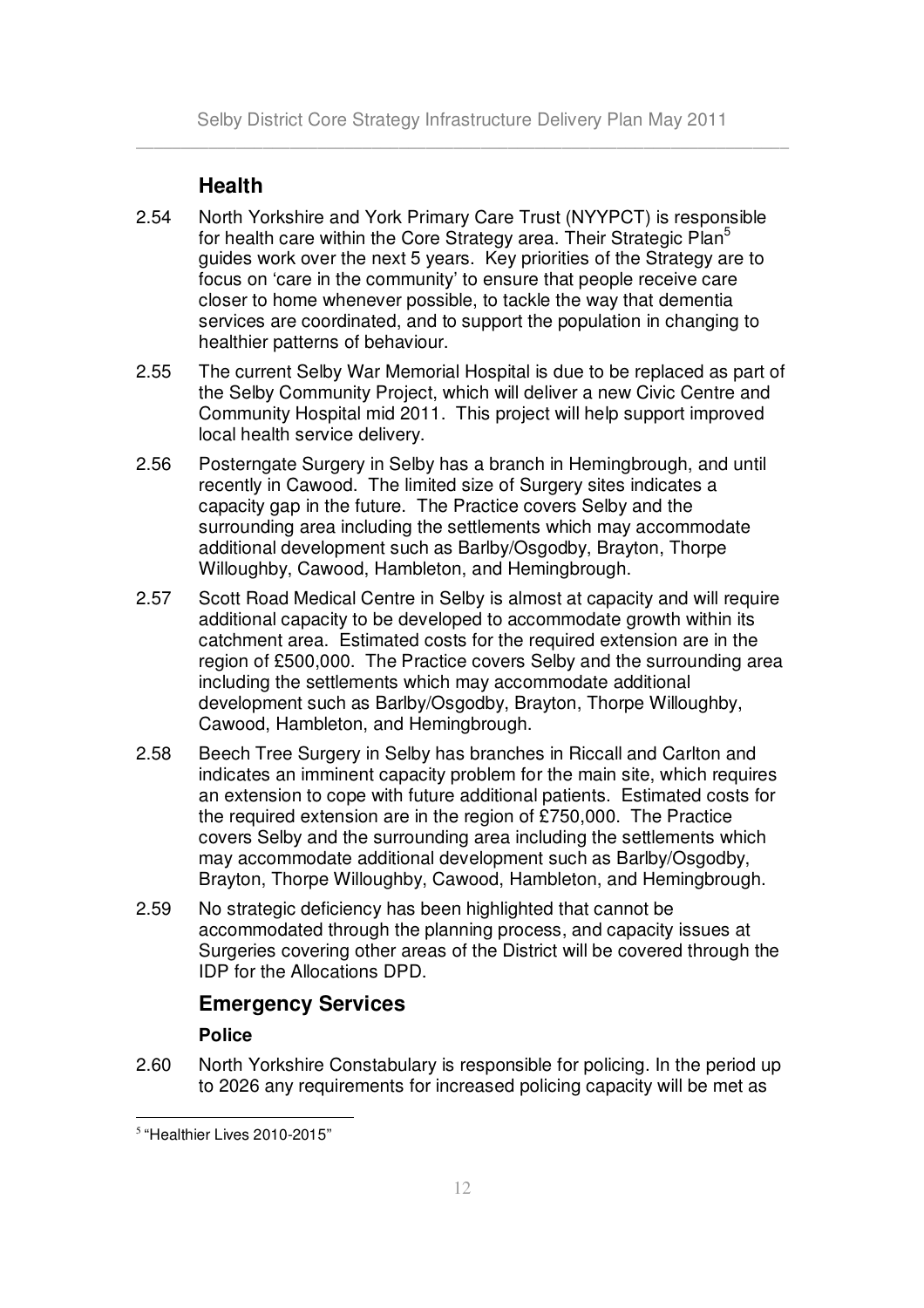required. This could include extensions to police buildings and/or recruitment of additional police officers, although it is noted in the short term at least that the service is constrained by funding issues.

2.61 The Police are consulted on all new policy documents and relevant planning applications so that they can have an impact through 'planning out crime'.

**Fire**

- 2.62 North Yorkshire Fire and Rescue Service provides the fire and rescue service across Selby District. The services provided to the community entail prevention, fire protection and intervention. Selby District is served by stations in Selby and Tadcaster that are crewed during the day by fire-fighters who are also on call outside of the crewed hours. Both sites are being considered for refurbishment within the next five years, however, this is not anticipated to impact on service delivery.
- 2.63 Sherburn in Elmet is reliant on fire services provided through Selby and Tadcaster.
- 2.64 The Fire Service is invited to be involved on the consultation of all new policy documents and are official consultees on particular relevant planning applications.

#### **Ambulance**

- 2.65 The North Yorkshire Ambulance Service operates within the Core Strategy area, and is responsible for providing emergency, urgent and non-urgent ambulance and transport services and out-of-hours unscheduled care services. Their Business Plan 2007-2010 sets out plans to develop a comprehensive Estates Strategy.
- 2.66 No strategic deficiency has been highlighted in relation to emergency services.

#### **Leisure**

- 2.67 There are leisure centres at Selby (Abbey Leisure) and Tadcaster, both of which are managed on behalf of the Council by a Leisure Trust. Facilities at the Selby site have recently been transformed by a £1.1m project that includes a new 75 station fitness suite, dance studio, consultation room and health suite.
- 2.68 Several smaller privately owned health and fitness facilities operate in the District and one national multiple fitness club operates in Selby Town. Some community halls also provide a range of indoor sports facilities.
- 2.69 As part of a recently granted employment scheme in Selby, a new sports field is being developed at the Selby College site, which will be for use by anyone living in the District.
- 2.70 A PPG17 compliant Study is currently being prepared. Evidence is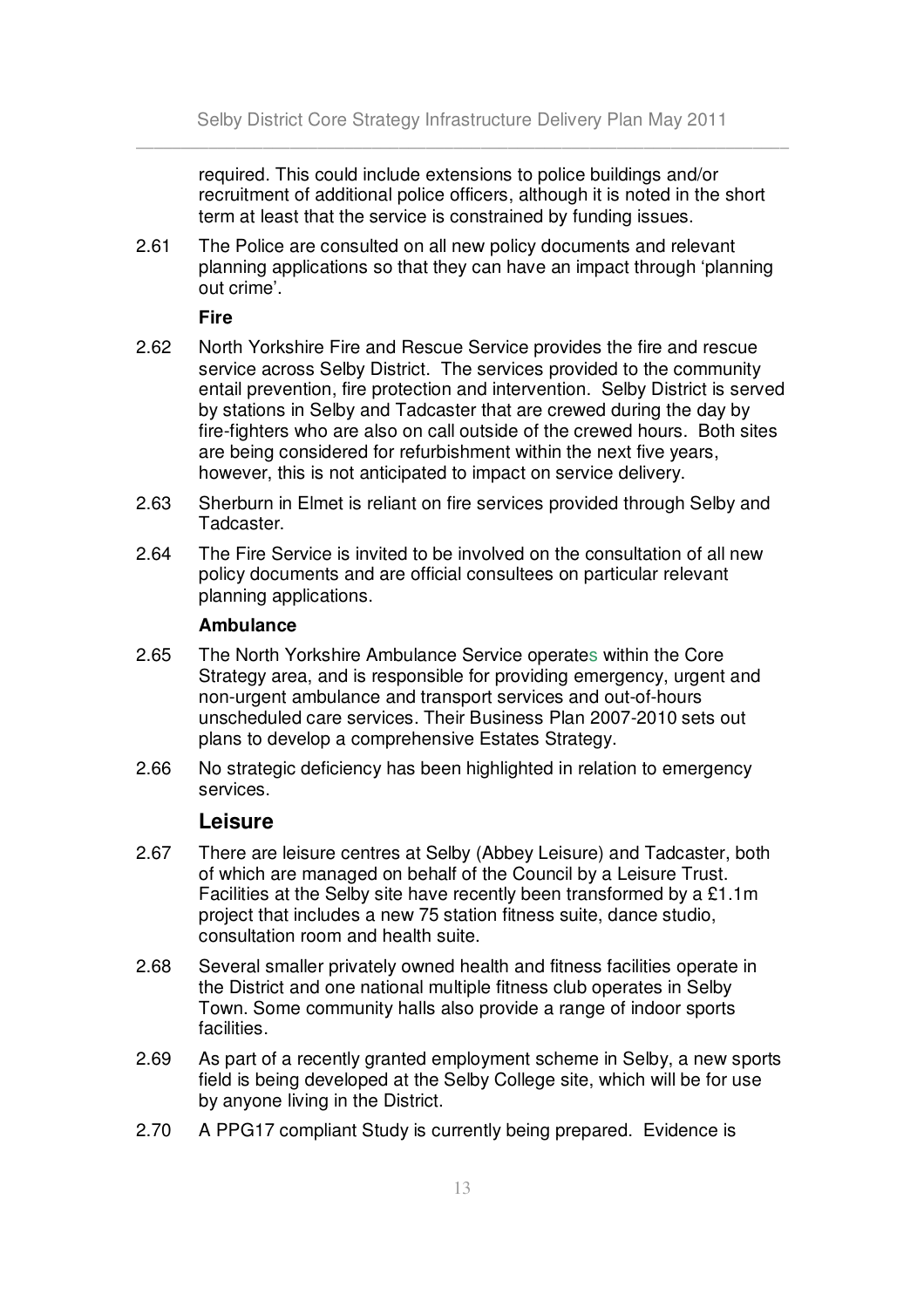being gathered that will be drawn together to present a picture of the needs and opportunities in the District, the quality and quantity of open space and scenarios for plugging the gaps in supply.

- 2.71 Data is being gathered in relation to allotments, amenity space, various sports facilities, parks and gardens, play areas and so on. Results are to be split into the five Community Engagement Forum (CEF) areas in the District.
- 2.72 Early results indicate that the overall quality of provision is good, although different areas present higher levels of particular types of provision than others. The level of space is commonly higher in rural areas, due to a better availability of more informal open space. Local intelligence is being gathered about what needs to be improved or supplemented in the District and further work is on-going to investigate accessibility standards.
- 2.73 Further results and proposed actions will be available to feed into the Site Allocations DPD Infrastructure Delivery Plan to a more detailed degree.

# **Community Facilities**

#### **Community Halls**

2.74 A recent Parish Services Survey has identified 58 Community Halls within the District. These provide places for communities to meet, as well as accommodating activities such as evening classes and fitness opportunities. Any deficiencies at Parish level may be explored through the Site Allocations DPD.

#### **Libraries**

2.75 There are four libraries within the Core Strategy area at Selby, Sherburn in Elmet, Barlby and Tadcaster, together with mobile library services across the District. These services are provided by North Yorkshire County Council. NYCC provides funding for Community Libraries and for upgrades to ICT systems. The library service is currently being reviewed.

#### **Green Infrastructure**

2.76 The provision of open spaces for recreation and sport - combined with wildlife habitats and other green spaces and the incorporation in developments of environmental assets such as green roofs and sustainable drainage systems, both within the District and in adjoining authorities, make an important contribution to the quality of life, and helps mitigate the impact of development on the local community. In addition, as Green Infrastructure (GI) can provide social, economic and environmental benefits to those who live and work in the District it is important for GI to be integrated into large scale developments that are planned for the District over the life of the Core Strategy, including the strategic development site at Olympia Park.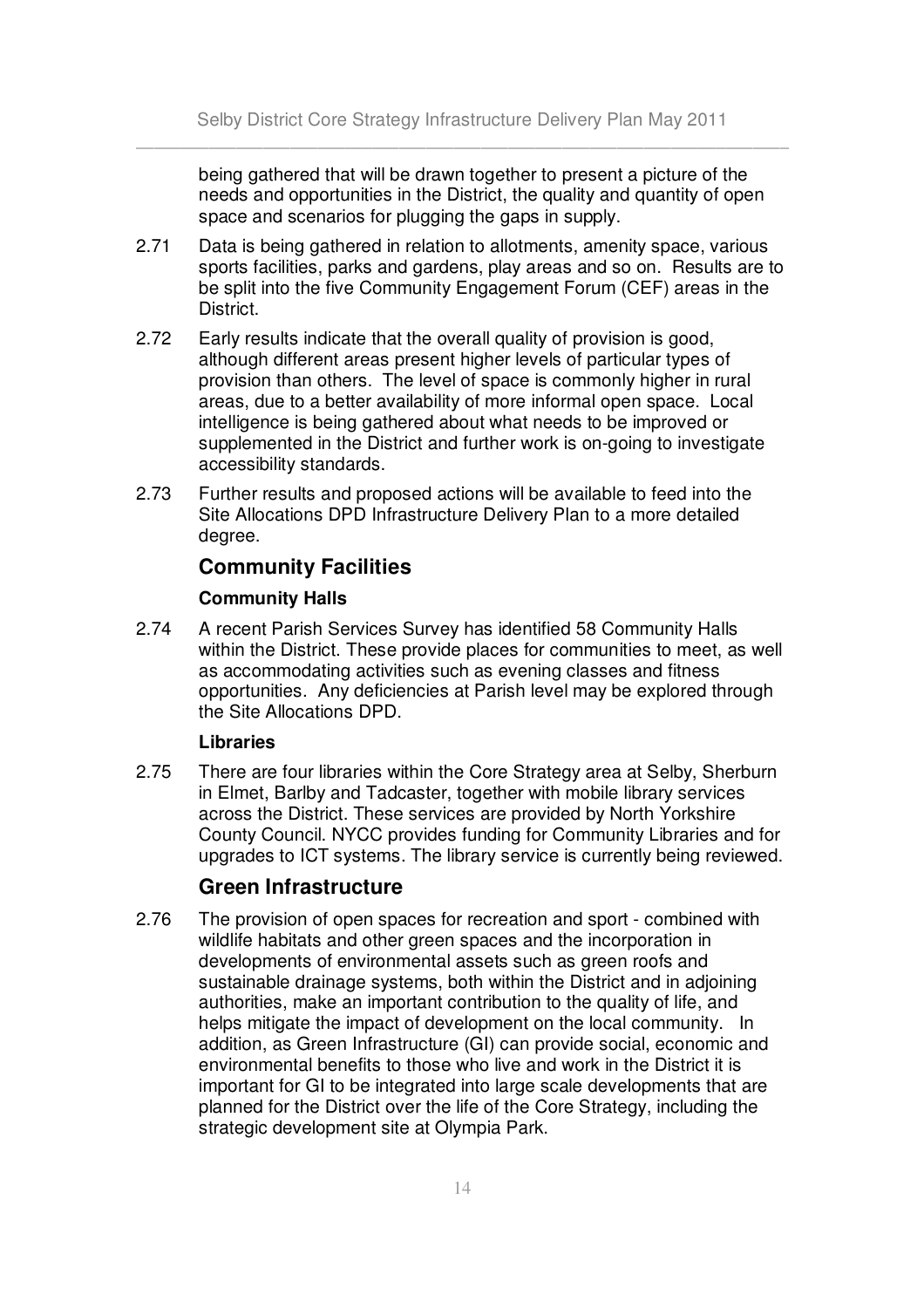Selby District Core Strategy Infrastructure Delivery Plan May 2011 \_\_\_\_\_\_\_\_\_\_\_\_\_\_\_\_\_\_\_\_\_\_\_\_\_\_\_\_\_\_\_\_\_\_\_\_\_\_\_\_\_\_\_\_\_\_\_\_\_\_\_\_\_\_\_\_\_\_\_\_\_\_\_\_\_\_\_\_\_\_\_\_

- 2.77 Selby District contains many nationally and internationally designated nature conservation sites, including the River Derwent, Fairburn Ings and Skipwith Common. The potential impact of individual development sites will be addressed in connection with the Site Allocations DPD, taking advice from key stakeholders who are expert in the field.
- 2.78 There is a varied and comprehensive supply of public open space provided within the Core Strategy area, comprising equipped and informal play spaces, sports facilities, greens, parks & gardens and allotments. Many of these spaces are managed by Parish and Town Councils, together with schools, clubs, the District Council and private landowners. The planned provision of new public open spaces and improvements to existing spaces will be negotiated and provided through individual planning consents, however, significant development sites will need to demonstrate from early planning stages a strategic approach to embedding GI benefits in a scheme.
- 2.79 Leeds City Region has produced a GI Strategy and is going to follow this up in 2011 with a Delivery Plan, both of which will guide future provision of GI in the District. The Draft North Yorkshire Countryside Strategy also provides a guide to GI provision. Additionally, Natural England has mapped GI corridors, opportunities and deficiencies in the City Region, with the help of Local Authorities. This will form useful evidence to guide new development.

## **3. Phasing**

- 3.1 It is proposed that existing commitments, the first phase of development on the Olympia Park Strategic Development Site (see para 4.5 below), sites that emerge through the Site Allocations DPD or the most appropriate Phase 2 SDLP sites will provide land for the first five years of the Core Strategy. However, as the Site Allocations DPD is still in its early stages of development, it is not appropriate at this stage to estimate which sites may come forward first, or if Phase 2 sites will need to be brought forward in advance of the release of Allocations.
- 3.2 The site with the most certainty of supply in the first five years of the strategy, and therefore requiring infrastructure is Olympia Park. Site supply made up of existing commitments has already had infrastructure needs considered through the planning application process and the conditions and legal agreements that may be part of the consent.

# **4. Olympia Park Strategic Development Site**

4.1 The majority of new employment opportunities and about 40% of the Selby housing target will be provided through a large scale, mixed use development on land to the east of Selby. This will include about 1,000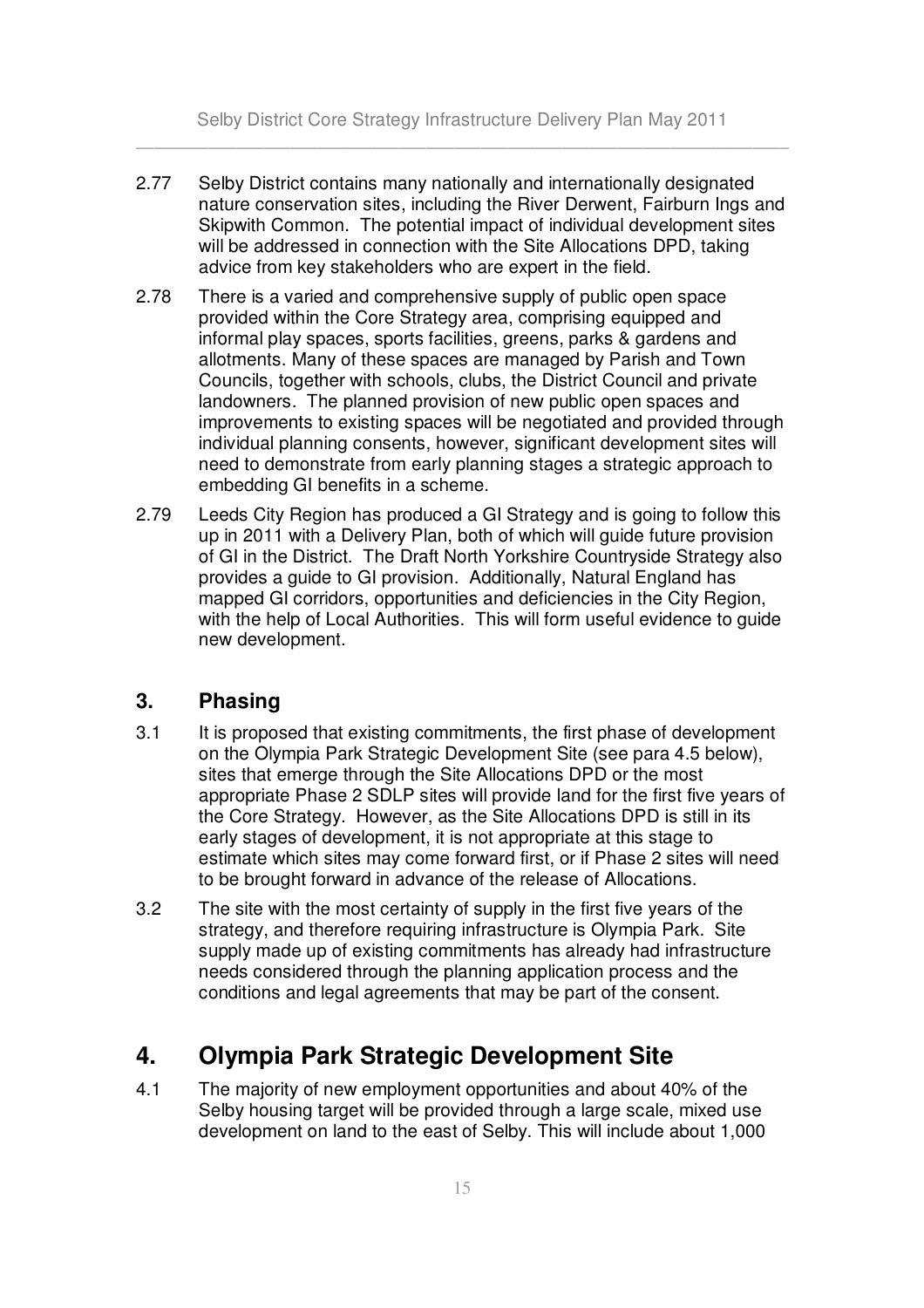new dwellings and 23 ha of employment land in the period up to 2026, including B1offices, B1 and B2 industrial units, B8 storage and distribution premises, higher value uses, local convenience retail facilities and a public house. About 10 hectares of land is also reserved for longer term use.

- 4.2 Development of the site will be dependent on a phased programme of development and the provision of additional physical infrastructure including:
	- construction of a new access road from a junction with the A19 Barlby Road, and including a new road bridge, to open up land to the south of the Leeds – Hull railway,
	- construction of a new link road from an existing roundabout on the A63 Selby Bypass, to open up an area of land for employment purposes,
	- improvement works at the Selby Toll Bridge traffic light controlled road junction, in order to mitigate the impact of additional traffic generated,
	- new cycle and pedestrian routes,
	- creation of additional capacity at the Barlby Waste Water Treatment Works, and
	- provision of an integrated surface water disposal system.
- 4.3 The scheme will be accompanied by the provision of new social infrastructure to cater for future affordable housing, education, health care and community needs. This may entail a combination of land reserved for specific purposes as well as developer contributions.
- 4.4 The proposals will also contribute to green infrastructure through the provision of strategic landscaping, relocation of allotments and playing fields, and the provision of children's play areas and incidental amenity space.
- 4.5 The anticipated phasing of this development indicates the completion of a maximum of 300 dwellings, 140,000 sq ft of higher value non residential uses, 5 acres of open storage and 60,000 sq ft of employment space in the period from grant of initial consent up to 2016.
- 4.6 Further details of phasing and planned infrastructure projects are provided in Appendix I and in the Olympia Park Delivery Framework Document. Added to this, it is anticipated that technical work will be completed by summer 2011 which will allow more details of the infrastructure necessary to develop the initial phase of the site and the associated costs to be identified.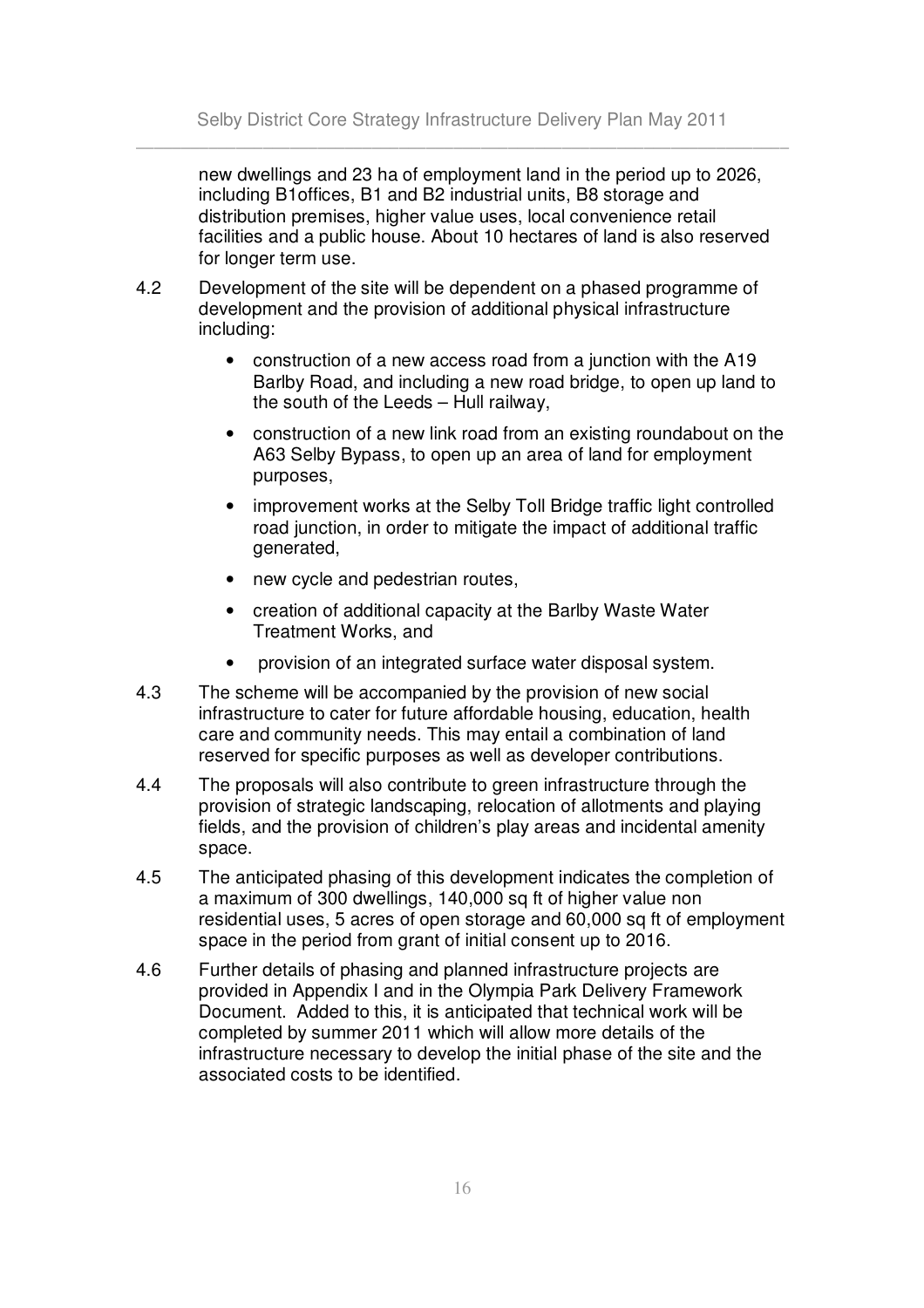## **5. Estimated costs of infrastructure improvements**

5.1 The table below lists only the range of infrastructure projects that have estimated cost attributed to them. A range of other infrastructure projects are likely to be necessary in implementing the scale and distribution of development planned through the Core Strategy. Those known at this stage are listed throughout the document, and more will emerge throughout the Site Allocations DPD.

| <b>Infrastructure Type</b>      | <b>Project</b>                                             | Cost (approx)   |
|---------------------------------|------------------------------------------------------------|-----------------|
| <b>Bus</b>                      | Route through a<br>developing site in<br>Selby             | £2,500 per week |
| Rail                            | 150 space car park at<br>South Milford Station             | £500,000        |
| Rail                            | Passenger lifts at<br><b>Selby Station</b>                 | £1.5 million    |
| <b>Flood Risk</b><br>Management | Improvements to<br>defences in Tadcaster                   | £5 million      |
| <b>Flood Risk</b><br>Management | Pumping station<br>improvements at<br>Selby Dam            | £3 million      |
| <b>Flood Risk</b><br>Management | Improvements to<br>defences at Cawood                      | £10 million     |
| <b>Flood Risk</b><br>Management | Rebuilding defences<br>at Ulleskelf                        | £10 million     |
| Health                          | <b>Extension to Scott</b><br>Road Medical Centre,<br>Selby | £500,000        |
| Health                          | <b>Extension to Beech</b><br>Tree Surgery, Selby           | £750,000        |

# **6. Settlement summaries**

6.1 Details of the existing and necessary infrastructure for the three towns and Designated Service Villages, plus the Olympia Park Strategic Development Site are presented in Appendix 1. The following summaries provide a checklist of the most important infrastructure delivery issues that are currently known of and that need to be addressed in planning to accommodate new development proposed through the Core Strategy. This document focuses on infrastructure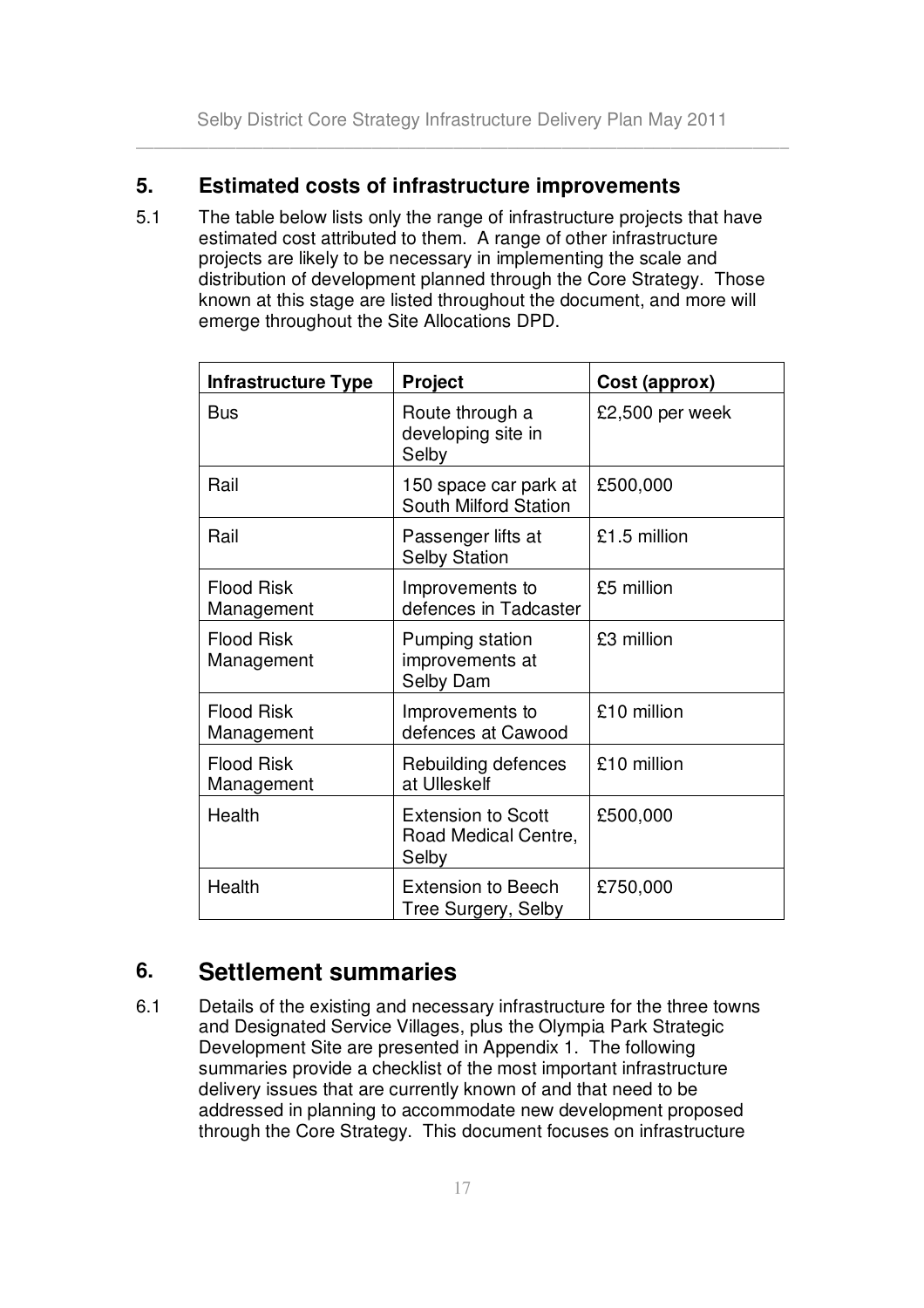requirements of strategic significance to the delivery of development proposed through the Core Strategy. Identifying infrastructure requirements help give certainty to future plans, but it is unavoidable that gaps in data will exist until development levels and precise locations emerge.

6.2 As development site options are further refined and phasing becomes more certain through the Site Allocations DPD, contributing stakeholders will be able to add more detail of site specific relevance.

# **Principal Town**

- 6.3 **Selby** The town is the largest, most self-contained settlement, and therefore the best placed to accommodate the highest level of growth. Selby town is well linked by road, rail and bus services, is protected by new flood defences and is served by an appropriate level of healthcare, education facilities and services. The additional infrastructure provision necessary to support development in the town, that is currently known includes:
	- additions to schools and healthcare facilities
	- highways improvements and mitigation works
	- Extra Care housing
	- start up funds to support any new bus routes, and
	- the provision of lifts at the Rail Station.

# **Strategic Site**

6.4 **Olympia Park** – See Section 4 above.

# **Local Service Centres**

- 6.5 **Sherburn in Elmet** is one of the next tier of settlements that provides good access to employment, services and homes and is well situated to access additional employment in York and the rest of Yorkshire with good rail, bus and road links. It is anticipated that development would need to be in step with growth in infrastructure across the board, with stakeholders highlighting the need to accommodate primary school growth and to manage the need to add traffic onto the Strategic Road Network.
- 6.6 **Tadcaster** The town has a traditional centre, longstanding businesses and a range of services. Tadcaster is popular as a home for those who commute to nearby cities and towns, but has suffered from limited growth in the past. For the town to accommodate the growth indicated in the Core Strategy and keep pace with the rest of the District - water, drainage and flood alleviation need to be supplemented, together with the need for additions to education facilities and Extra Care housing.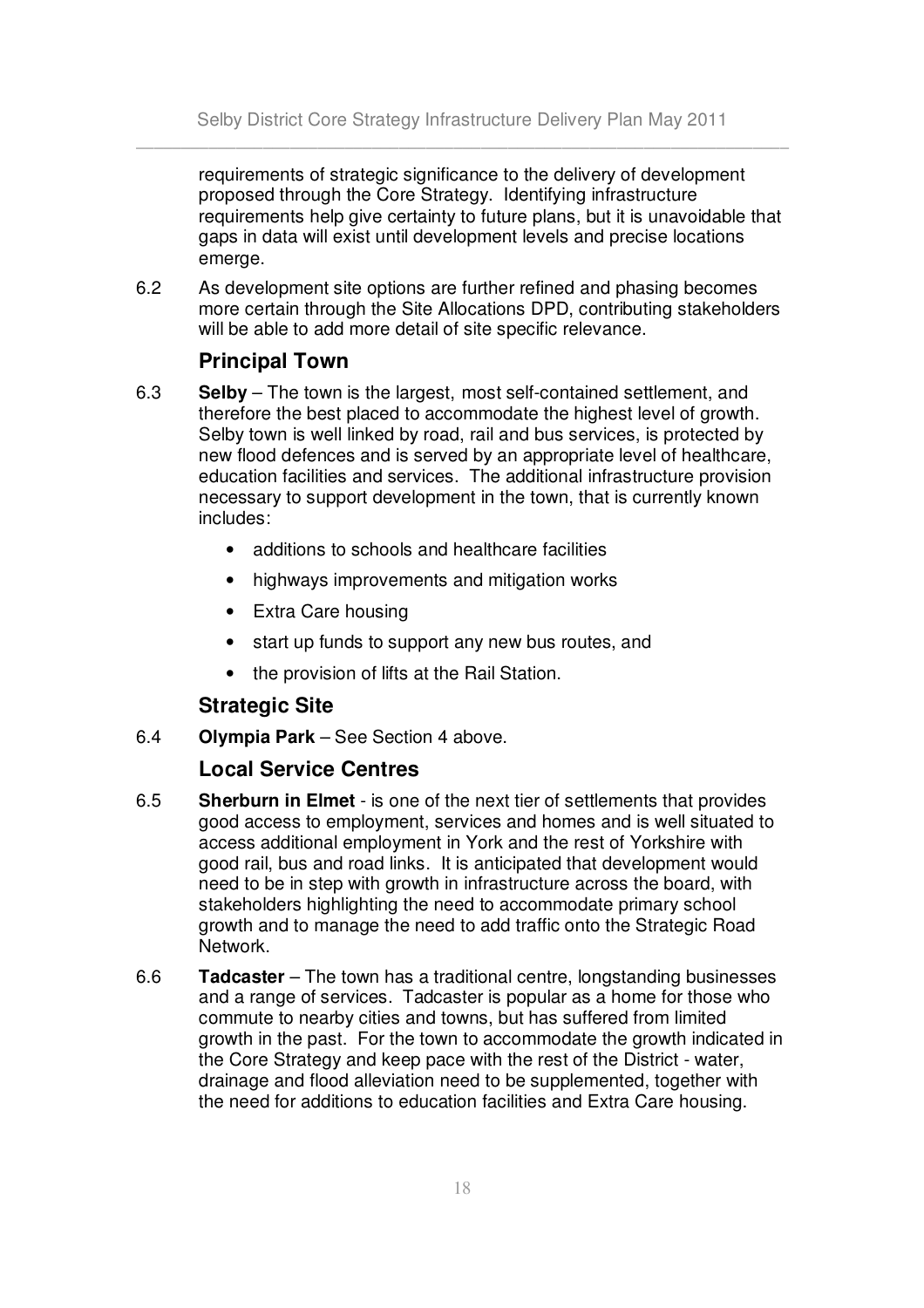# **Designated Service Villages**

- 6.7 **Appleton Roebuck** Is the largest settlement in a network of villages in the northern rural part of the District and is striving to improve services which will support a level of growth. Water and drainage improvements will need planning in, together with possible extensions to the primary school.
- 6.8 **Barlby/Osgodby** Have a good level of combined services and infrastructure, but is also in close proximity to what is on offer in Selby town. It is anticipated that water and drainage issues will need to be addressed, together with the need for additional education capacity in order to keep pace with development. This excludes the requirements of the Olympia Park Strategic Site, which is dealt with separately. Improvement to the A19/A63 junction through the provision of a roundabout remains a priority in view of the high accident rate and the desirability of providing better linkages between the two communities of Barlby and Osgodby.
- 6.9 **Brayton** The village lies adjacent to Selby Town, with good local services. There is a need for improved education facilities at primary and secondary levels to cater for the growth in housing.
- 6.10 **Byram/Brotherton** These villages have good local services and access to larger centres outside of the District. The infrastructure that needs to be improved to accommodate growth includes water and drainage and primary education.
- 6.11 **Carlton** The village has a good level of local services, and in order to accommodate a level of growth primary education will need to be supplemented, and water and drainage capacity will need to be enhanced in phase with development.
- 6.12 **Cawood** Has good local services and is connected by bus to Selby and York. Depending on the level of future development in Cawood an extension may be required at the primary school and replacement flood defences could be necessary.
- 6.13 **Church Fenton** Is well connected by public transport to a range of larger settlements, and provides a good range of services itself. In order to accommodate a level of growth it is anticipated that water and drainage capacity will need improvement together with an extension to the primary school.
- 6.14 **Eggborough/Whitley** Good range of services serve the combined villages, which make up the largest settlements in the south of the District. Good transport links. New developments would need to be in phase with water and drainage improvements, with demand management for highway use and a likely extension of the primary school.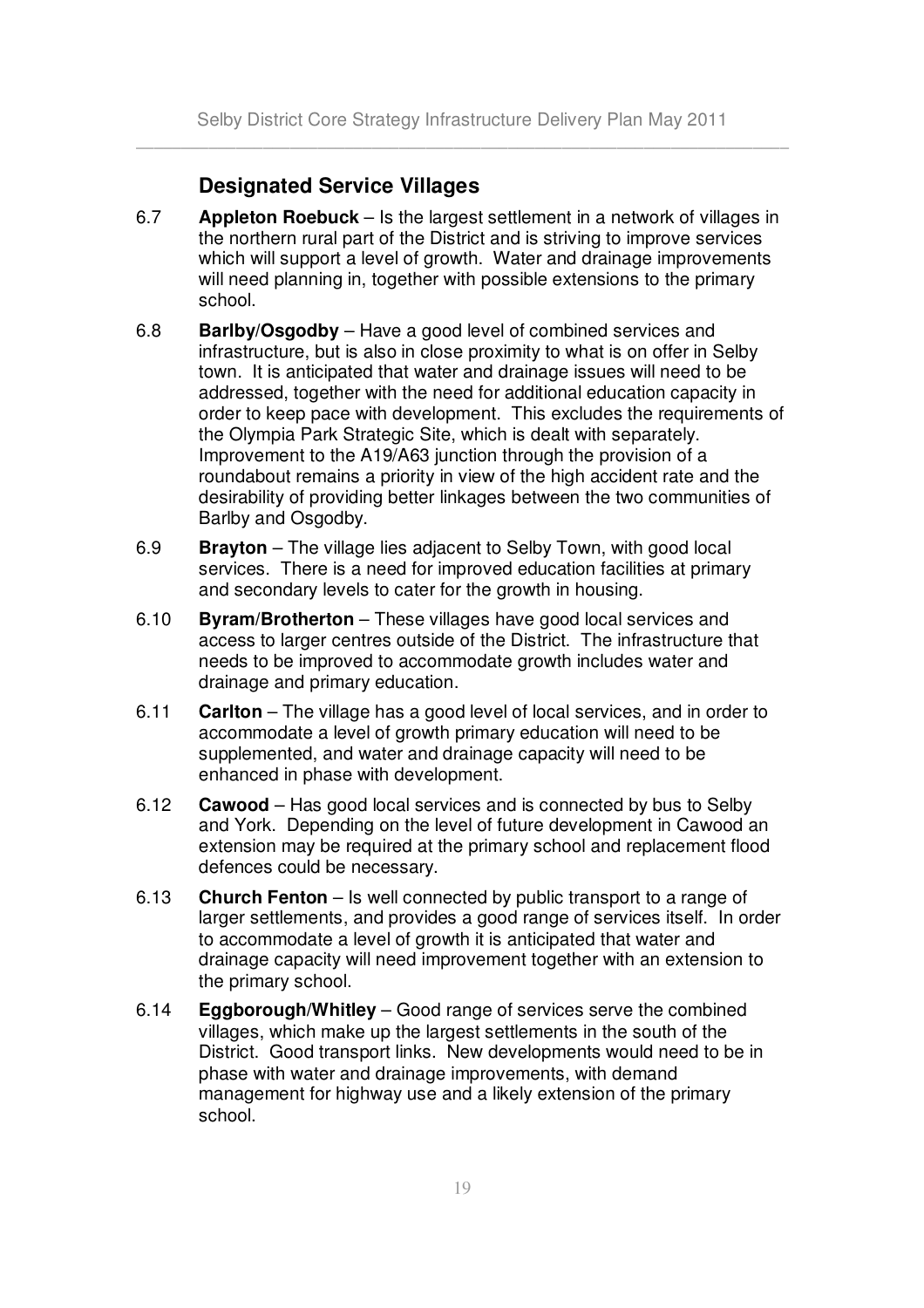Selby District Core Strategy Infrastructure Delivery Plan May 2011 \_\_\_\_\_\_\_\_\_\_\_\_\_\_\_\_\_\_\_\_\_\_\_\_\_\_\_\_\_\_\_\_\_\_\_\_\_\_\_\_\_\_\_\_\_\_\_\_\_\_\_\_\_\_\_\_\_\_\_\_\_\_\_\_\_\_\_\_\_\_\_\_

- 6.15 **Fairburn** Village in close proximity and best connected to the larger settlements in adjoining Districts. Depending on the level of development to be accommodated additional capacity in the primary school and water and drainage improvements may be required.
- 6.16 **Hambleton** Is well connected to services and employment opportunities. In order to accommodate development, capacity will be required at the primary school, and improvements may be necessary to water and drainage infrastructure.
- 6.17 **Hemingbrough** Provides a good range of local services and infrastructure. Depending on the scale of development to be accommodated improvements to capacity for water and drainage, education and health may be required.
- 6.18 **Kellington** A village with limited services, but very well related to larger neighbours. Depending on the scale of development, an extension to the Primary School may be required and development should be in phase with improvements to the WWTW.
- 6.19 **Monk Fryston/Hillam** Good range of combined local services. Depending on the level of development proposed, improvements may be required to water and drainage infrastructure and capacity added to the primary school.
- 6.20 **North Duffield** Provides a good level of local services. The known capacity issues that will need to be addressed to accommodate development centres on primary school capacity and the need for water and drainage improvements.
- 6.21 **Riccall** Provides a good level of local services and is well connected by highway and public transport to larger centres. Any proposed development will need to take into account capacity issues relating to primary education and water and drainage infrastructure.
- 6.22 **South Milford** Supplies good local services and in close proximity to Sherburn in Elmet. The rail station will require improvements should its use be impacted upon by significant development in the surrounding area. Other travel impact will need to be taken into account and depending on the scale of development; the local primary school may require an extension.
- 6.23 **Thorpe Willoughby** Good local services and access to Selby and larger settlements. The WWTW in Hambleton will require expansion in order to accommodate significant development.
- 6.24 **Ulleskelf** The village has limited local services, but is well linked by public transport to larger settlements. In order to accommodate any new development primary school extension and capacity at Tadcaster WWTW will need to be addressed. Flood alleviation remains a risk.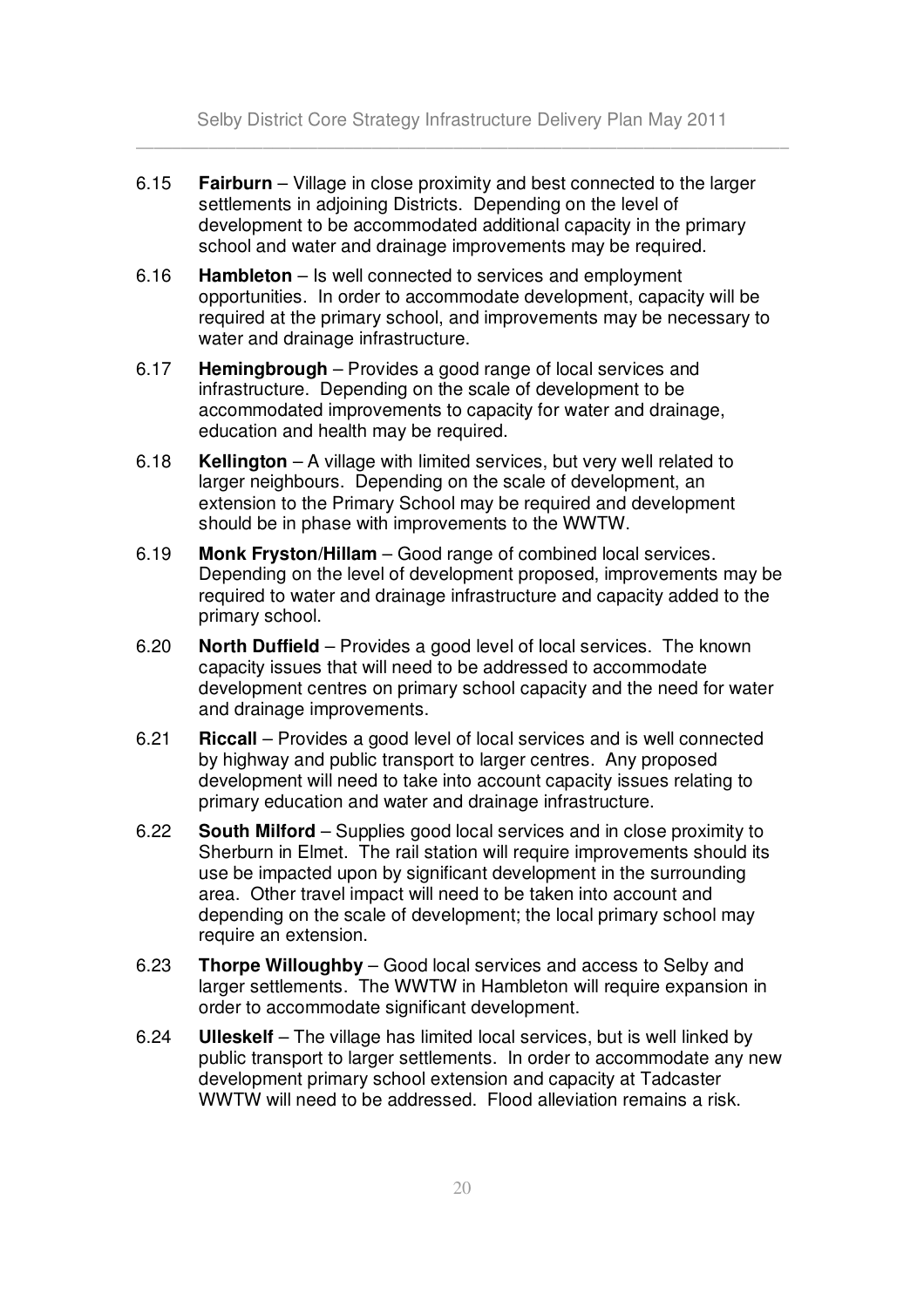# **7. Conclusion**

- 7.1 This Infrastructure Delivery Plan identifies the scale of infrastructure investment required as a result of the Core Strategy proposals, bringing together the investment plans of many key organizations.
- 7.2 The Core Strategy IDP is intended to be a working document that will be kept up to date. More specific details regarding infrastructure associated with proposals for development in individual settlements will be provided through an IDP supporting the Site Allocations DPD.
- 7.3 Both the Core Strategy and the IDP have been prepared in consultation with service and infrastructure providers, and no major constraints to the delivery of Core Strategy proposals have been identified.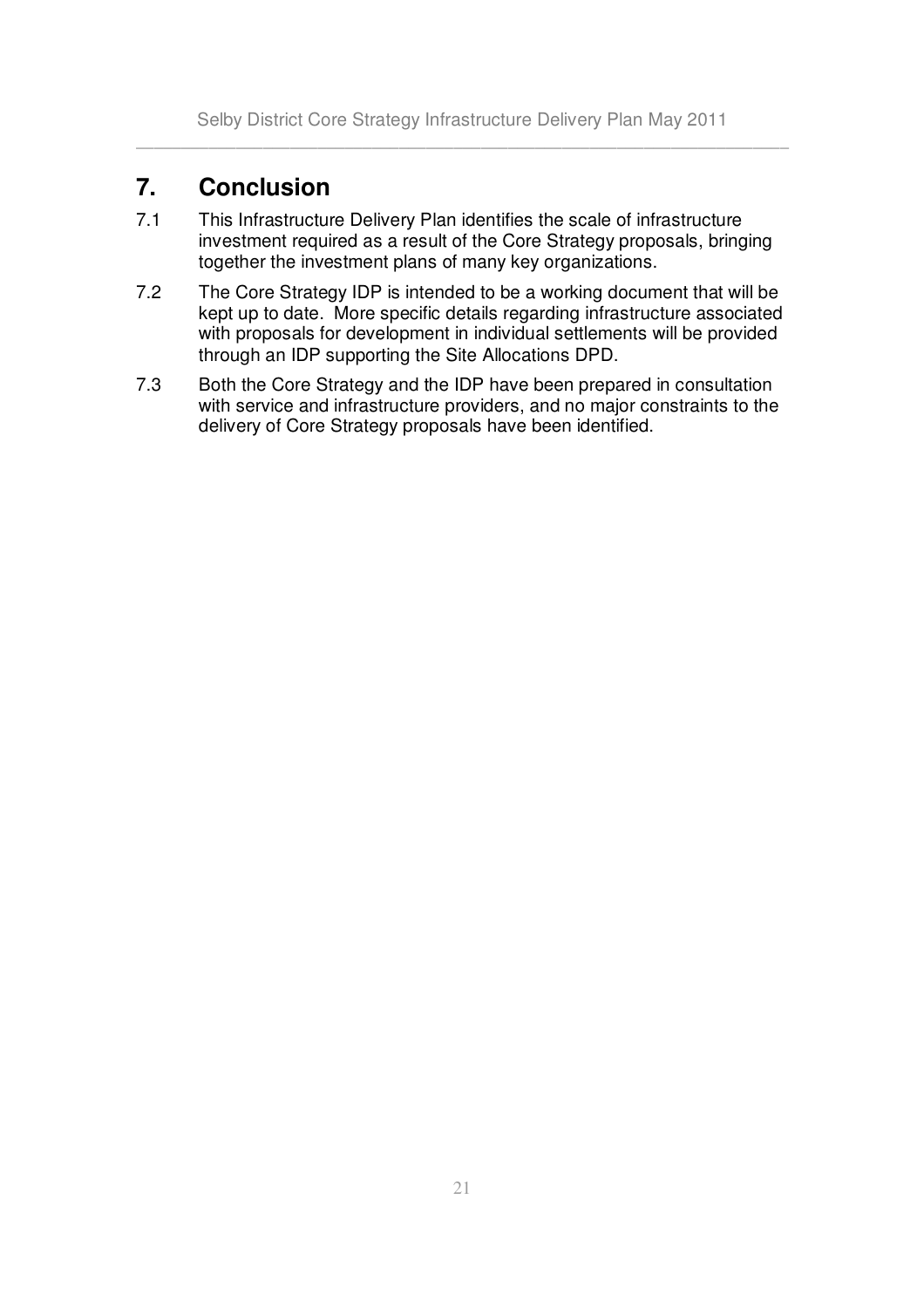# **Appendix 1 Planned and Proposed Infrastructure Projects**

#### **Selby InfrastructureCategory Lead Organisation Existing Improvements Required Funding Sources Transport** Network Rail Bus and Rail operators **NYCC** Highways Agency - Train station – with <sup>a</sup> range of service to settlements and employment opportunities in the District and beyond - Bus services – Well serviced, providing regular services throughout the District and links to the wider region - Rail authority keen to gain funds to enable the provision of <sup>a</sup> lift to assist accessibility at Selby Station – estimated costs <sup>=</sup> £1.5 million.- To kick start <sup>a</sup> bus route through a developing housing site will cost in the region of £2,500 per week. Developer contributions **Government Energy** National GridCE Electric UK Northern Gas Networks - Energy supply - No capacity issues have been identified- Investment is driven by demand and improvement plans - Not knownDeveloper contributions **Water &Drainage** Yorkshire Water Environment Agency Internal Drainage Boards - Water Supply - Sewerage network for foul and surface water. Capacity to accommodate growth indicated in the Core Strategy. - Benefits from Flood Defences completed in 2008. Sustainable drainage techniques to be employed Developer contributions Yorkshire Water **Education**NYCCEducation Providers - 5x Primary school - Selby high school - Selby college Additional school capacity will be required in various forms. **NYCC** Developer contributions **Health**York & North Yorkshire Primary Care Trust NHSGP Practices - Hospital - 3x Doctors' surgery - 5x Dental surgery Additional GP Surgery capacity required. 3x existing surgeries all need extension, or new provision. - Extra Care Housing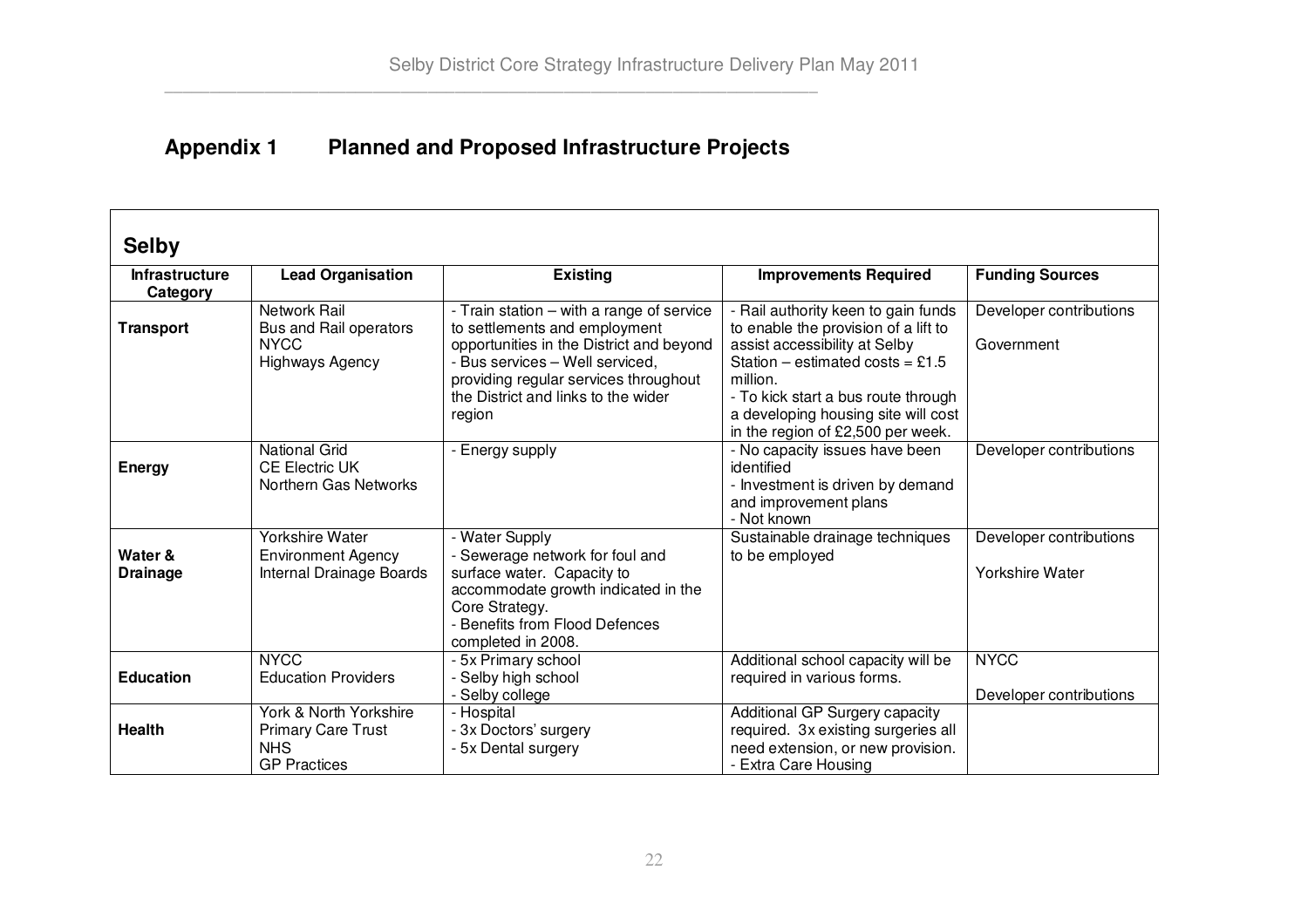| Emergency<br><b>Services</b>   | North Yorkshire<br>Constabulary<br>North Yorkshire Fire &<br>Rescue Service           | - Police station<br>- Ambulance station<br>- Fire Station                                            | No information supplied | Government                                                                           |
|--------------------------------|---------------------------------------------------------------------------------------|------------------------------------------------------------------------------------------------------|-------------------------|--------------------------------------------------------------------------------------|
| Leisure                        | Parish & Town Councils<br>Selby District Council<br>Private organisations             | - Various Recreation Open Spaces<br>(sport and play)<br>- Abbey leisure centre, with pool and<br>gym | Not known               | Developer contributions<br><b>SDC</b><br><b>NYCC</b><br>PC & TC<br><b>Businesses</b> |
| Community<br><b>Facilities</b> | Selby District Council<br>Various groups and<br>organisations within the<br>community | - 7x Church<br>- Town hall<br>- Community centre                                                     | Not known               | Developer contributions<br>Various funding sources                                   |

| <b>Strategic Site (Olympia Park)</b> |                                                                                 |                                                        |                                                                                                                                                                                                                                                                      |                                                   |  |
|--------------------------------------|---------------------------------------------------------------------------------|--------------------------------------------------------|----------------------------------------------------------------------------------------------------------------------------------------------------------------------------------------------------------------------------------------------------------------------|---------------------------------------------------|--|
| <b>Infrastructure</b><br>Category    | <b>Lead Organisation</b>                                                        | <b>Existing</b>                                        | <b>Improvements Required</b>                                                                                                                                                                                                                                         | <b>Funding Sources</b>                            |  |
| <b>Transport</b>                     | Network Rail<br>Bus and Rail operators<br><b>NYCC</b><br><b>Highways Agency</b> | $-$                                                    | - New access road and bridge<br>from Barlby Road<br>- To kick start a bus route through<br>the developing site will cost in the<br>region of £2,500 per week.<br>- Link road from existing<br>roundabout on A63 bypass<br>- Toll Bridge junction mitigation<br>works | All at developer expense                          |  |
| <b>Energy</b>                        | <b>National Grid</b><br><b>CE Electric UK</b><br>Northern Gas Networks          | - Energy supply                                        | - No capacity issues have been<br>identified<br>- Investment is driven by demand<br>and improvement plans<br>- Not known                                                                                                                                             | $- -$                                             |  |
| Water &                              | Yorkshire Water<br>Environment Agency                                           | <b>Water Supply</b><br>- Sewerage network for foul and | - WWTW capacity will need<br>improvement at Barlby                                                                                                                                                                                                                   | Developer contributions<br><b>Yorkshire Water</b> |  |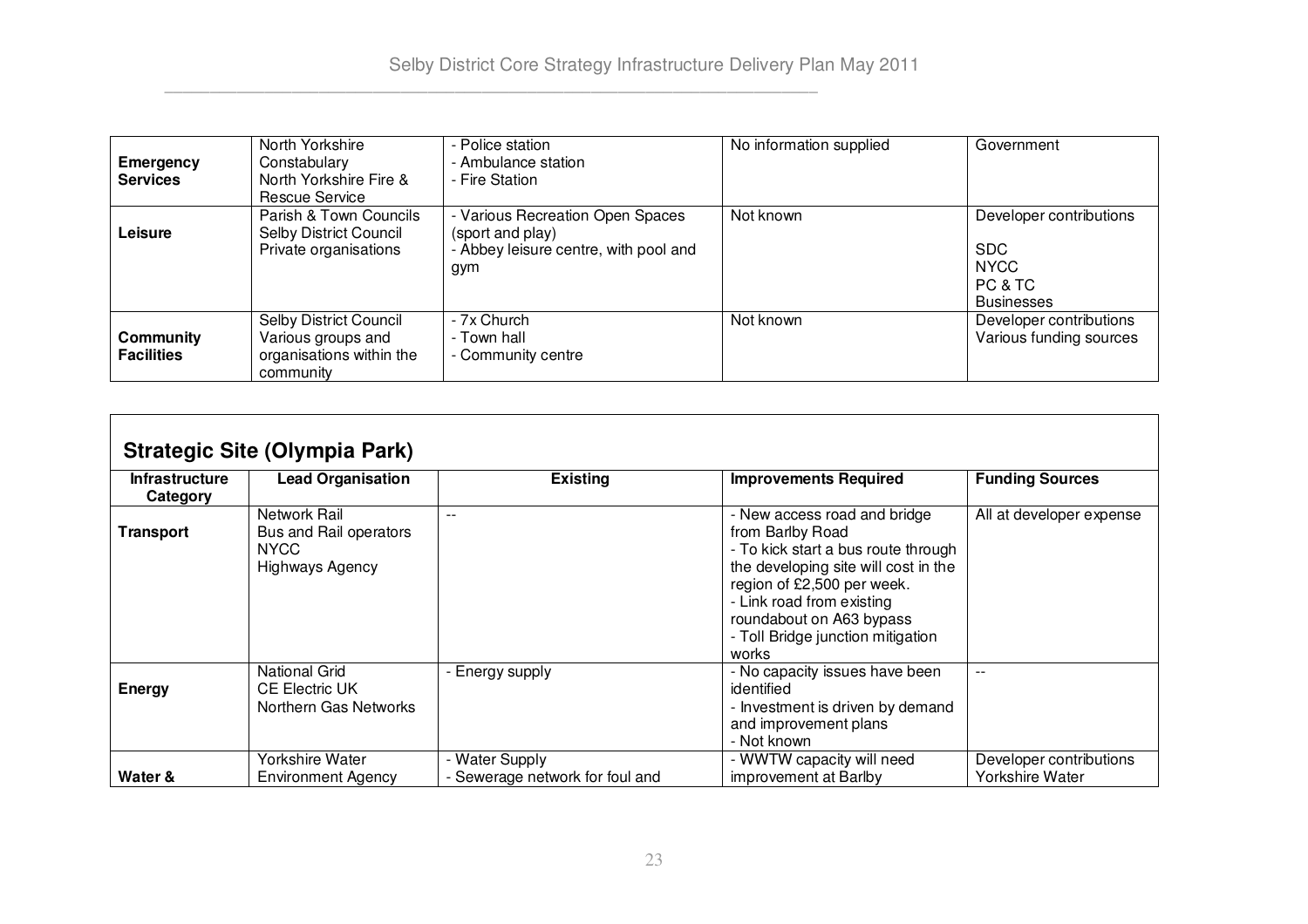| <b>Drainage</b>                       | Internal Drainage Boards                                                              | surface water.<br>- Benefits from Flood Defences<br>completed in 2008.   | - Some sewers in the area need<br>improvement<br>- Sustainable drainage<br>techniques to be employed                                  |                                          |
|---------------------------------------|---------------------------------------------------------------------------------------|--------------------------------------------------------------------------|---------------------------------------------------------------------------------------------------------------------------------------|------------------------------------------|
| <b>Education</b>                      | <b>NYCC</b><br><b>Education Providers</b>                                             | - 2x Primary Schools (Barlby Bridge<br>and Barlby)<br>- Secondary School | - Additional Primary and<br>Secondary capacity will be<br>required, possibly including a new<br><b>Primary School</b>                 | Developer contributions<br><b>NYCC</b>   |
| <b>Health</b>                         | York & North Yorkshire<br><b>Primary Care Trust</b><br>NHS.<br><b>GP Practices</b>    | - No facilities in Barlby                                                | - GP surgery capacity in Selby<br>required. 3x existing surgeries all<br>need extensions or new<br>provision.<br>- Extra Care Housing | Developer contributions<br><b>YNYPCT</b> |
| <b>Emergency</b><br><b>Services</b>   | North Yorkshire<br>Constabulary<br>North Yorkshire Fire &<br><b>Rescue Service</b>    |                                                                          | No information supplied                                                                                                               |                                          |
| Leisure                               | Parish & Town Councils<br>Selby District Council<br>Private organisations             |                                                                          | Not known                                                                                                                             |                                          |
| <b>Community</b><br><b>Facilities</b> | Selby District Council<br>Various groups and<br>organisations within the<br>community |                                                                          | Not known                                                                                                                             |                                          |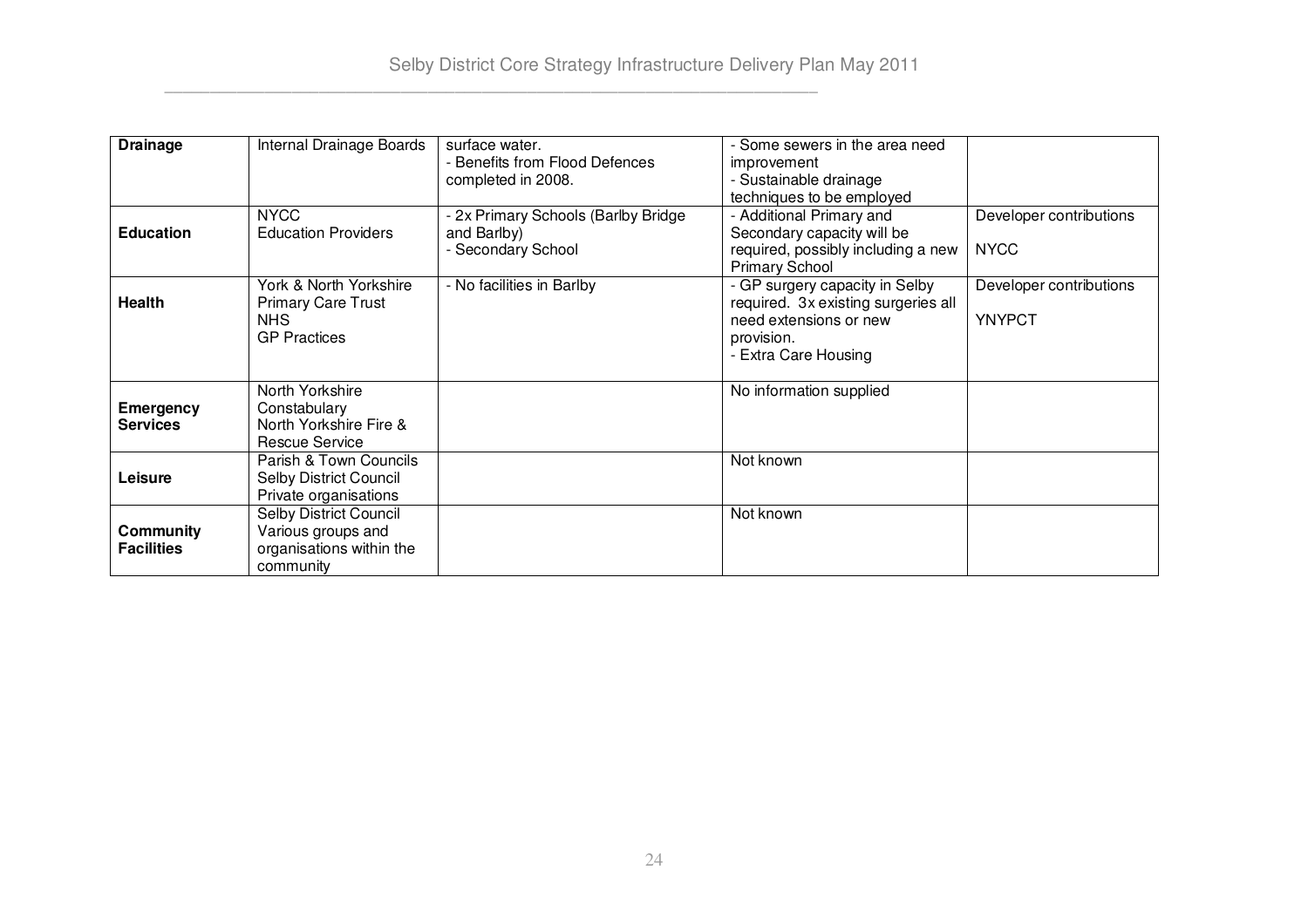$\blacksquare$ 

 $\overline{\phantom{0}}$ 

| <b>Sherburn in Elmet</b>          |                                                                                          |                                                                                                                                                                                                                                  |                                                                                                                                                                                                             |                                            |  |
|-----------------------------------|------------------------------------------------------------------------------------------|----------------------------------------------------------------------------------------------------------------------------------------------------------------------------------------------------------------------------------|-------------------------------------------------------------------------------------------------------------------------------------------------------------------------------------------------------------|--------------------------------------------|--|
| <b>Infrastructure</b><br>Category | <b>Lead Organisation</b>                                                                 | <b>Existing</b>                                                                                                                                                                                                                  | <b>Improvements Required</b>                                                                                                                                                                                | <b>Funding Sources</b>                     |  |
| <b>Transport</b>                  | Network Rail<br>Bus and Rail operators<br><b>NYCC</b><br><b>Highways Agency</b>          | - Rail station (South Milford Parish) -<br>with direct service to York and Sheffield<br>and links to Selby and Leeds<br>- Bus services - with regular daytime<br>services to Selby, Leeds, Tadcaster and<br>Pontefract<br>$- A1$ | Development to make best use of<br>existing sustainable transport<br>infrastructure. Also demand<br>management measures to be<br>incorporated in development<br>proposals.                                  | Developer contributions<br>Government      |  |
| <b>Energy</b>                     | <b>National Grid</b><br><b>CE Electric UK</b><br>Northern Gas Networks                   | - Energy supply                                                                                                                                                                                                                  | - No capacity issues have been<br>identified<br>- Investment is driven by demand<br>and improvement plans<br>- Not known                                                                                    |                                            |  |
| Water &<br><b>Drainage</b>        | Yorkshire Water<br><b>Environment Agency</b><br>Internal Drainage Boards                 | - Water Supply<br>- Sewerage network for foul and surface<br>water.<br>- Capacity in waste water treatment to<br>accommodate approx 50 dwellings per<br>year.                                                                    | - methods to dispose of surface<br>water, as no capacity in existing<br>drainage                                                                                                                            | Developer contributions<br>Yorkshire Water |  |
| <b>Education</b>                  | <b>NYCC</b><br><b>Education Providers</b>                                                | - 2x Primary school<br>- Secondary school                                                                                                                                                                                        | - There is capacity to<br>accommodate 40 additional<br>dwellings within Primary Schools<br>and 1800 within the catchment of<br>the Secondary School.<br>Development beyond this will<br>require extensions. |                                            |  |
| <b>Health</b>                     | York & North Yorkshire<br><b>Primary Care Trust</b><br><b>NHS</b><br><b>GP Practices</b> | - Doctors' surgery<br>- 3x Dentist surgery                                                                                                                                                                                       | - Extra Care Housing                                                                                                                                                                                        | Developer contributions<br><b>RSL</b>      |  |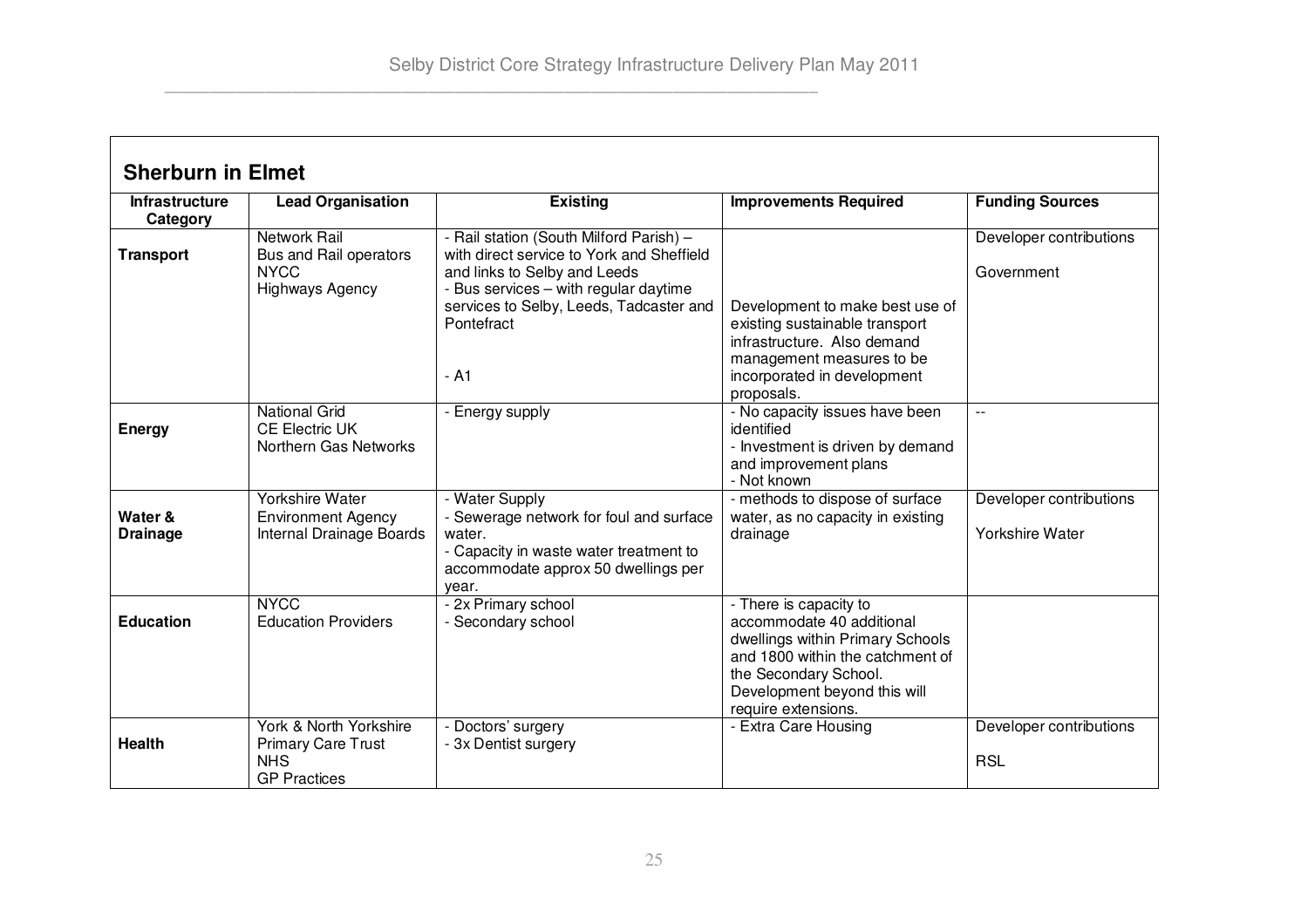|                   | North Yorkshire          | - Police station (restricted hours) | $- - -$                        | --    |
|-------------------|--------------------------|-------------------------------------|--------------------------------|-------|
| Emergency         | Constabulary             |                                     |                                |       |
| <b>Services</b>   | North Yorkshire Fire &   |                                     |                                |       |
|                   | Rescue Service           |                                     |                                |       |
|                   | Parish & Town Councils   | Various Recreation Open Spaces      | Not known                      | --    |
| Leisure           | Selby District Council   | (play and sports)                   |                                |       |
|                   | Private organisations    |                                     |                                |       |
|                   | Selby District Council   | - Community hall                    | No waste recycling facility is | $- -$ |
| Community         | Various groups and       | - 3x Church Hall                    | available                      |       |
| <b>Facilities</b> | organisations within the |                                     |                                |       |
|                   | community                |                                     |                                |       |

| <b>Tadcaster</b>                  |                                                                          |                                                                                                        |                                                                                                                                                                                                               |                                                   |
|-----------------------------------|--------------------------------------------------------------------------|--------------------------------------------------------------------------------------------------------|---------------------------------------------------------------------------------------------------------------------------------------------------------------------------------------------------------------|---------------------------------------------------|
| <b>Infrastructure</b><br>Category | <b>Lead Organisation</b>                                                 | <b>Existing</b>                                                                                        | <b>Improvements Required</b>                                                                                                                                                                                  | <b>Funding Sources</b>                            |
| Transport                         | Bus operators<br>NYCC<br><b>Highways Agency</b>                          | - Bus services – with regular travel to<br>York and West Yorkshire                                     |                                                                                                                                                                                                               | Developer contributions                           |
|                                   |                                                                          | - A64                                                                                                  | - Demand management<br>measures to be incorporated in<br>development proposals.                                                                                                                               |                                                   |
| Energy                            | <b>National Grid</b><br><b>CE Electric UK</b><br>Northern Gas Networks   | - Energy provision                                                                                     | - No capacity issues have been<br>identified<br>- Investment is driven by demand<br>and improvement plans<br>- Not known                                                                                      | $- -$                                             |
| Water &<br><b>Drainage</b>        | Yorkshire Water<br><b>Environment Agency</b><br>Internal Drainage Boards | - Water Supply<br>- Sewerage network for foul and surface<br>water<br>- Flood defence to 1:30 standard | - Improvements to Tadcaster<br>WWTW required & development<br>needs to be in phase with<br>investment in infrastructure,<br>including foul and surface water<br>drainage.<br>- A new Flood Alleviation Scheme | Developer contributions<br><b>Yorkshire Water</b> |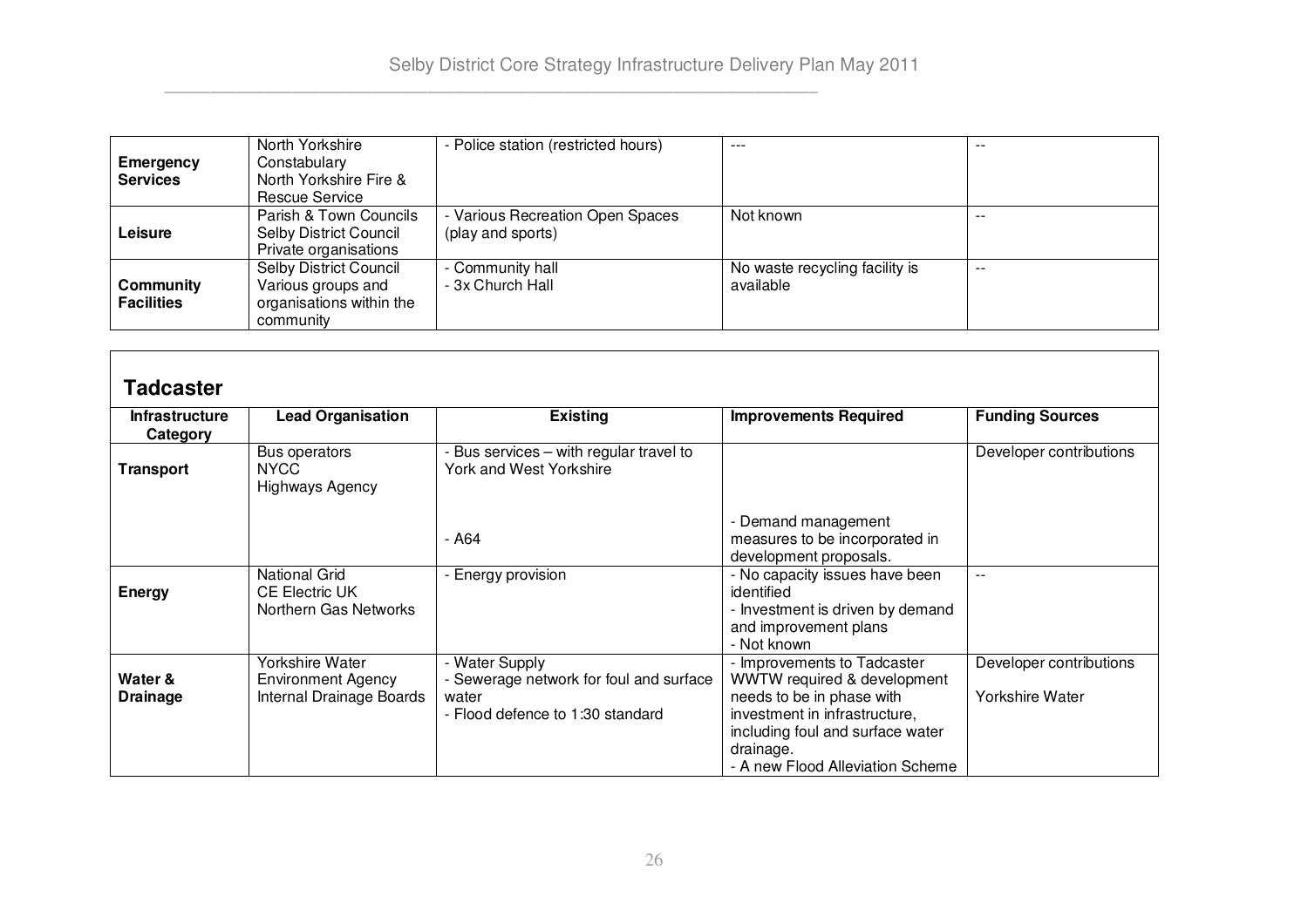|                                       |                                                                                       |                                                                                                                                                                                                                        | will cost in the region of £5 million                                                                                                                 |                                        |
|---------------------------------------|---------------------------------------------------------------------------------------|------------------------------------------------------------------------------------------------------------------------------------------------------------------------------------------------------------------------|-------------------------------------------------------------------------------------------------------------------------------------------------------|----------------------------------------|
| <b>Education</b>                      | <b>NYCC</b><br><b>Education Providers</b>                                             | - 3x Primary school<br>- Grammar school<br>- Manor Farm Youth Centre                                                                                                                                                   | - Primary Schools at capacity,<br>extensions required of various<br>forms.<br>- Grammar School can<br>accommodate up to 200<br>additional households. | <b>NYCC</b><br>Developer contributions |
| <b>Health</b>                         | York & North Yorkshire<br><b>Primary Care Trust</b><br>NHS<br><b>GP Practices</b>     | - Medical centre<br>- Health Centre<br>- 2x Dental surgery                                                                                                                                                             | - Extra Care Housing                                                                                                                                  | <b>NHS</b><br>Developer contributions  |
| <b>Emergency</b><br><b>Services</b>   | North Yorkshire<br>Constabulary<br>North Yorkshire Fire &<br><b>Rescue Service</b>    | - Police station (restricted hours)<br>- Fire station                                                                                                                                                                  | No information supplied                                                                                                                               | $-$                                    |
| Leisure                               | Parish & Town Councils<br><b>Selby District Council</b><br>Private organisations      | - Various Recreation Open Spaces<br>(play and sports)<br>- Leisure centre, including pool and gym<br>- Tennis Courts, Polo Ground, Football<br>Club, Bowling Club, Cricket School,<br>sports & social club activities. | Not known                                                                                                                                             |                                        |
| <b>Community</b><br><b>Facilities</b> | Selby District Council<br>Various groups and<br>organisations within the<br>community | - 4x Churches<br>- 3x Community Centres<br>Riley Smith Hall<br>- Library                                                                                                                                               | Not known                                                                                                                                             |                                        |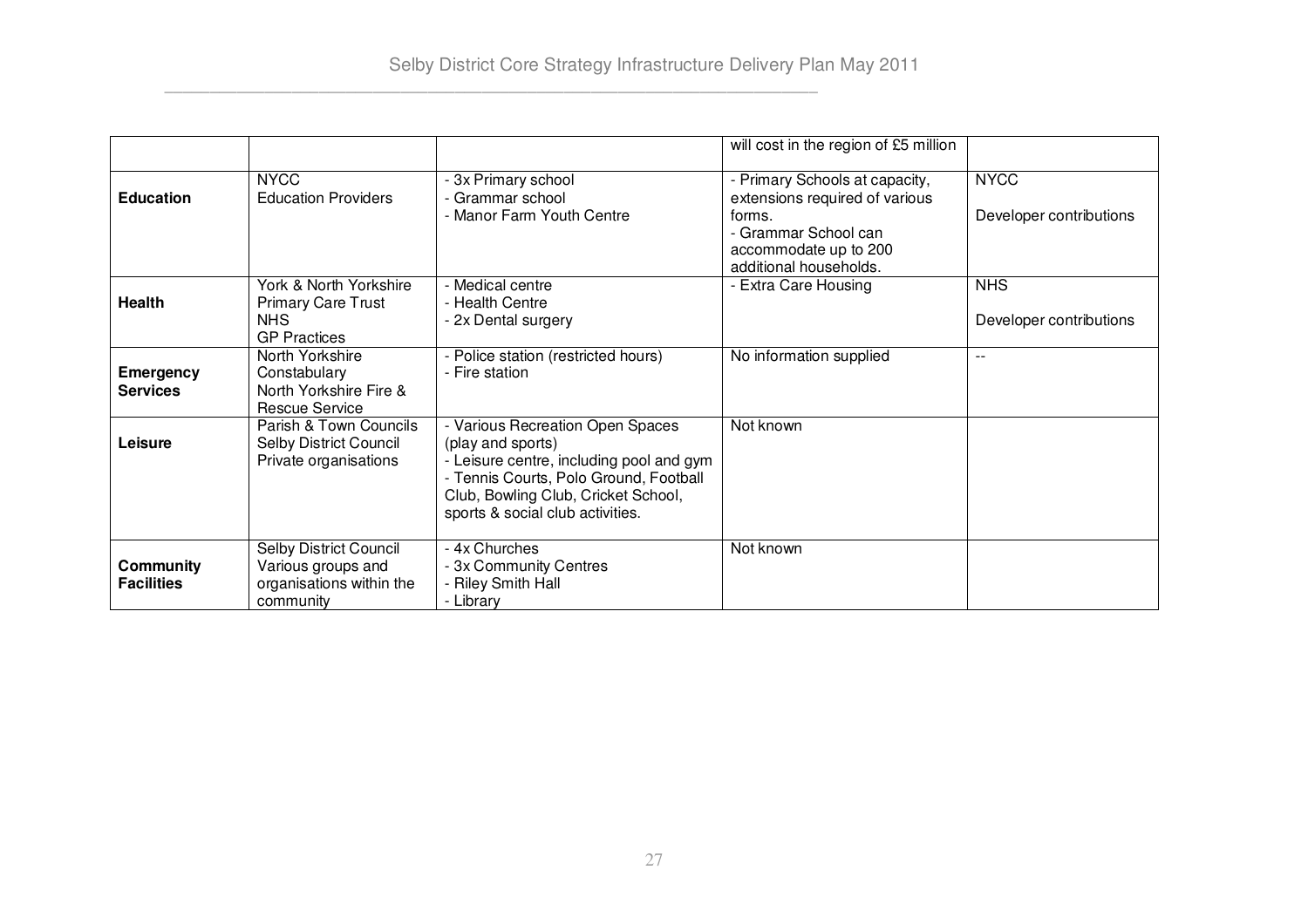$\Gamma$ 

┑

| <b>Appleton Roebuck</b>           |                                                                                    |                                                                                                |                                                                                                                                                                                                                                                     |                                                   |  |
|-----------------------------------|------------------------------------------------------------------------------------|------------------------------------------------------------------------------------------------|-----------------------------------------------------------------------------------------------------------------------------------------------------------------------------------------------------------------------------------------------------|---------------------------------------------------|--|
| <b>Infrastructure</b><br>Category | <b>Lead Organisation</b>                                                           | <b>Existing</b>                                                                                | <b>Improvements Required</b>                                                                                                                                                                                                                        | <b>Funding Sources</b>                            |  |
| <b>Transport</b>                  | Bus operators<br><b>NYCC</b><br><b>Highways Agency</b>                             | Bus service - every 2 hrs to York until<br>early evening                                       | $\overline{a}$                                                                                                                                                                                                                                      | $\overline{a}$                                    |  |
| <b>Energy</b>                     | <b>National Grid</b><br><b>CE Electric UK</b><br>Northern Gas Networks             | Energy supply                                                                                  | - No capacity issues have been<br>identified<br>- Investment is driven by demand<br>and improvement plans<br>- Not known                                                                                                                            | $-$                                               |  |
| Water &<br><b>Drainage</b>        | <b>Yorkshire Water</b><br><b>Environment Agency</b><br>Internal Drainage Boards    | - Fleet Pumping Station<br>- Water Supply<br>- Sewerage network for foul and surface<br>water. | - Pumping station at capacity, in<br>need of refurbishment to prevent<br>failure and flooding.<br>- Tadcaster WWTW at capacity,<br>Improvements required.<br>- No capacity to accommodate<br>foul and surface water from<br>Greenfield development. | Developer contributions<br><b>Yorkshire Water</b> |  |
| <b>Education</b>                  | <b>NYCC</b><br><b>Education Providers</b>                                          | - Primary school<br>- Pre-school group                                                         | - Limited capacity at Primary<br>School, extensions may be<br>required.                                                                                                                                                                             | <b>NYCC</b><br>Developer contributions            |  |
| Health                            | York & North Yorkshire<br>Primary Care Trust<br><b>NHS</b><br><b>GP Practices</b>  |                                                                                                | No information supplied                                                                                                                                                                                                                             |                                                   |  |
| Emergency<br><b>Services</b>      | North Yorkshire<br>Constabulary<br>North Yorkshire Fire &<br><b>Rescue Service</b> | $\overline{a}$                                                                                 | No information supplied                                                                                                                                                                                                                             | $\overline{a}$                                    |  |
|                                   | Parish & Town Councils                                                             | - Tennis courts                                                                                | Not known                                                                                                                                                                                                                                           | $-$                                               |  |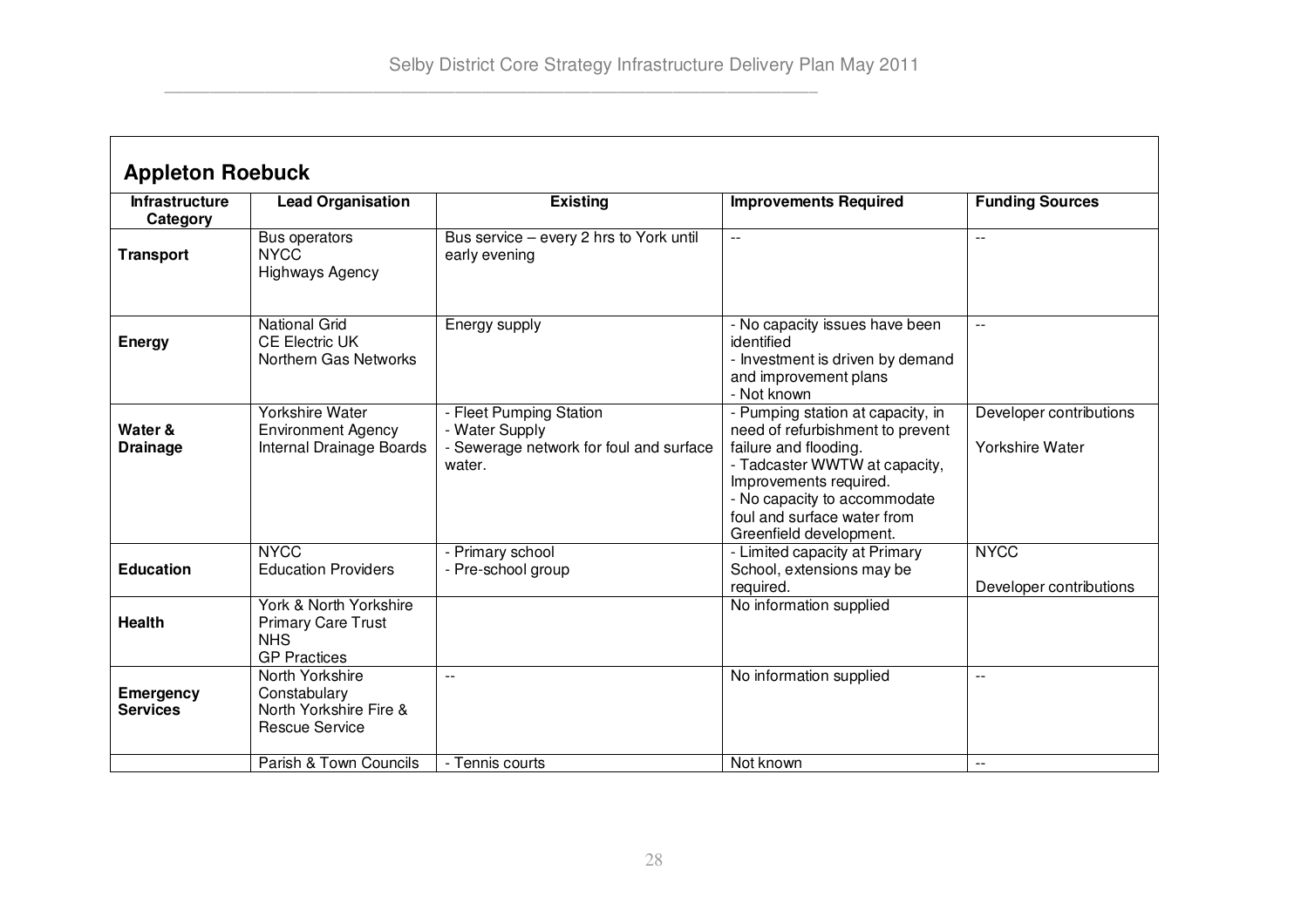| ∟eisure                        | Selby District Council<br>Private organisations                                                    |                                 |           |       |
|--------------------------------|----------------------------------------------------------------------------------------------------|---------------------------------|-----------|-------|
| Community<br><b>Facilities</b> | <b>Selby District Council</b><br>Various<br>and<br>groups<br>organisations within the<br>community | - 2x Churches<br>- Village Hall | Not known | $- -$ |

| <b>Barlby/Osgodby</b>             |                                                                                 |                                                                                                                                 |                                                                                                                                                                                                     |                                                   |  |
|-----------------------------------|---------------------------------------------------------------------------------|---------------------------------------------------------------------------------------------------------------------------------|-----------------------------------------------------------------------------------------------------------------------------------------------------------------------------------------------------|---------------------------------------------------|--|
| <b>Infrastructure</b><br>Category | <b>Lead Organisation</b>                                                        | <b>Existing</b>                                                                                                                 | <b>Improvements Required</b>                                                                                                                                                                        | <b>Funding Sources</b>                            |  |
| Transport                         | Bus operators<br><b>NYCC</b><br><b>Highways Agency</b>                          | - Bus - Selby to York approx every<br>20mins daily, Evenings hourly, Sunday<br>half hourly                                      | $\overline{a}$                                                                                                                                                                                      | $- -$                                             |  |
| <b>Energy</b>                     | <b>National Grid</b><br><b>CE Electric UK</b><br>Northern Gas Networks          | Energy supply                                                                                                                   | - No capacity issues have been<br>identified<br>- Investment is driven by demand<br>and improvement plans<br>- Not known                                                                            | $- -$                                             |  |
| Water &<br><b>Drainage</b>        | <b>Yorkshire Water</b><br><b>Environment Agency</b><br>Internal Drainage Boards | - Protected from flooding to an<br>appropriate standard.<br>- Water Supply<br>- Sewerage network for foul and surface<br>water. | - Waste water treatment capacity<br>needs improvement in Barlby<br>- Capacity at WWTW does not<br>extend beyond 550 additional<br>dwellings.<br>- Sustainable drainage<br>techniques to be employed | Developer contributions<br><b>Yorkshire Water</b> |  |
| <b>Education</b>                  | <b>NYCC</b><br><b>Education Providers</b>                                       | - 2x Primary school<br>- Secondary school<br>- Day nursery<br>- Library                                                         | Primary Schools at capacity and<br>sites are landlocked - possible<br>need for replacement school at<br>Barlby Bridge.<br>- Secondary School will require<br>extensions to cope with more           | <b>NYCC</b><br>Developer contributions            |  |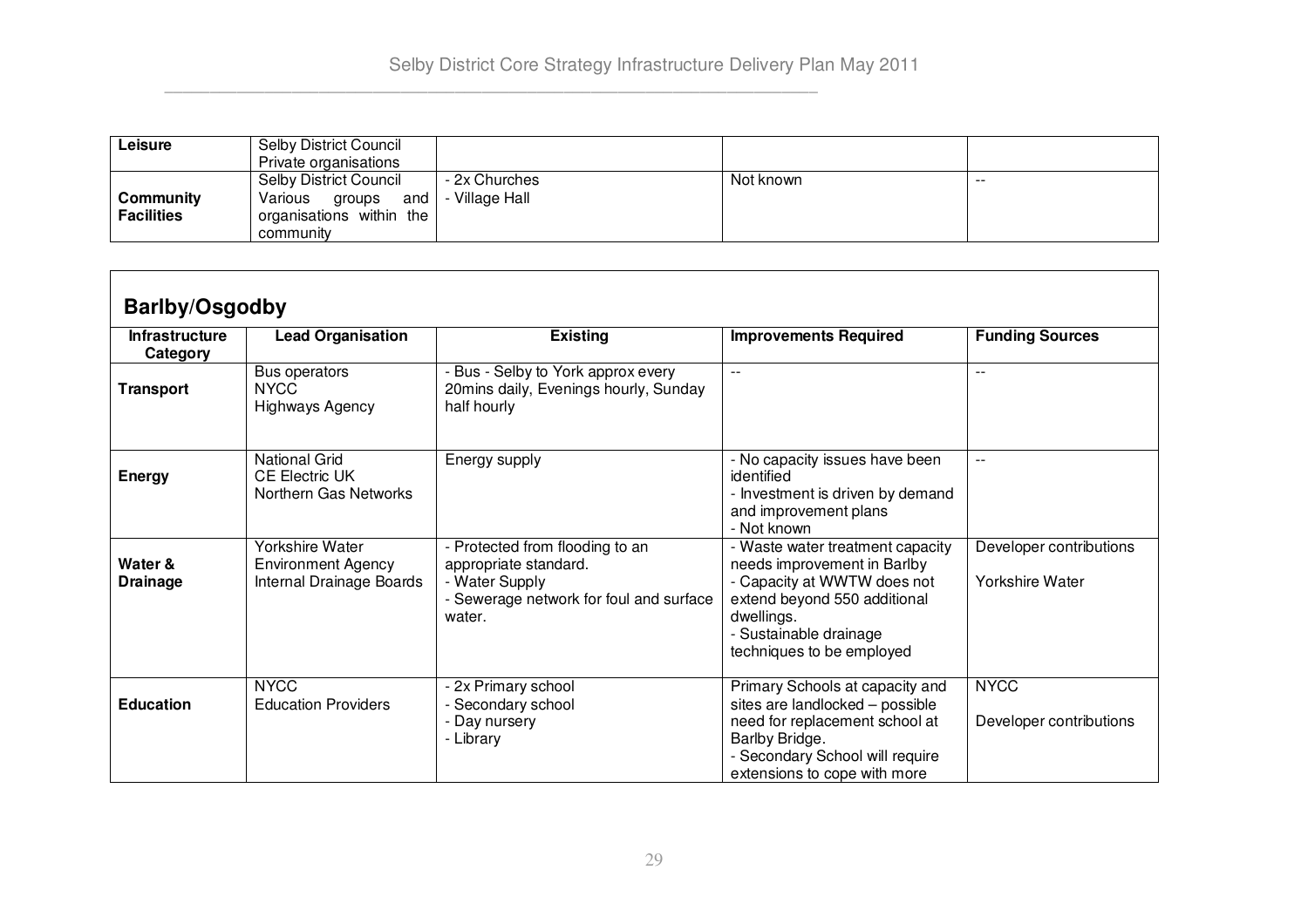|                                     |                                                                                          |                                                    | than 600 additional dwellings. |  |
|-------------------------------------|------------------------------------------------------------------------------------------|----------------------------------------------------|--------------------------------|--|
| Health                              | York & North Yorkshire<br><b>Primary Care Trust</b><br><b>NHS</b><br><b>GP Practices</b> |                                                    | No information supplied        |  |
| <b>Emergency</b><br><b>Services</b> | North Yorkshire<br>Constabulary<br>North Yorkshire Fire &<br><b>Rescue Service</b>       | --                                                 | No information supplied        |  |
| Leisure                             | Parish & Town Councils<br><b>Selby District Council</b><br>Private organisations         | Various Recreation Open Spaces<br>(sport and play) | Not known                      |  |
| Community<br><b>Facilities</b>      | Selby District Council<br>Various groups and<br>organisations within the<br>community    | Village hall<br>- Village institute<br>- 2x Church | Not known                      |  |

| <b>Byram/Brotherton</b>           |                                                                                 |                                                                                                                              |                                                                                                                                    |                                                          |  |
|-----------------------------------|---------------------------------------------------------------------------------|------------------------------------------------------------------------------------------------------------------------------|------------------------------------------------------------------------------------------------------------------------------------|----------------------------------------------------------|--|
| <b>Infrastructure</b><br>Category | <b>Lead Organisation</b>                                                        | <b>Existing</b>                                                                                                              | <b>Improvements Required</b>                                                                                                       | <b>Funding Sources</b>                                   |  |
| Transport                         | Bus operators<br>NYCC.<br><b>Highways Agency</b>                                | Bus Service - frequency of several<br>times per day (none commuter) to<br>Pontefract and Sherburn.                           | $- -$                                                                                                                              |                                                          |  |
| <b>Energy</b>                     | <b>National Grid</b><br><b>CE Electric UK</b><br>Northern Gas Networks          | Energy supply                                                                                                                | - No capacity issues have been<br>identified<br>- Investment is driven by demand<br>and improvement plans<br>- Not known           |                                                          |  |
| Water &<br><b>Drainage</b>        | <b>Yorkshire Water</b><br><b>Environment Agency</b><br>Internal Drainage Boards | - Area protected by flood banks and<br>flood storage reservoir.<br>- Water Supply<br>- Sewerage network for foul and surface | EA assessing the areas through<br>the Lower Aire Strategy.<br>- Sutton WWTW currently being<br>upgraded, but insufficient to serve | Yorkshire Water<br>Env Agency<br>Developer contributions |  |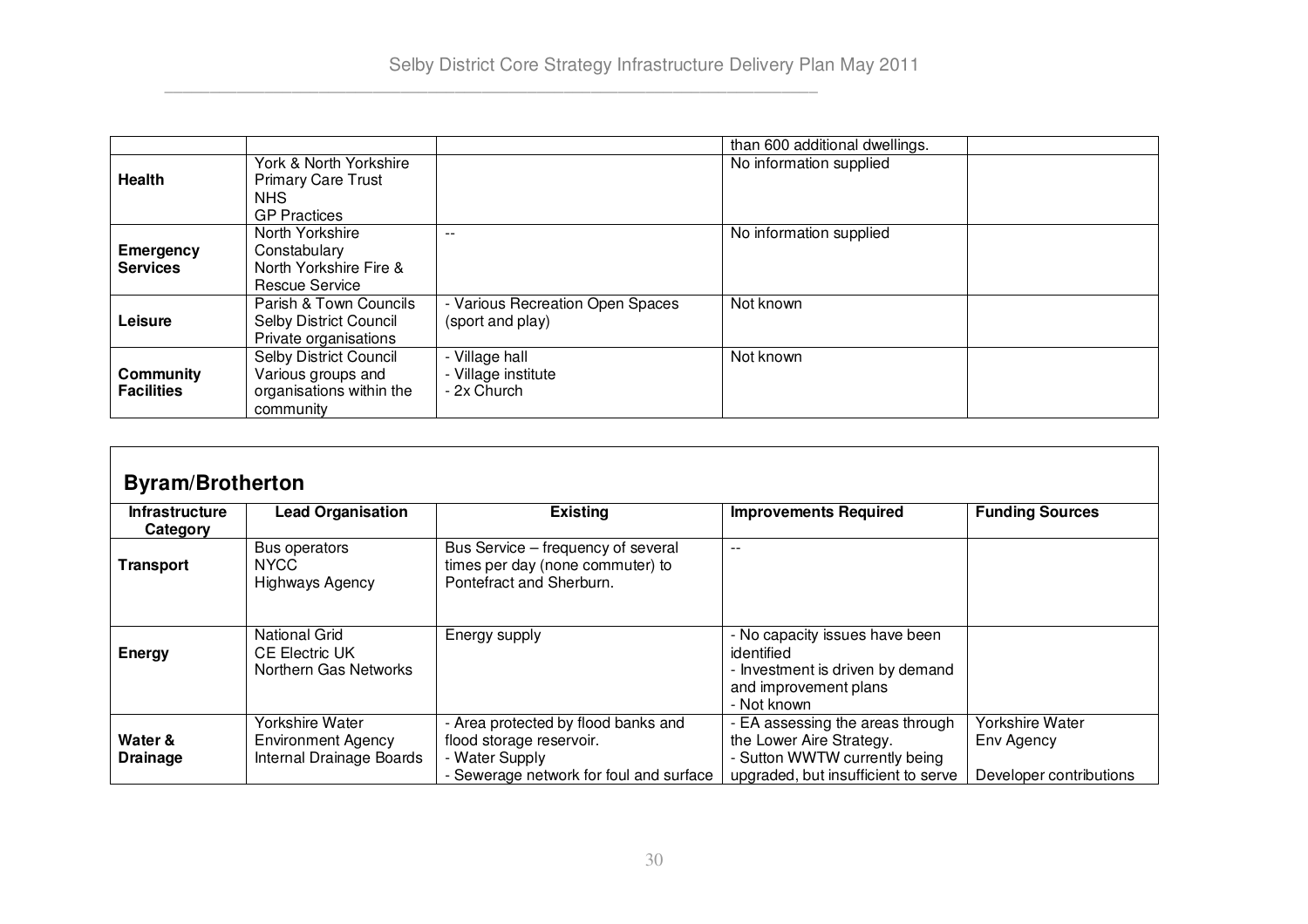|                   |                            | water.                              | future allocations - investment |                         |
|-------------------|----------------------------|-------------------------------------|---------------------------------|-------------------------|
|                   |                            |                                     | required.                       |                         |
|                   | <b>NYCC</b>                | - Brotherton & Byram County Primary | - Primary School at limit of    | <b>NYCC</b>             |
| <b>Education</b>  | <b>Education Providers</b> | School                              | capacity – extensions of some   |                         |
|                   |                            | - Childrens Centre                  | form will be required.          | Developer contributions |
|                   | York & North Yorkshire     |                                     | No information supplied         |                         |
| <b>Health</b>     | <b>Primary Care Trust</b>  |                                     |                                 |                         |
|                   | NHS.                       |                                     |                                 |                         |
|                   | <b>GP Practices</b>        |                                     |                                 |                         |
|                   | North Yorkshire            |                                     | No information supplied         | $- -$                   |
| Emergency         | Constabulary               |                                     |                                 |                         |
| <b>Services</b>   | North Yorkshire Fire &     |                                     |                                 |                         |
|                   | Rescue Service             |                                     |                                 |                         |
|                   | Parish & Town Councils     | - Various Recreation Open Spaces    | Not known                       |                         |
| Leisure           | Selby District Council     | (play and sports) and community     |                                 |                         |
|                   | Private organisations      | motocross facility                  |                                 |                         |
|                   | Selby District Council     | - Community House/village hall      | Not known                       |                         |
| Community         | Various groups and         | - Social club                       |                                 |                         |
| <b>Facilities</b> | organisations within the   | - 2x Churches                       |                                 |                         |
|                   | community                  |                                     |                                 |                         |

| <b>Brayton</b>                    |                                                                        |                                                                                         |                                                                                                           |                        |
|-----------------------------------|------------------------------------------------------------------------|-----------------------------------------------------------------------------------------|-----------------------------------------------------------------------------------------------------------|------------------------|
| <b>Infrastructure</b><br>Category | <b>Lead Organisation</b>                                               | <b>Existing</b>                                                                         | <b>Improvements Required</b>                                                                              | <b>Funding Sources</b> |
| Transport                         | Bus operators<br><b>NYCC</b><br><b>Highways Agency</b>                 | - Bus Service - hourly frequency to<br>Selby, Pontefract and Wakefield (not<br>Sundays) | $- -$                                                                                                     |                        |
| <b>Energy</b>                     | <b>National Grid</b><br><b>CE Electric UK</b><br>Northern Gas Networks | Energy supply                                                                           | - No capacity issues have been<br>identified<br>- Investment is driven by demand<br>and improvement plans | $- -$                  |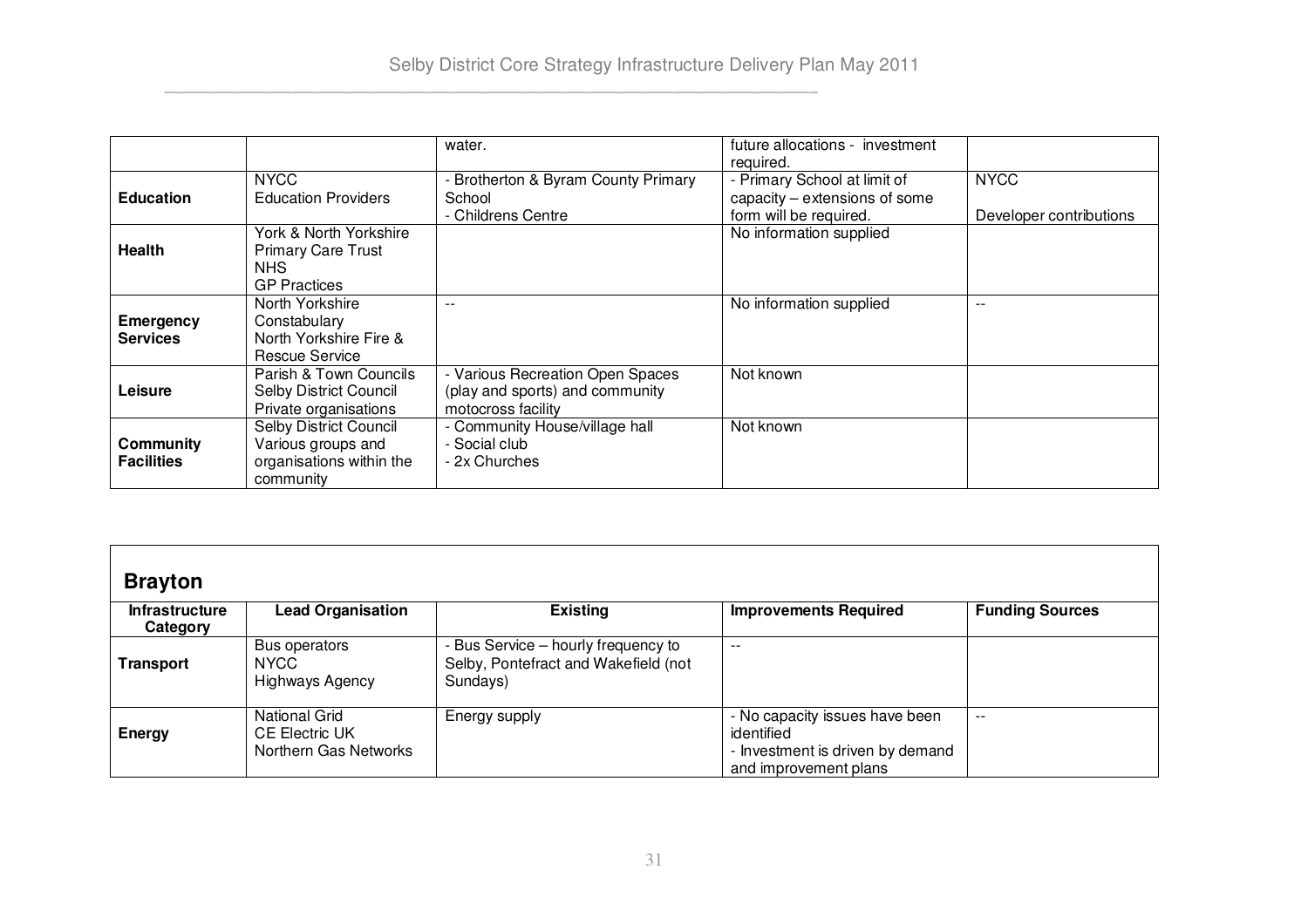|                                       |                                                                                          |                                                                                                                                       | - Not known                                                                                                                                                                                             |                                        |
|---------------------------------------|------------------------------------------------------------------------------------------|---------------------------------------------------------------------------------------------------------------------------------------|---------------------------------------------------------------------------------------------------------------------------------------------------------------------------------------------------------|----------------------------------------|
|                                       | Yorkshire Water                                                                          | - Water Supply                                                                                                                        | - Sustainable drainage                                                                                                                                                                                  | Developer contributions                |
| Water &<br><b>Drainage</b>            | <b>Environment Agency</b><br>Internal Drainage Boards                                    | - Sewerage network for foul and surface<br>water.<br>- WWTW capacity at Selby to<br>accommodate growth indicated in Core<br>Strategy. | techniques to be employed                                                                                                                                                                               | Yorkshire Water                        |
| <b>Education</b>                      | <b>NYCC</b><br><b>Education Providers</b>                                                | - 3x Junior/Infants schools<br>- Brayton College<br>- Day nursery and play group                                                      | - Primary Schools approaching<br>capacity – extensions of various<br>forms required.<br>- Secondary school will require<br>extensions if development in its<br>catchment exceeds 2000 new<br>dwellings. | <b>NYCC</b><br>Developer contributions |
| Health                                | York & North Yorkshire<br><b>Primary Care Trust</b><br><b>NHS</b><br><b>GP Practices</b> | - Doctors' surgery                                                                                                                    | No information supplied                                                                                                                                                                                 |                                        |
| <b>Emergency</b><br><b>Services</b>   | North Yorkshire<br>Constabulary<br>North Yorkshire Fire &<br><b>Rescue Service</b>       | $-$                                                                                                                                   | No information supplied                                                                                                                                                                                 | $ -$                                   |
| Leisure                               | Parish & Town Councils<br><b>Selby District Council</b><br>Private organisations         | - Various Recreation Open Spaces<br>(sport and play)                                                                                  | Not known                                                                                                                                                                                               |                                        |
| <b>Community</b><br><b>Facilities</b> | Selby District Council<br>Various groups and<br>organisations within the<br>community    | - 2x Churches                                                                                                                         | Not known                                                                                                                                                                                               |                                        |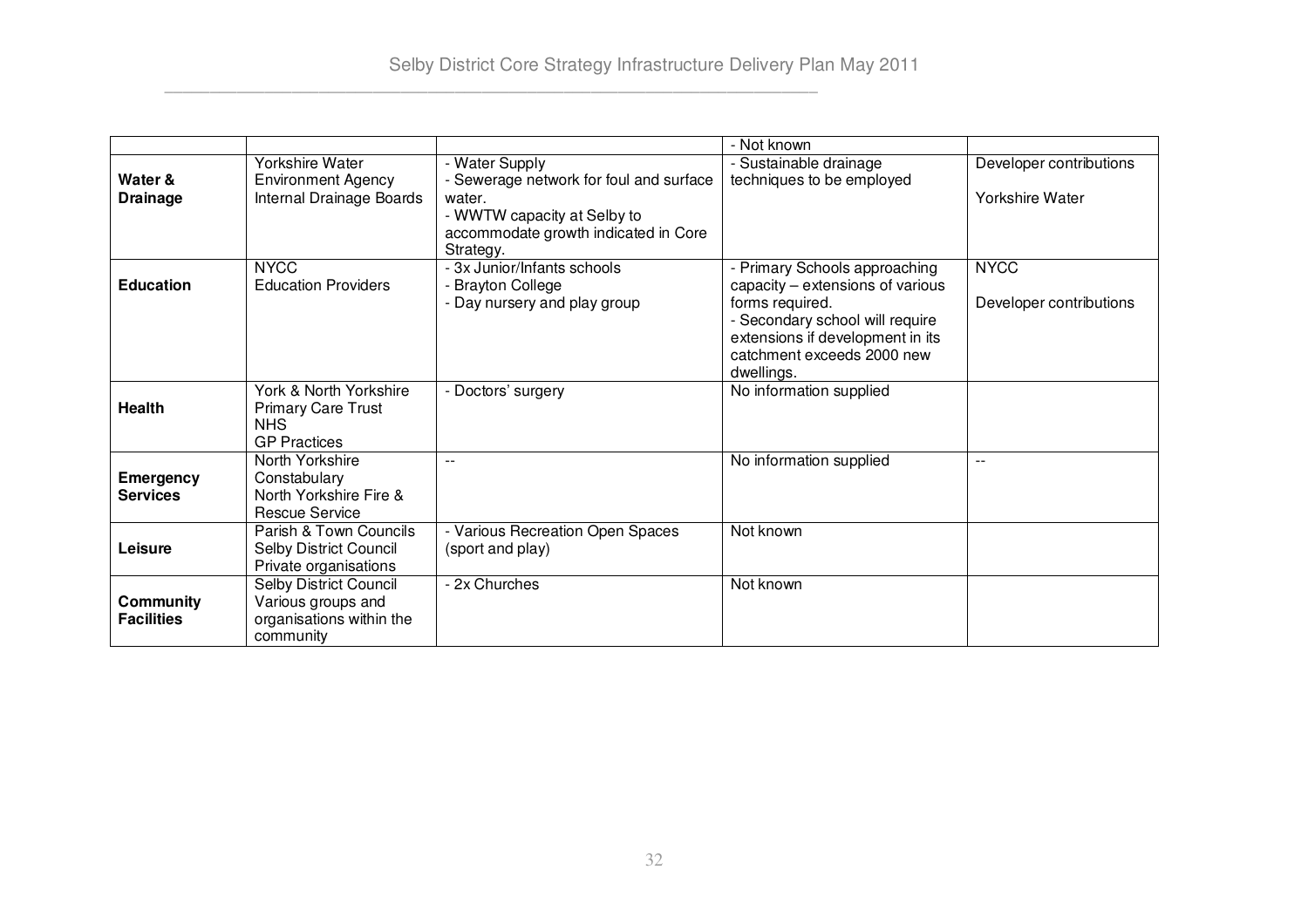| <b>Carlton</b>                    |                                                                                          |                                                                                                 |                                                                                                                                                                                                                                                                                                                                     |                                                                 |
|-----------------------------------|------------------------------------------------------------------------------------------|-------------------------------------------------------------------------------------------------|-------------------------------------------------------------------------------------------------------------------------------------------------------------------------------------------------------------------------------------------------------------------------------------------------------------------------------------|-----------------------------------------------------------------|
| <b>Infrastructure</b><br>Category | <b>Lead Organisation</b>                                                                 | <b>Existing</b>                                                                                 | <b>Improvements Required</b>                                                                                                                                                                                                                                                                                                        | <b>Funding Sources</b>                                          |
| <b>Transport</b>                  | Bus operators<br><b>NYCC</b><br><b>Highways Agency</b>                                   | - Bus service - hourly frequency to<br>Selby and Goole - six days a week until<br>early evening |                                                                                                                                                                                                                                                                                                                                     |                                                                 |
| <b>Energy</b>                     | <b>National Grid</b><br><b>CE Electric UK</b><br>Northern Gas Networks                   | Energy supply                                                                                   | - No capacity issues have been<br>identified<br>- Investment is driven by demand<br>and improvement plans<br>Not known                                                                                                                                                                                                              |                                                                 |
| Water &<br><b>Drainage</b>        | Yorkshire Water<br><b>Environment Agency</b><br>Internal Drainage Boards                 | - Served by Snaith WWTW<br>- Area protected by flood banks                                      | - Waste water treatment capacity<br>at Snaith needs improvement for<br>new development to be<br>accommodated.<br>- Sustainable drainage<br>techniques to be employed<br>- No capacity to accommodate<br>foul and surface water from<br>Greenfield development.<br>- EA currently assessing area<br>through the Lower Aire Strategy. | Developer contributions<br><b>Yorkshire Water</b><br>Env Agency |
| <b>Education</b>                  | <b>NYCC</b><br><b>Education Providers</b>                                                | - Primary school<br>- Catholic secondary school                                                 | - Primary School at limit of<br>capacity - extensions will be<br>required to accommodate any<br>additional dwellings.                                                                                                                                                                                                               | <b>NYCC</b><br>Developer contributions                          |
| <b>Health</b>                     | York & North Yorkshire<br><b>Primary Care Trust</b><br><b>NHS</b><br><b>GP Practices</b> | - Doctors' surgery                                                                              | No information supplied                                                                                                                                                                                                                                                                                                             |                                                                 |
| Emergency                         | North Yorkshire<br>Constabulary                                                          |                                                                                                 | No information supplied                                                                                                                                                                                                                                                                                                             | $-$                                                             |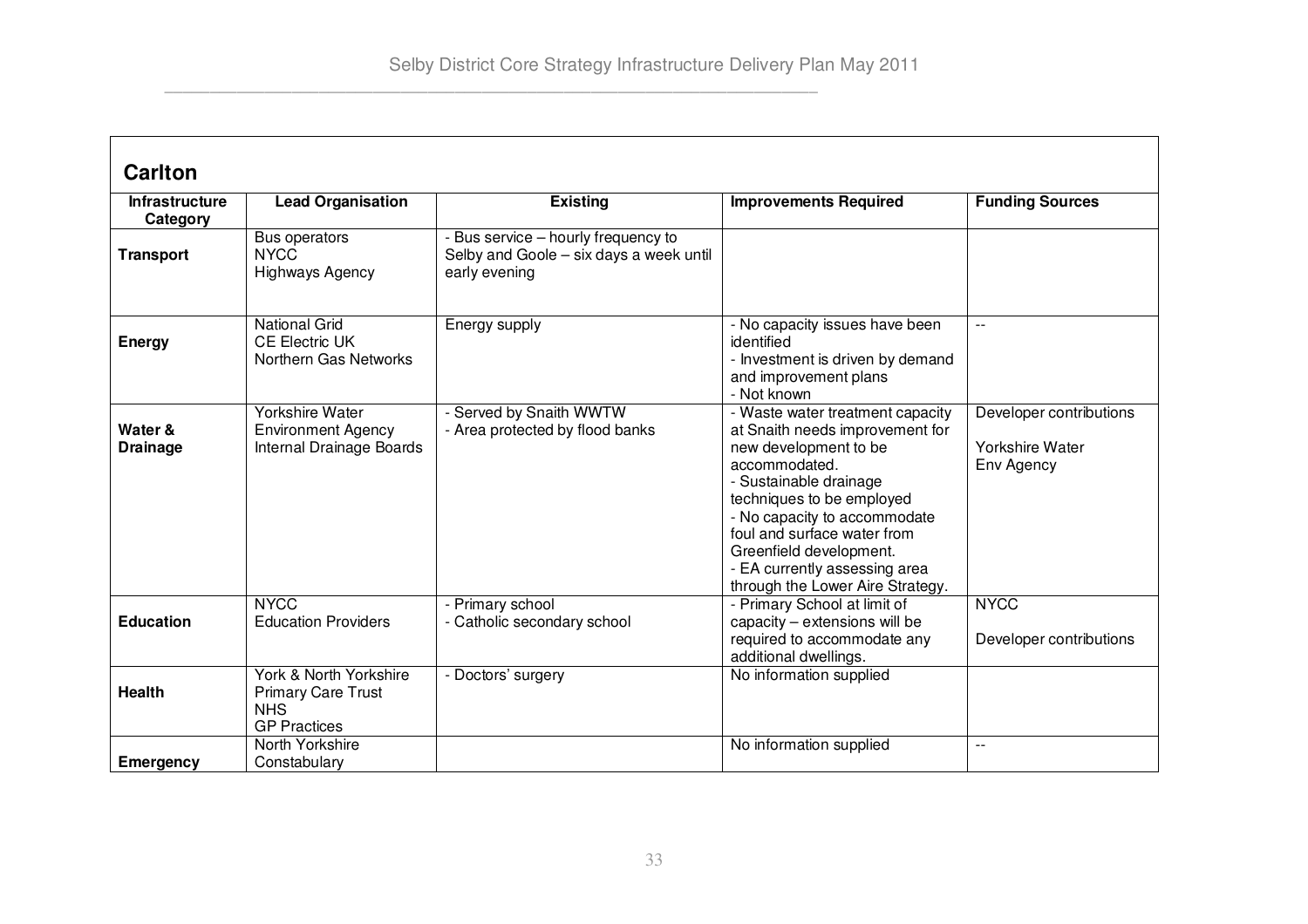| <b>Services</b>   | North Yorkshire Fire &        |                                       |           |  |
|-------------------|-------------------------------|---------------------------------------|-----------|--|
|                   | Rescue Service                |                                       |           |  |
|                   | Parish & Town Councils        | Recreation Open Spaces including      | Not known |  |
| Leisure           | Selby District Council        | Cricket Ground (private) and equipped |           |  |
|                   | Private organisations         | play area.                            |           |  |
|                   | <b>Selby District Council</b> | - 3x Churches                         | Not known |  |
| Community         | Various groups and            | Village hall                          |           |  |
| <b>Facilities</b> | organisations within the      |                                       |           |  |
|                   | community                     |                                       |           |  |

| vuwvvu                            |                                                                                 |                                                                                                                                                                                                                                                |                                                                                                                                                     |                                                      |  |
|-----------------------------------|---------------------------------------------------------------------------------|------------------------------------------------------------------------------------------------------------------------------------------------------------------------------------------------------------------------------------------------|-----------------------------------------------------------------------------------------------------------------------------------------------------|------------------------------------------------------|--|
| <b>Infrastructure</b><br>Category | <b>Lead Organisation</b>                                                        | <b>Existing</b>                                                                                                                                                                                                                                | <b>Improvements Required</b>                                                                                                                        | <b>Funding Sources</b>                               |  |
| Transport                         | <b>Busl operators</b><br><b>NYCC</b><br><b>Highways Agency</b>                  | - Bus service – regularly throughout the<br>day and evening to York and Selby                                                                                                                                                                  | --                                                                                                                                                  |                                                      |  |
| <b>Energy</b>                     | <b>National Grid</b><br><b>CE Electric UK</b><br>Northern Gas Networks          | Energy supply                                                                                                                                                                                                                                  | - No capacity issues have been<br>identified<br>- Investment is driven by demand<br>and improvement plans<br>- Not known                            | $-$                                                  |  |
| Water &<br><b>Drainage</b>        | <b>Yorkshire Water</b><br><b>Environment Agency</b><br>Internal Drainage Boards | - Water Supply<br>- Sewerage network for foul and surface<br>water.<br>- Kelfield WWTW has the capacity to<br>accommodate up 400 additional<br>dwellings.<br>- Area protected by flood defences (risk<br>to protection – evidence of movement) | Replacement flood defences<br>approx $cost = £10$ million<br>- No capacity to accommodate<br>foul and surface water from<br>Greenfield development. | <b>Environment Agency</b><br>Developer contributions |  |
| <b>Education</b>                  | <b>NYCC</b><br><b>Education Providers</b>                                       | - Primary school                                                                                                                                                                                                                               | - No spare capacity - extensions<br>will be required to accommodate<br>additional dwellings.                                                        | <b>NYCC</b><br>Developer contributions               |  |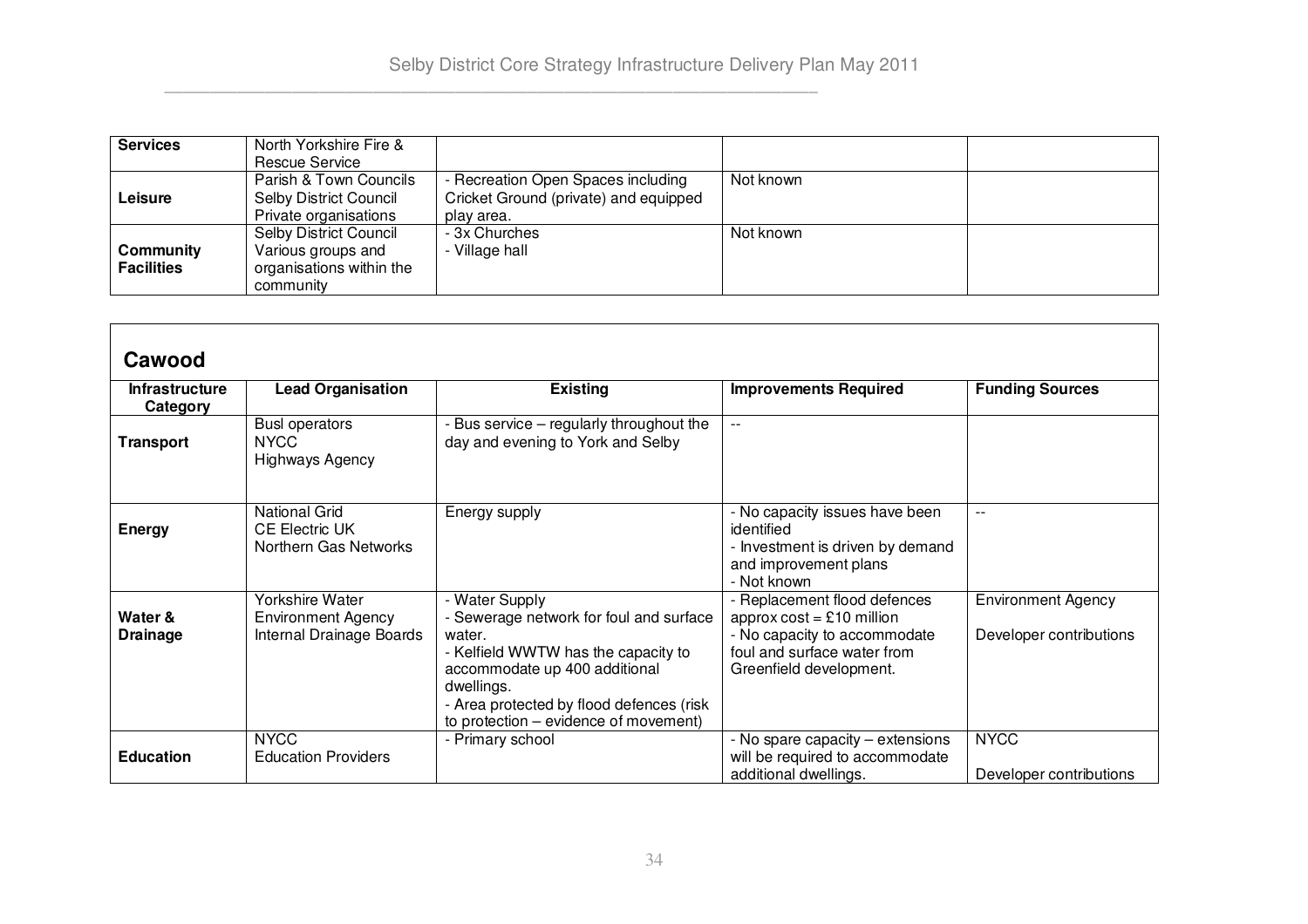| Health                         | York & North Yorkshire<br><b>Primary Care Trust</b><br>NHS.<br><b>GP Practices</b>    | Branch Surgery closed March 2011 -<br>service now provided from Posterngate<br>Surgery, Selby.       | No information supplied |       |
|--------------------------------|---------------------------------------------------------------------------------------|------------------------------------------------------------------------------------------------------|-------------------------|-------|
| Emergency<br><b>Services</b>   | North Yorkshire<br>Constabulary<br>North Yorkshire Fire &<br>Rescue Service           | --                                                                                                   | No information supplied | $- -$ |
| Leisure                        | Parish & Town Councils<br>Selby District Council<br>Private organisations             | Various Recreation Open Spaces<br>(sports and play) including Football,<br><b>Cricket and Tennis</b> | Not known               |       |
| Community<br><b>Facilities</b> | Selby District Council<br>Various groups and<br>organisations within the<br>community | - Village hall                                                                                       | Not known               |       |

| <b>Church Fenton</b>              |                                                                                 |                                                                                                                                                                                                                       |                                                                                                                          |                                                          |  |
|-----------------------------------|---------------------------------------------------------------------------------|-----------------------------------------------------------------------------------------------------------------------------------------------------------------------------------------------------------------------|--------------------------------------------------------------------------------------------------------------------------|----------------------------------------------------------|--|
| <b>Infrastructure</b><br>Category | <b>Lead Organisation</b>                                                        | <b>Existing</b>                                                                                                                                                                                                       | <b>Improvements Required</b>                                                                                             | <b>Funding Sources</b>                                   |  |
| <b>Transport</b>                  | Network Rail<br>Bus and Rail operators<br>NYCC<br><b>Highways Agency</b>        | - Rail station, with direct regular service<br>to York and Leeds and frequent service<br>to Selby (with a change)<br>- Bus service - intermittent (not<br>commuter) throughout the day to<br>Pontefract and Tadcaster | --                                                                                                                       |                                                          |  |
| <b>Energy</b>                     | <b>National Grid</b><br><b>CE Electric UK</b><br>Northern Gas Networks          | Energy supply                                                                                                                                                                                                         | - No capacity issues have been<br>identified<br>- Investment is driven by demand<br>and improvement plans<br>- Not known | $- -$                                                    |  |
| Water &<br><b>Drainage</b>        | <b>Yorkshire Water</b><br><b>Environment Agency</b><br>Internal Drainage Boards | - Water Supply<br>- Sewerage network for foul and surface<br>water.<br>- Waste water capacity to deal with a                                                                                                          | - Surface water drainage capacity<br>required<br>- Sustainable drainage<br>techniques to be employed                     | Developer contributions<br>Yorkshire Water<br>Env Agency |  |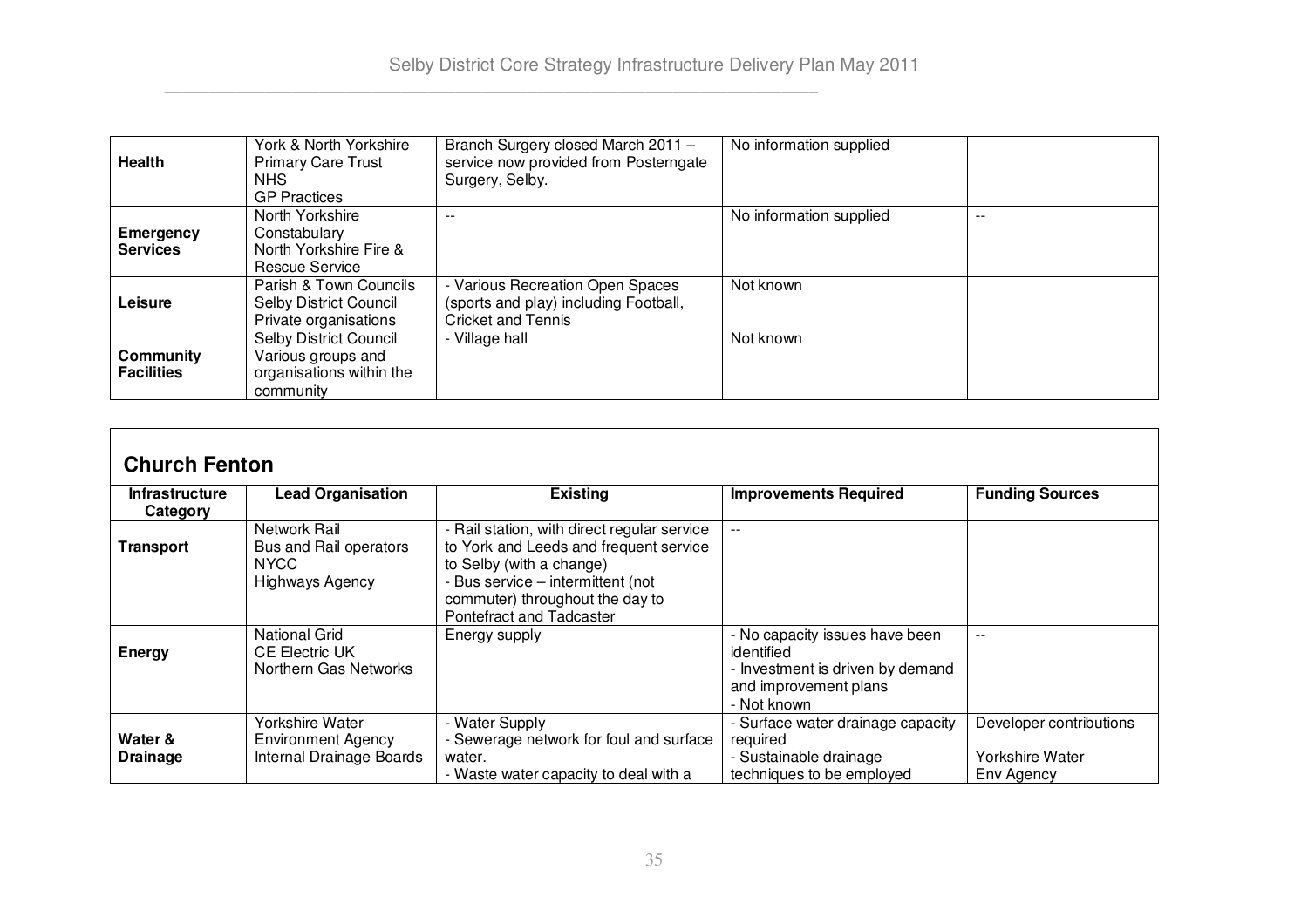|                   |                               | level of new development                  | - Development of individual sites |                                |
|-------------------|-------------------------------|-------------------------------------------|-----------------------------------|--------------------------------|
|                   |                               | - Protected by flood defences. (which     | may require infrastructure to be  |                                |
|                   |                               | also prevent water from the wharf         | upgraded                          |                                |
|                   |                               | flooding into Selby Dam catchment)        |                                   |                                |
|                   | <b>NYCC</b>                   | - Primary school                          | - Primary School at capacity,     | <b>NYCC</b>                    |
| <b>Education</b>  | <b>Education Providers</b>    | - Playgroup                               | extensions required to            |                                |
|                   |                               | - After school club                       | accommodate any additional        | <b>Developer Contributions</b> |
|                   |                               |                                           | dwellings.                        |                                |
|                   | York & North Yorkshire        | - Doctors' surgery                        | No information supplied           |                                |
| <b>Health</b>     | <b>Primary Care Trust</b>     |                                           |                                   |                                |
|                   | NHS.                          |                                           |                                   |                                |
|                   | <b>GP Practices</b>           |                                           |                                   |                                |
|                   | North Yorkshire               | $- -$                                     | No information supplied           | $- -$                          |
| <b>Emergency</b>  | Constabulary                  |                                           |                                   |                                |
| <b>Services</b>   | North Yorkshire Fire &        |                                           |                                   |                                |
|                   | Rescue Service                |                                           |                                   |                                |
|                   | Parish & Town Councils        | -Various Recreation Open Spaces           | Not known                         |                                |
| Leisure           | <b>Selby District Council</b> | (sport and play), together with a bowling |                                   |                                |
|                   | Private organisations         | green                                     |                                   |                                |
|                   | Selby District Council        | - 2x Churches                             | Not known                         |                                |
| Community         | Various groups and            | - Village Hall                            |                                   |                                |
| <b>Facilities</b> | organisations within the      |                                           |                                   |                                |
|                   | community                     |                                           |                                   |                                |

| <b>Eggborough &amp; Whitley</b>   |                                                                                 |                                                                                                                                                                        |                              |                        |
|-----------------------------------|---------------------------------------------------------------------------------|------------------------------------------------------------------------------------------------------------------------------------------------------------------------|------------------------------|------------------------|
| <b>Infrastructure</b><br>Category | <b>Lead Organisation</b>                                                        | <b>Existing</b>                                                                                                                                                        | <b>Improvements Required</b> | <b>Funding Sources</b> |
| Transport                         | Network Rail<br>Bus and Rail operators<br><b>NYCC</b><br><b>Highways Agency</b> | - Train station – commuter service to<br>Leeds through Castleford, Pontefract<br>etc.<br>- Bus service - Both villages connected<br>with hourly frequency to Selby and |                              |                        |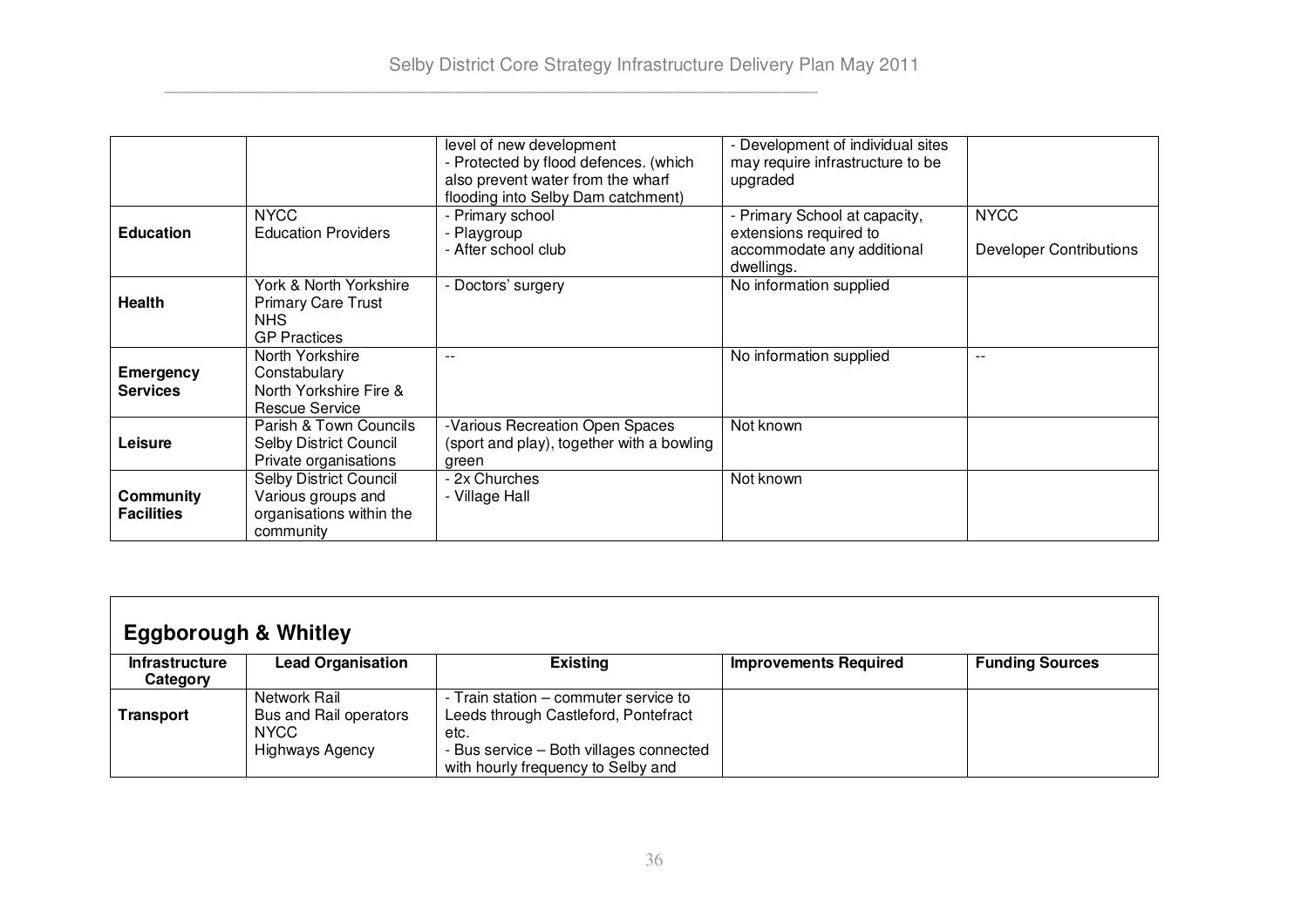|                  |                                         | Doncaster, and Eggborough connected     |                                   |                         |
|------------------|-----------------------------------------|-----------------------------------------|-----------------------------------|-------------------------|
|                  |                                         | on an almost hourly basis to Wakefield  |                                   |                         |
|                  |                                         |                                         |                                   |                         |
|                  |                                         | - M62                                   | - Development to make best use    |                         |
|                  |                                         |                                         | of existing sustainable transport |                         |
|                  |                                         |                                         | infrastructure. Also demand       |                         |
|                  |                                         |                                         | management measures to be         |                         |
|                  |                                         |                                         | incorporated in development       |                         |
|                  |                                         |                                         | proposals.                        |                         |
|                  | <b>National Grid</b>                    | Energy supply                           | - No capacity issues have been    | $-$                     |
| <b>Energy</b>    | <b>CE Electric UK</b>                   |                                         | identified                        |                         |
|                  | Northern Gas Networks                   |                                         | - Investment is driven by demand  |                         |
|                  |                                         |                                         | and improvement plans             |                         |
|                  |                                         |                                         | - Not known                       |                         |
|                  | Yorkshire Water                         | - Water Supply                          | - New development would need      | Developer contributions |
| Water &          | <b>Environment Agency</b>               | - Sewerage network for foul and surface | to be in phase with planned       |                         |
| <b>Drainage</b>  | Internal Drainage Boards                | water.                                  | investment to Eggborough          | <b>Yorkshire Water</b>  |
|                  |                                         |                                         | WWTW.                             |                         |
|                  |                                         |                                         | - Sustainable drainage            |                         |
|                  |                                         |                                         | techniques to be employed         |                         |
|                  |                                         |                                         | - No capacity to accommodate      |                         |
|                  |                                         |                                         | foul and surface water from       |                         |
|                  |                                         |                                         | Greenfield development.           |                         |
|                  |                                         |                                         | - EA currently assessing area     |                         |
|                  |                                         |                                         | through the Lower Aire Strategy.  |                         |
|                  | <b>NYCC</b>                             | - Primary School                        | - Primary School close to         | <b>NYCC</b>             |
| <b>Education</b> | <b>Education Providers</b>              | - Day nursery                           | capacity, extensions required to  |                         |
|                  |                                         |                                         | accommodate more than 100         | Developer contributions |
|                  |                                         |                                         | additional dwellings.             |                         |
|                  | York & North Yorkshire                  | - Doctors' surgery                      | No information supplied           |                         |
| <b>Health</b>    |                                         |                                         |                                   |                         |
|                  | <b>Primary Care Trust</b><br><b>NHS</b> |                                         |                                   |                         |
|                  | <b>GP Practices</b>                     |                                         |                                   |                         |
|                  | North Yorkshire                         |                                         |                                   |                         |
|                  |                                         | Eggborough Police Station (restricted   | No information supplied           | $-$                     |
| <b>Emergency</b> | Constabulary                            | hours)                                  |                                   |                         |
| <b>Services</b>  | North Yorkshire Fire &                  |                                         |                                   |                         |
|                  | <b>Rescue Service</b>                   |                                         |                                   |                         |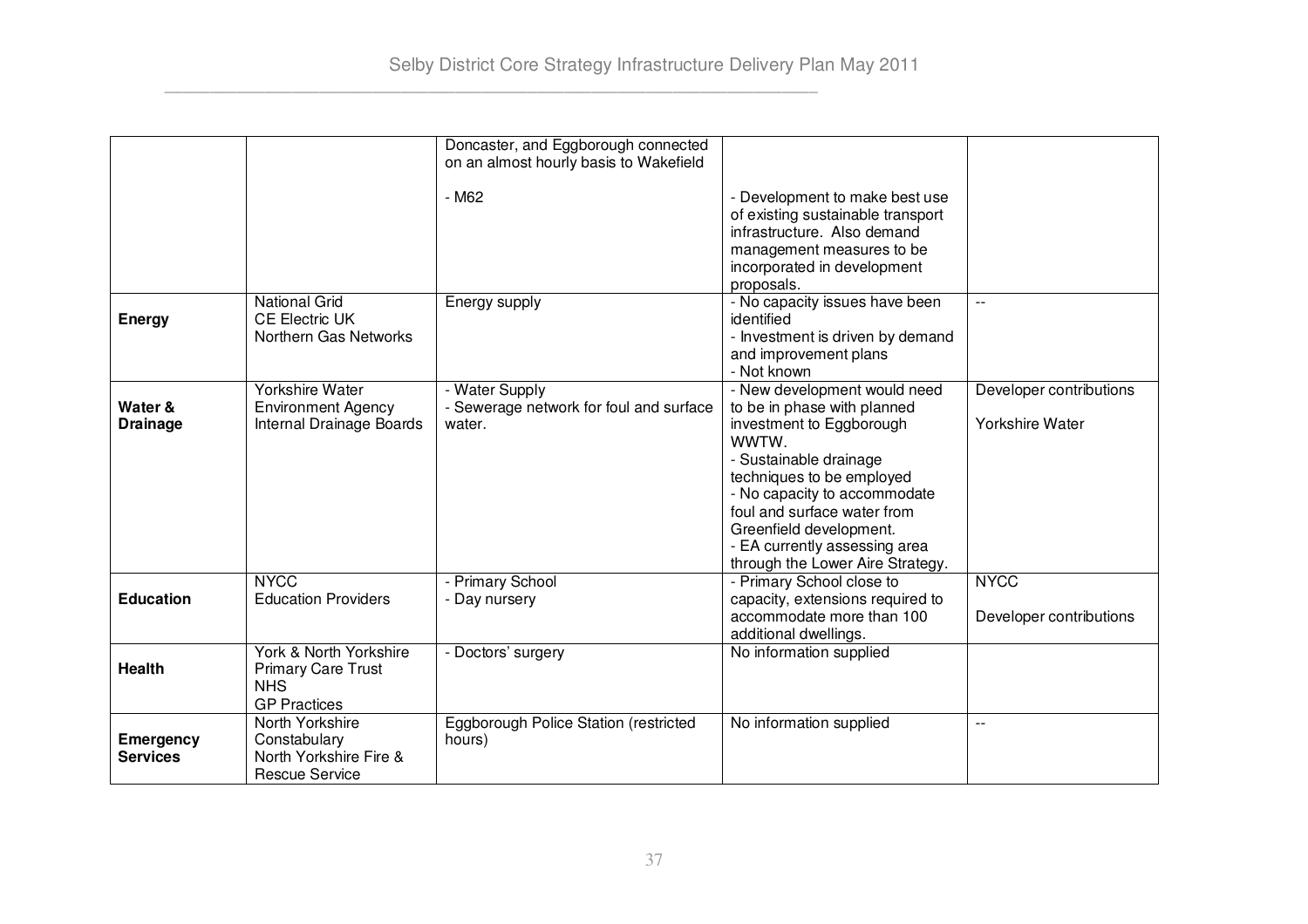| Leisure                        | Parish & Town Councils<br>Selby District Council<br>Private organisations             | Various Recreation Open Spaces<br>(sport and play)        | Not known |  |
|--------------------------------|---------------------------------------------------------------------------------------|-----------------------------------------------------------|-----------|--|
| Community<br><b>Facilities</b> | Selby District Council<br>Various groups and<br>organisations within the<br>community | - 1x Church<br>- Village Hall<br>- Sports and social club | Not known |  |

| <b>Fairburn</b>                   |                                                                                 |                                                                                                                                                                        |                                                                                                                                                                                                                                                                                                                                                                                                        |                                                   |
|-----------------------------------|---------------------------------------------------------------------------------|------------------------------------------------------------------------------------------------------------------------------------------------------------------------|--------------------------------------------------------------------------------------------------------------------------------------------------------------------------------------------------------------------------------------------------------------------------------------------------------------------------------------------------------------------------------------------------------|---------------------------------------------------|
| <b>Infrastructure</b><br>Category | <b>Lead Organisation</b>                                                        | <b>Existing</b>                                                                                                                                                        | <b>Improvements Required</b>                                                                                                                                                                                                                                                                                                                                                                           | <b>Funding Sources</b>                            |
| <b>Transport</b>                  | Bus operators<br><b>NYCC</b><br><b>Highways Agency</b>                          | Bus service – connecting with<br>Tadcaster, Sherburn and Pontefract<br>regularly during the day (including a<br>commuter service) and Selby for<br>Monday Market days. | $\overline{\phantom{a}}$                                                                                                                                                                                                                                                                                                                                                                               |                                                   |
| <b>Energy</b>                     | <b>National Grid</b><br><b>CE Electric UK</b><br>Northern Gas Networks          | Energy supply                                                                                                                                                          | - No capacity issues have been<br>identified<br>- Investment is driven by demand<br>and improvement plans<br>- Not known                                                                                                                                                                                                                                                                               | $\overline{\phantom{a}}$                          |
| Water &<br><b>Drainage</b>        | <b>Yorkshire Water</b><br><b>Environment Agency</b><br>Internal Drainage Boards | - Water Supply<br>- Sewerage network for foul and surface<br>water.                                                                                                    | - Sutton WWTW currently being<br>upgraded, but not to serve future<br>allocations, investment required.<br>- Sustainable drainage<br>techniques to be employed<br>- Development of individual sites<br>may require infrastructure to be<br>upgraded<br>- EA currently assessing area<br>through the Lower Aire Strategy.<br>- Risk when the Ings used as<br>flood storage reservoir for<br>Castleford. | Developer contributions<br><b>Yorkshire Water</b> |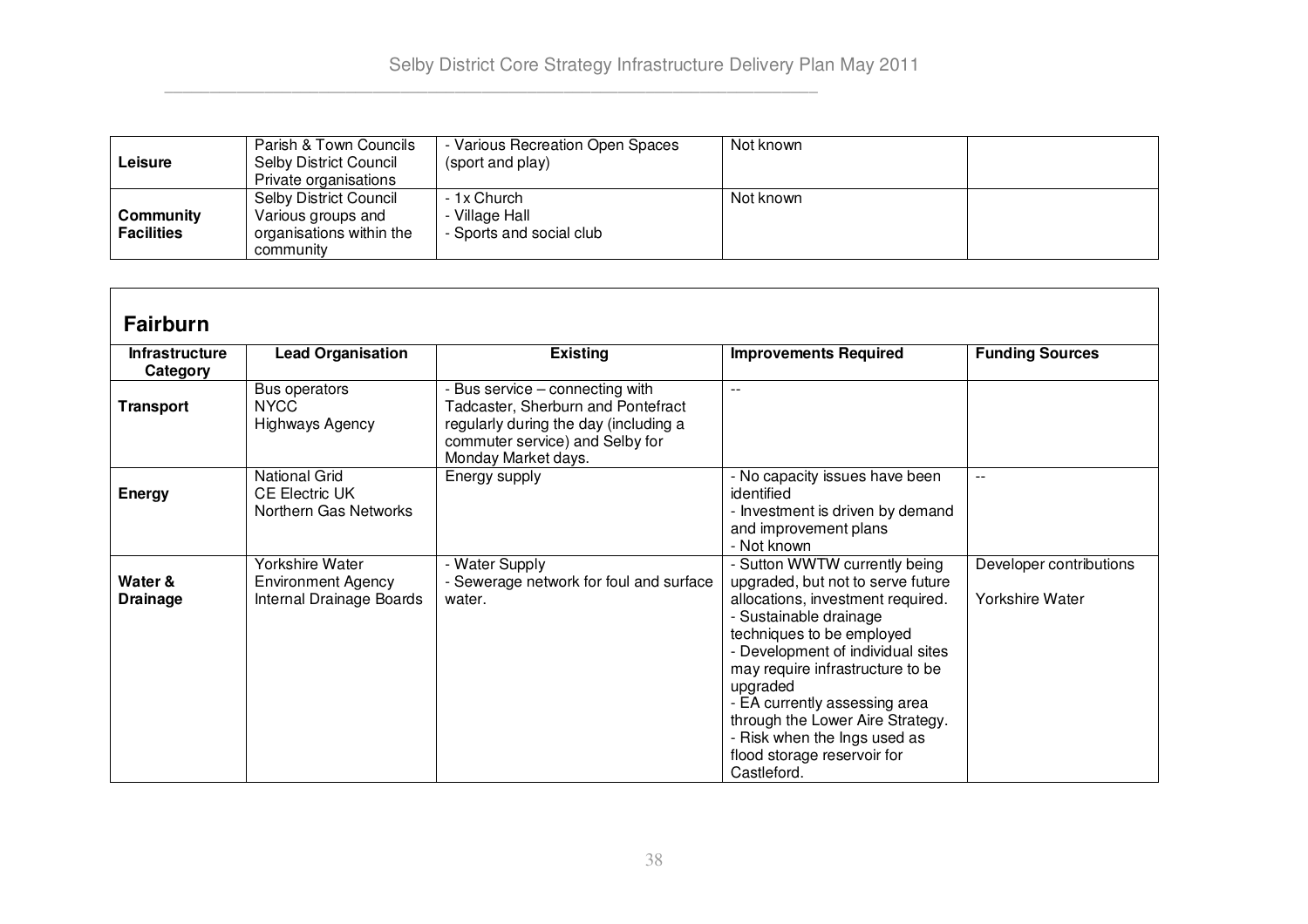|                   | <b>NYCC</b>                | - Primary School                    | - Limited capacity, extension | <b>NYCC</b>             |
|-------------------|----------------------------|-------------------------------------|-------------------------------|-------------------------|
| <b>Education</b>  | <b>Education Providers</b> |                                     | required to accommodate more  |                         |
|                   |                            |                                     | than 60 additional dwellings. | Developer contributions |
|                   | York & North Yorkshire     |                                     | No information supplied       |                         |
| Health            | <b>Primary Care Trust</b>  |                                     |                               |                         |
|                   | NHS.                       |                                     |                               |                         |
|                   | <b>GP Practices</b>        |                                     |                               |                         |
|                   | North Yorkshire            |                                     | No information supplied       | $- -$                   |
| <b>Emergency</b>  | Constabulary               |                                     |                               |                         |
| <b>Services</b>   | North Yorkshire Fire &     |                                     |                               |                         |
|                   | Rescue Service             |                                     |                               |                         |
|                   | Parish & Town Councils     | - Various Recreation Open Spaces    | Not known                     |                         |
| Leisure           | Selby District Council     | (sport and play) plus skate and BMX |                               |                         |
|                   | Private organisations      | park                                |                               |                         |
|                   | Selby District Council     | - Church & hall                     | Not known                     |                         |
| Community         | Various groups and         | - Community centre                  |                               |                         |
| <b>Facilities</b> | organisations within the   |                                     |                               |                         |
|                   | community                  |                                     |                               |                         |

| <b>Hambleton</b> |  |
|------------------|--|
|                  |  |

| <b>Infrastructure</b><br>Category | <b>Lead Organisation</b>                                        | <b>Existing</b>                                                                   | <b>Improvements Required</b>                                                                                             | <b>Funding Sources</b>  |
|-----------------------------------|-----------------------------------------------------------------|-----------------------------------------------------------------------------------|--------------------------------------------------------------------------------------------------------------------------|-------------------------|
| <b>Transport</b>                  | Bus operators<br>NYCC<br>Highways Agency                        | - Bus service to Selby and Leeds,<br>hourly during the day – no Sunday<br>service |                                                                                                                          |                         |
| Energy                            | National Grid<br><b>CE Electric UK</b><br>Northern Gas Networks | Energy supply                                                                     | - No capacity issues have been<br>identified<br>- Investment is driven by demand<br>and improvement plans<br>- Not known | --                      |
| Water &                           | Yorkshire Water<br><b>Environment Agency</b>                    | - Water Supply<br>- Sewerage network for foul and surface                         | - Waste water is at capacity and<br>new development may need to be                                                       | Developer contributions |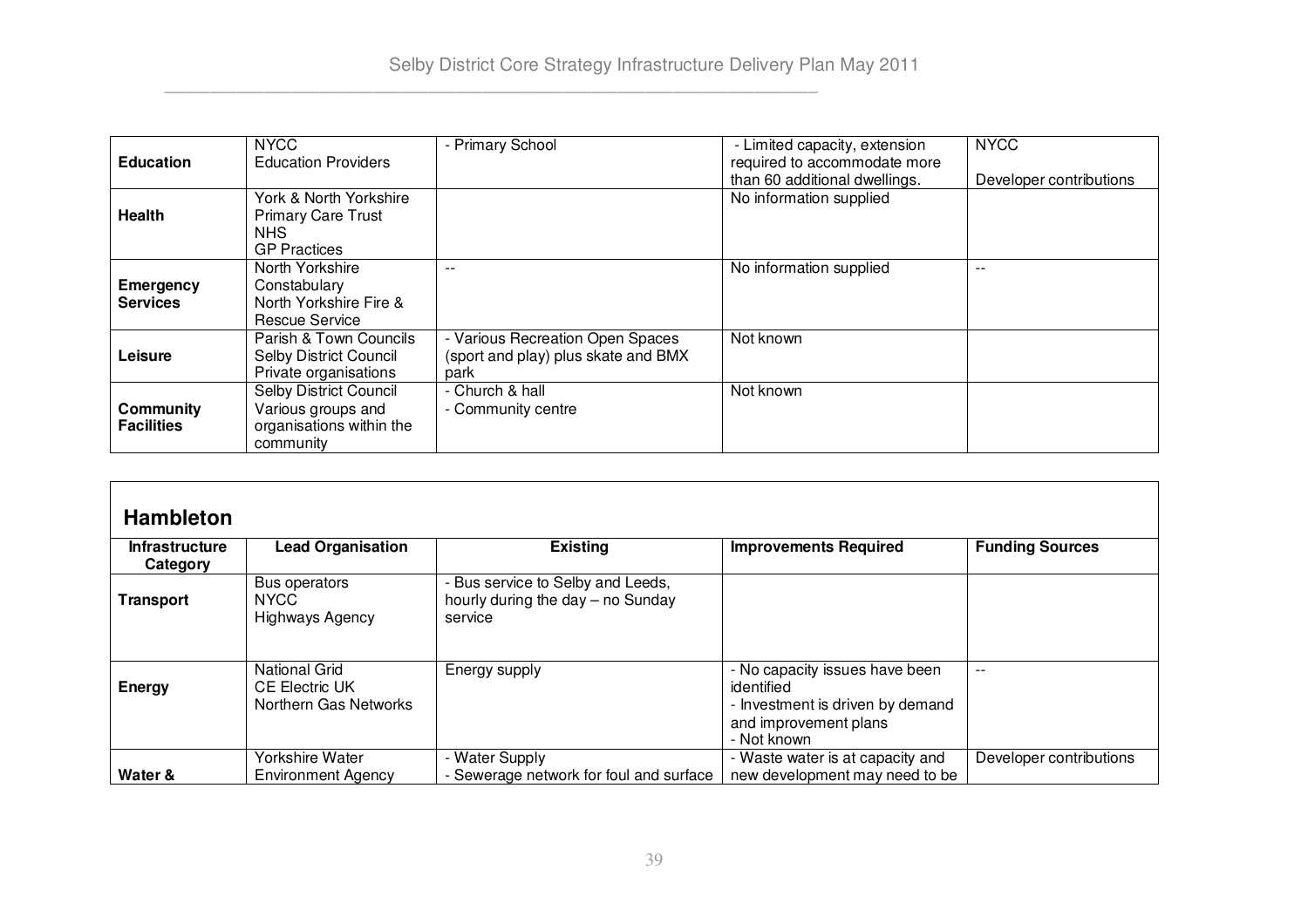| <b>Drainage</b>                     | Internal Drainage Boards                                                              | water.                                               | in phase with investment to<br>Hambleton WWTW.<br>- Development of individual sites<br>may require infrastructure to be<br>upgraded | <b>Yorkshire Water</b>                 |
|-------------------------------------|---------------------------------------------------------------------------------------|------------------------------------------------------|-------------------------------------------------------------------------------------------------------------------------------------|----------------------------------------|
| <b>Education</b>                    | <b>NYCC</b><br><b>Education Providers</b>                                             | - Primary School<br>- Children's play group          | - No capacity at Primary School,<br>extensions required to<br>accommodate any additional<br>dwellings.                              | <b>NYCC</b><br>Developer contributions |
| <b>Health</b>                       | York & North Yorkshire<br><b>Primary Care Trust</b><br>NHS.<br><b>GP Practices</b>    |                                                      | No information supplied                                                                                                             |                                        |
| <b>Emergency</b><br><b>Services</b> | North Yorkshire<br>Constabulary<br>North Yorkshire Fire &<br><b>Rescue Service</b>    |                                                      | No information supplied                                                                                                             |                                        |
| Leisure                             | Parish & Town Councils<br><b>Selby District Council</b><br>Private organisations      | - Various Recreation Open Spaces<br>(sport and play) | Not known                                                                                                                           |                                        |
| Community<br><b>Facilities</b>      | Selby District Council<br>Various groups and<br>organisations within the<br>community | Village Hall<br>- Church                             | Not known                                                                                                                           |                                        |

| Hemingbrough                      |                                                        |                                                                                                    |                              |                        |
|-----------------------------------|--------------------------------------------------------|----------------------------------------------------------------------------------------------------|------------------------------|------------------------|
| <b>Infrastructure</b><br>Category | <b>Lead Organisation</b>                               | <b>Existing</b>                                                                                    | <b>Improvements Required</b> | <b>Funding Sources</b> |
| Transport                         | Bus operators<br><b>NYCC</b><br><b>Highways Agency</b> | - Bus service to Selby and Goole 4<br>times per day (none commuter times<br>and no Sunday service) | $- -$                        |                        |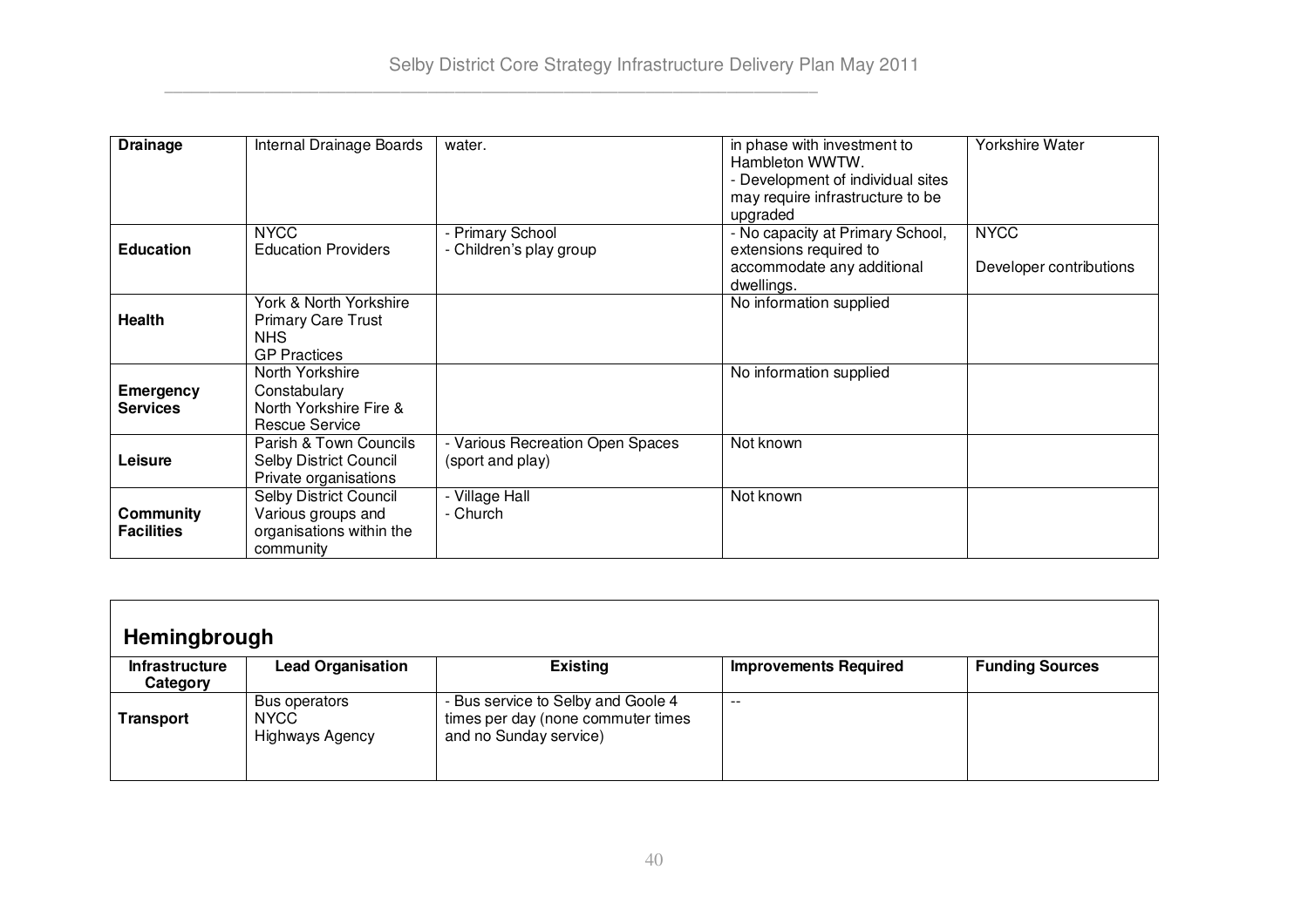| <b>Energy</b>                         | <b>National Grid</b><br><b>CE Electric UK</b><br>Northern Gas Networks                   | Energy supply                                                                                                               | - No capacity issues have been<br>identified<br>- Investment is driven by demand                                 | $-$                                                             |
|---------------------------------------|------------------------------------------------------------------------------------------|-----------------------------------------------------------------------------------------------------------------------------|------------------------------------------------------------------------------------------------------------------|-----------------------------------------------------------------|
|                                       |                                                                                          |                                                                                                                             | and improvement plans<br>- Not known                                                                             |                                                                 |
| Water &<br><b>Drainage</b>            | Yorkshire Water<br><b>Environment Agency</b><br>Internal Drainage Boards                 | - Water Supply<br>- Sewerage network for foul and surface<br>water.<br>- WWTW undergoing expansion to meet<br>EU standards. | - New development may need to<br>be in phase with investment to<br>Hemingbrough WWTW.                            | Developer contributions<br><b>Yorkshire Water</b><br>Env Agency |
| <b>Education</b>                      | <b>NYCC</b><br><b>Education Providers</b>                                                | - Primary school<br>- Day nursery                                                                                           | - Current capacity to<br>accommodate 160 new dwellings,<br>development beyond this would<br>call for extensions. | <b>NYCC</b><br>Developer contributions                          |
| Health                                | York & North Yorkshire<br><b>Primary Care Trust</b><br><b>NHS</b><br><b>GP Practices</b> | - Doctors' surgery held four times a<br>week.                                                                               | - Due to size of premises, can<br>only accommodate a small<br>increase in patient numbers.                       |                                                                 |
| <b>Emergency</b><br><b>Services</b>   | North Yorkshire<br>Constabulary<br>North Yorkshire Fire &<br><b>Rescue Service</b>       |                                                                                                                             | No information supplied                                                                                          |                                                                 |
| Leisure                               | Parish & Town Councils<br>Selby District Council<br>Private organisations                | - Various Recreation Open Spaces<br>(sport and play) plus bowling green and<br>fitness centre                               | Not known                                                                                                        |                                                                 |
| <b>Community</b><br><b>Facilities</b> | Selby District Council<br>Various groups and<br>organisations within the<br>community    | - 2x Churches<br>- Village hall                                                                                             | Not known                                                                                                        |                                                                 |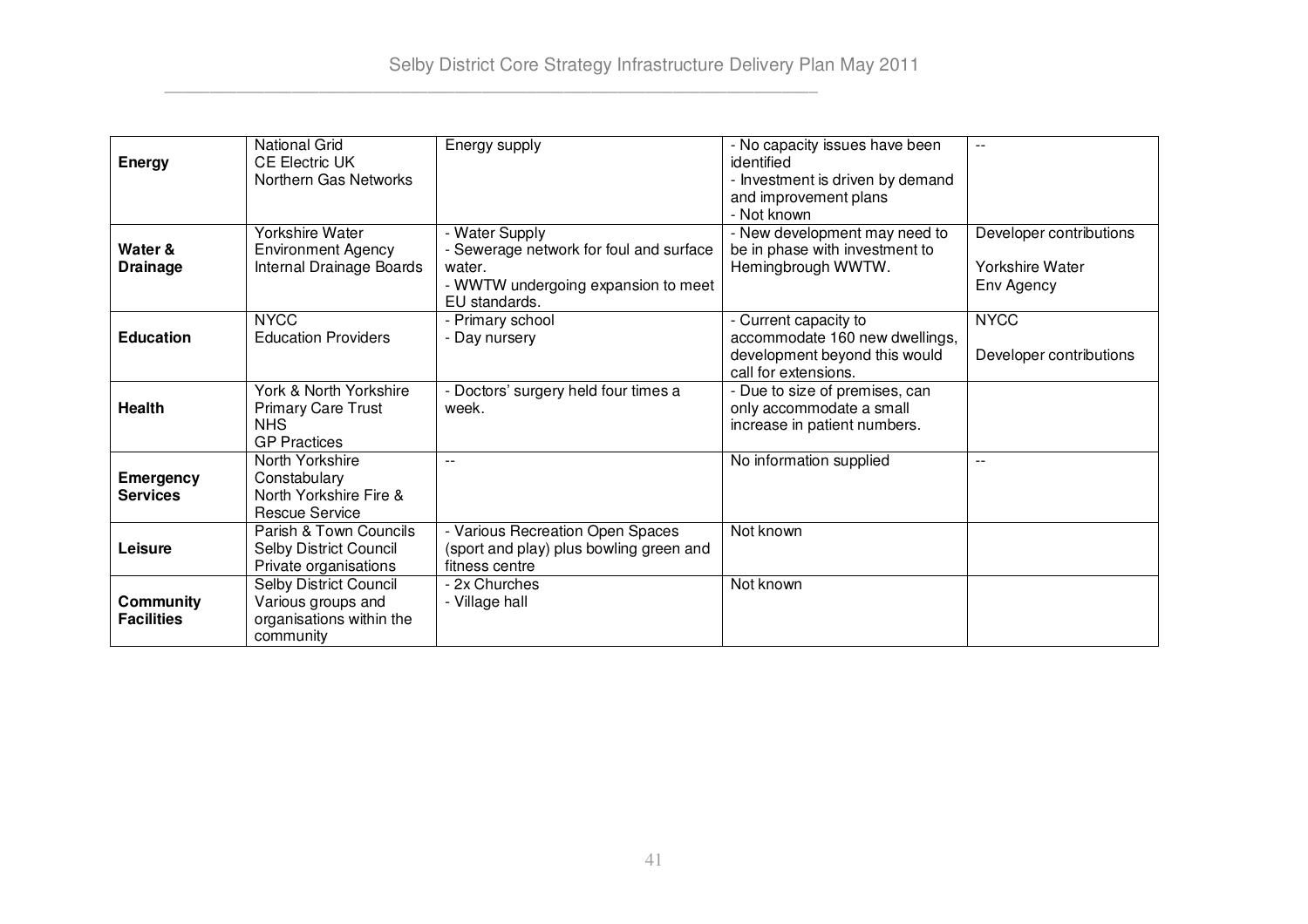| Kellington                        |                                                                                          |                                                                                                                                                                                                         |                                                                                                                                                           |                                                                 |
|-----------------------------------|------------------------------------------------------------------------------------------|---------------------------------------------------------------------------------------------------------------------------------------------------------------------------------------------------------|-----------------------------------------------------------------------------------------------------------------------------------------------------------|-----------------------------------------------------------------|
| <b>Infrastructure</b><br>Category | <b>Lead Organisation</b>                                                                 | <b>Existing</b>                                                                                                                                                                                         | <b>Improvements Required</b>                                                                                                                              | <b>Funding Sources</b>                                          |
| <b>Transport</b>                  | Bus operators<br><b>NYCC</b><br><b>Highways Agency</b>                                   | Bus service – hourly daytime to Selby,<br>Pontefract and Wakefield                                                                                                                                      | $-$                                                                                                                                                       |                                                                 |
| <b>Energy</b>                     | <b>National Grid</b><br><b>CE Electric UK</b><br>Northern Gas Networks                   | Energy supply                                                                                                                                                                                           | - No capacity issues have been<br>identified<br>- Investment is driven by demand<br>and improvement plans<br>- Not known                                  |                                                                 |
| Water &<br><b>Drainage</b>        | Yorkshire Water<br><b>Environment Agency</b><br>Internal Drainage Boards                 | - Water Supply<br>- Sewerage network for foul and surface<br>water.<br>- Very limited waste capacity.<br>- Protected by River bank and back<br>barrier bank (risk to properties if failure<br>occurred) | - New development will need to<br>be in phase with investment in<br>Eggborough WWTW.<br>- EA currently assessing area<br>through the Lower Aire Strategy. | Developer contributions<br><b>Yorkshire Water</b><br>Env Agency |
| <b>Education</b>                  | <b>NYCC</b><br><b>Education Providers</b>                                                | - Primary School                                                                                                                                                                                        | - Limited capacity, development<br>beyond 40 additional dwellings<br>will require extensions.                                                             | <b>NYCC</b><br>Developer contributions                          |
| <b>Health</b>                     | York & North Yorkshire<br><b>Primary Care Trust</b><br><b>NHS</b><br><b>GP Practices</b> | - Dental surgery                                                                                                                                                                                        | No information supplied                                                                                                                                   |                                                                 |
| Emergency<br><b>Services</b>      | North Yorkshire<br>Constabulary<br>North Yorkshire Fire &<br><b>Rescue Service</b>       | $\overline{a}$                                                                                                                                                                                          | No information supplied                                                                                                                                   | $-$                                                             |
| Leisure                           | Parish & Town Councils<br><b>Selby District Council</b>                                  | - Equipped play area                                                                                                                                                                                    | Not known                                                                                                                                                 |                                                                 |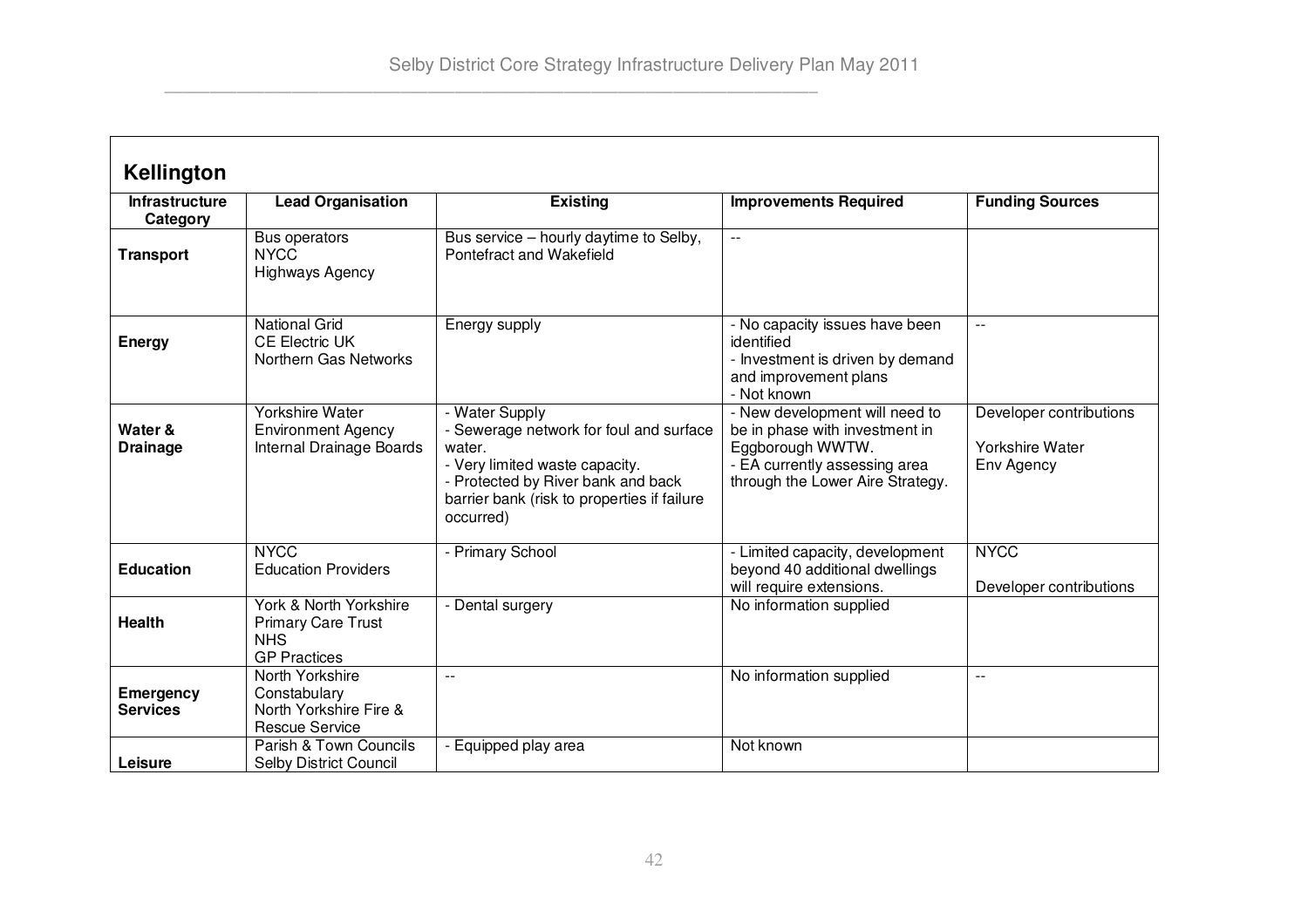|                                | Private organisations                                                                        |              |           |  |
|--------------------------------|----------------------------------------------------------------------------------------------|--------------|-----------|--|
| Community<br><b>Facilities</b> | <b>Selby District Council</b><br>Various groups and<br>organisations within the<br>community | Village Hall | Not known |  |

| <b>Monk Fryston &amp; Hillam</b>  |                                                                                          |                                                                                                                                                                                                        |                                                                                                                                                                                                        |                                                          |
|-----------------------------------|------------------------------------------------------------------------------------------|--------------------------------------------------------------------------------------------------------------------------------------------------------------------------------------------------------|--------------------------------------------------------------------------------------------------------------------------------------------------------------------------------------------------------|----------------------------------------------------------|
| <b>Infrastructure</b><br>Category | <b>Lead Organisation</b>                                                                 | <b>Existing</b>                                                                                                                                                                                        | <b>Improvements Required</b>                                                                                                                                                                           | <b>Funding Sources</b>                                   |
| <b>Transport</b>                  | Bus operators<br><b>NYCC</b><br><b>Highways Agency</b>                                   | - Bus service - Monk Fryston - mostly<br>hourly to (day and evening) to Selby,<br>Sherburn and Leeds, and both villages<br>- mostly hourly during the daytime to<br>Pontefract, Sherburn and Tadcaster |                                                                                                                                                                                                        |                                                          |
| <b>Energy</b>                     | <b>National Grid</b><br><b>CE Electric UK</b><br>Northern Gas Networks                   | Energy supply                                                                                                                                                                                          | - No capacity issues have been<br>identified<br>- Investment is driven by demand<br>and improvement plans<br>- Not known                                                                               | $-$                                                      |
| Water &<br><b>Drainage</b>        | Yorkshire Water<br><b>Environment Agency</b><br>Internal Drainage Boards                 | - Water Supply<br>- Sewerage network for foul and surface<br>water.<br>- WWTW has very limited capacity to<br>accommodate new development.                                                             | - No capacity to accommodate<br>foul and surface water from<br>Greenfield development.<br>- Hillam WWTW may require<br>upgrading.<br>- EA currently assessing area<br>through the Lower Aire Strategy. | Developer contributions<br>Yorkshire Water<br>Env Agency |
| <b>Education</b>                  | <b>NYCC</b><br><b>Education Providers</b>                                                | - Primary school                                                                                                                                                                                       | - Primary School close to<br>capacity, extensions required.                                                                                                                                            | <b>NYCC</b><br>Developer contributions                   |
| <b>Health</b>                     | York & North Yorkshire<br><b>Primary Care Trust</b><br><b>NHS</b><br><b>GP Practices</b> | - Doctors' surgery                                                                                                                                                                                     | No information supplied                                                                                                                                                                                |                                                          |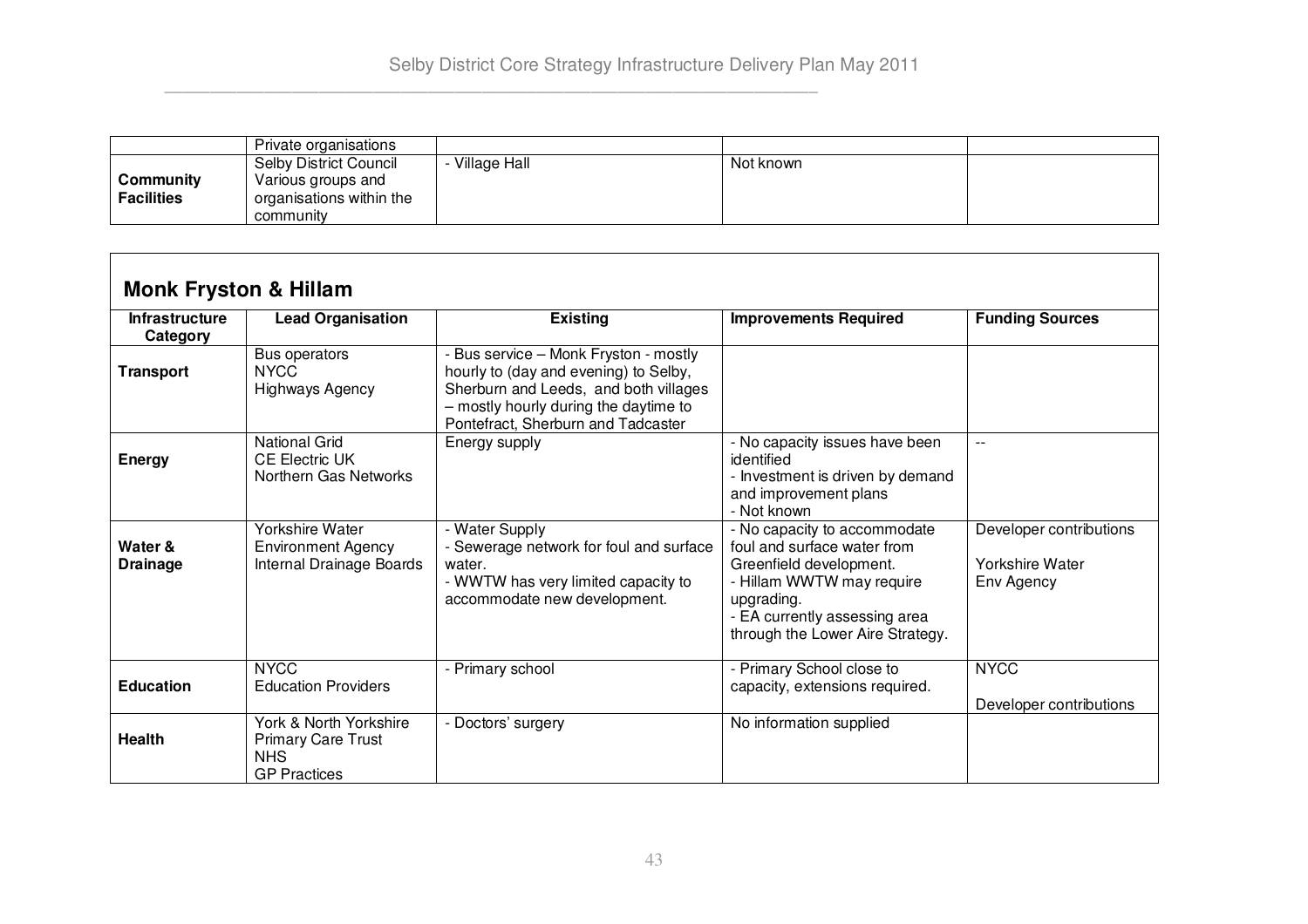|                   | North Yorkshire          | $ -$                             | No information supplied | $- -$ |
|-------------------|--------------------------|----------------------------------|-------------------------|-------|
| Emergency         | Constabulary             |                                  |                         |       |
| <b>Services</b>   | North Yorkshire Fire &   |                                  |                         |       |
|                   | Rescue Service           |                                  |                         |       |
|                   | Parish & Town Councils   | - Various Recreation Open Spaces | Not known               |       |
| Leisure           | Selby District Council   | (sport and play)                 |                         |       |
|                   | Private organisations    |                                  |                         |       |
|                   | Selby District Council   | - Village Hall                   | Not known               |       |
| Community         | Various groups and       |                                  |                         |       |
| <b>Facilities</b> | organisations within the |                                  |                         |       |
|                   | community                |                                  |                         |       |

# **North Duffield**

| <b>Infrastructure</b>      | <b>Lead Organisation</b>                                               | <b>Existing</b>                                                                                                                                                            | <b>Improvements Required</b>                                                                                                                                                                                                        | <b>Funding Sources</b>                                   |
|----------------------------|------------------------------------------------------------------------|----------------------------------------------------------------------------------------------------------------------------------------------------------------------------|-------------------------------------------------------------------------------------------------------------------------------------------------------------------------------------------------------------------------------------|----------------------------------------------------------|
|                            |                                                                        |                                                                                                                                                                            |                                                                                                                                                                                                                                     |                                                          |
| Category                   |                                                                        |                                                                                                                                                                            |                                                                                                                                                                                                                                     |                                                          |
| Transport                  | Bus operators<br>NYCC<br><b>Highways Agency</b>                        | - Bus to York, day and evening every 2<br>hrs and 4 x per day on Sundays                                                                                                   |                                                                                                                                                                                                                                     |                                                          |
| <b>Energy</b>              | <b>National Grid</b><br><b>CE Electric UK</b><br>Northern Gas Networks | - Energy supply                                                                                                                                                            | - No capacity issues have been<br>identified<br>- Investment is driven by demand<br>and improvement plans<br>- Not known                                                                                                            |                                                          |
| Water &<br><b>Drainage</b> | Yorkshire Water<br>Environment Agency<br>Internal Drainage Boards      | - Water Supply<br>- Sewerage network for foul and surface<br>water.<br>- Hambleton WWTW at capacity -<br>expansion scheme to be considered if<br>development necessitates. | - New development will need to<br>be in phase with investment in<br>wwtw<br>- No capacity to accommodate<br>foul and surface water from<br>Greenfield development.<br>- Known sewer capacity and<br>internal flooding issues in the | Developer contributions<br>Yorkshire Water<br>Env Agency |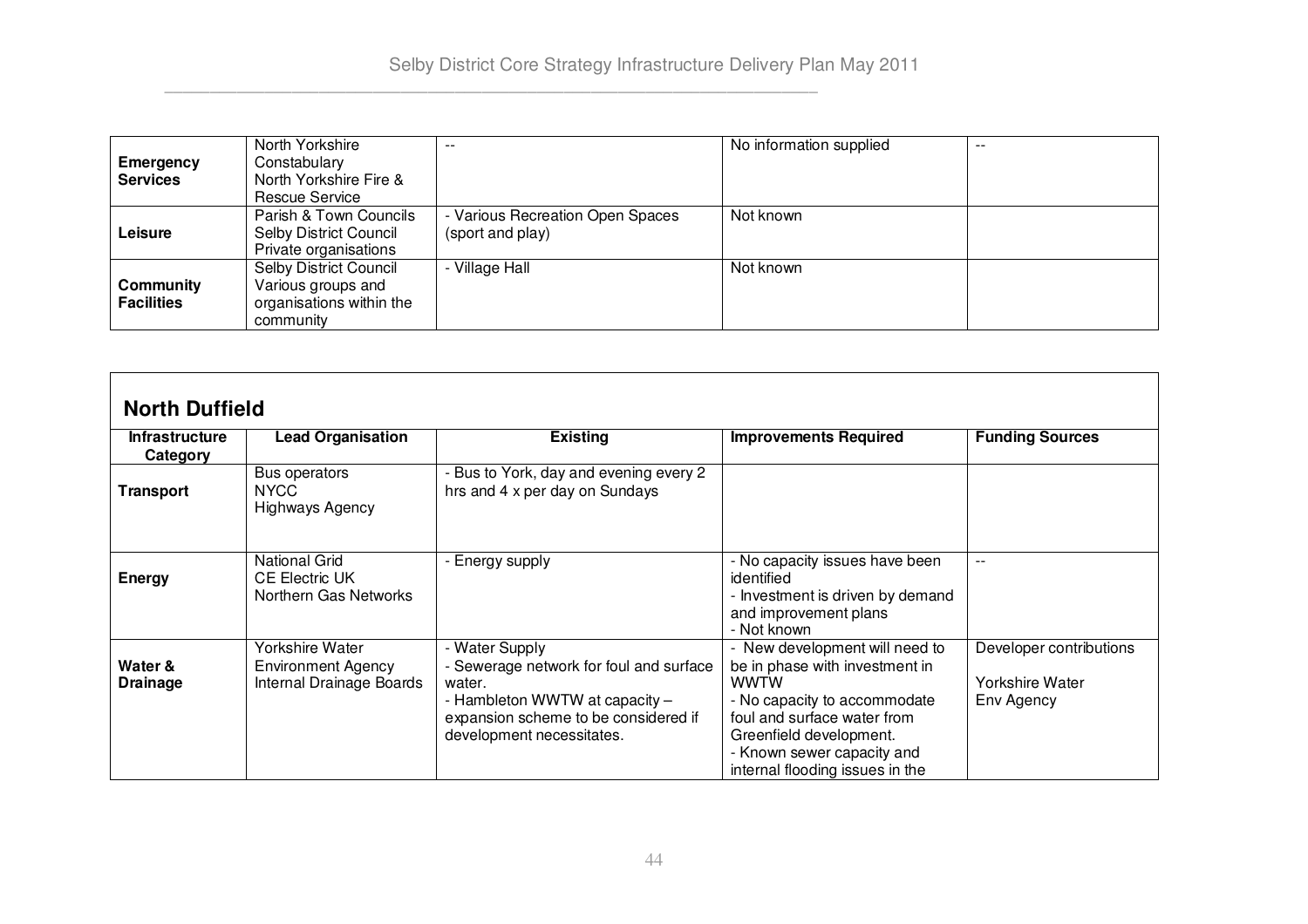|                                     |                                                                                       |                                                                                   | village                                               |                                        |
|-------------------------------------|---------------------------------------------------------------------------------------|-----------------------------------------------------------------------------------|-------------------------------------------------------|----------------------------------------|
| <b>Education</b>                    | <b>NYCC</b><br><b>Education Providers</b>                                             | - Primary School                                                                  | - School at capacity, extensions<br>will be required. | <b>NYCC</b><br>Developer contributions |
| <b>Health</b>                       | York & North Yorkshire<br><b>Primary Care Trust</b><br>NHS.<br><b>GP Practices</b>    | - Doctors' surgery                                                                | No information supplied                               |                                        |
| <b>Emergency</b><br><b>Services</b> | North Yorkshire<br>Constabulary<br>North Yorkshire Fire &<br>Rescue Service           |                                                                                   | No information supplied                               | $- -$                                  |
| Leisure                             | Parish & Town Councils<br>Selby District Council<br>Private organisations             | - Various Recreation Open spaces<br>(sport and play) including a bowling<br>green | Not known                                             |                                        |
| Community<br><b>Facilities</b>      | Selby District Council<br>Various groups and<br>organisations within the<br>community | - Village Hall<br>- Church                                                        | Not known                                             |                                        |

| <b>Riccall</b>                           |                                                                        |                                                                                                      |                                                                                                                          |                        |
|------------------------------------------|------------------------------------------------------------------------|------------------------------------------------------------------------------------------------------|--------------------------------------------------------------------------------------------------------------------------|------------------------|
| <b>Infrastructure</b><br><b>Category</b> | <b>Lead Organisation</b>                                               | <b>Existing</b>                                                                                      | <b>Improvements Required</b>                                                                                             | <b>Funding Sources</b> |
| Transport                                | Bus operators<br><b>NYCC</b><br><b>Highways Agency</b>                 | - Bus service to Selby and York approx<br>every 20mins daily, Evenings hourly,<br>Sunday half hourly | $- -$                                                                                                                    |                        |
| <b>Energy</b>                            | <b>National Grid</b><br><b>CE Electric UK</b><br>Northern Gas Networks | Energy supply                                                                                        | - No capacity issues have been<br>identified<br>- Investment is driven by demand<br>and improvement plans<br>- Not known | $-$                    |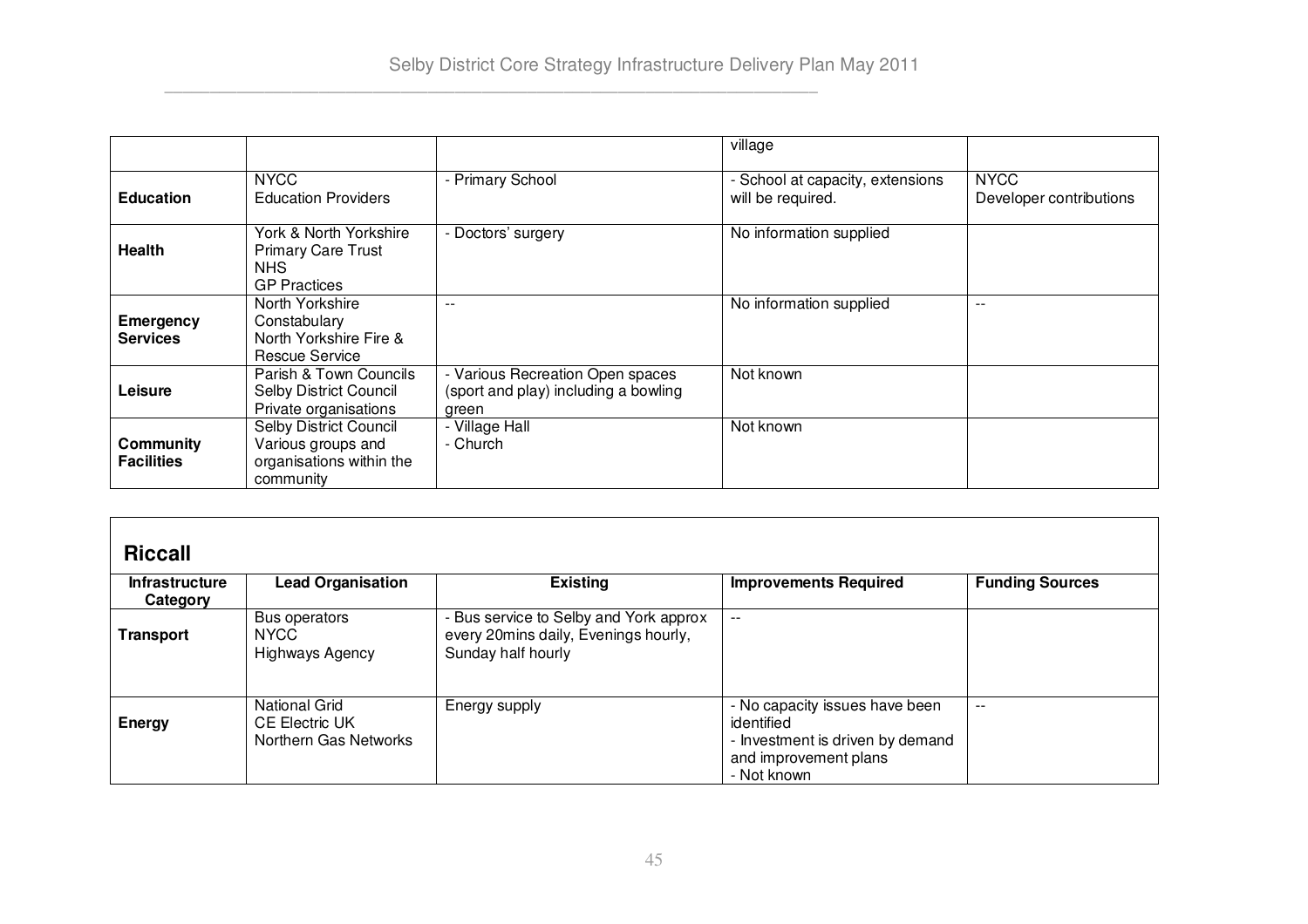|                   | Yorkshire Water               | - Water Supply                          | - Any large developments will    | Developer contributions |
|-------------------|-------------------------------|-----------------------------------------|----------------------------------|-------------------------|
| Water &           | <b>Environment Agency</b>     | - Sewerage network for foul and surface | need to be phased with           |                         |
| <b>Drainage</b>   | Internal Drainage Boards      | water.                                  | investment                       | Yorkshire Water         |
|                   |                               | - WWTW capacity at Barlby for approx    | - Known sewer capacity and       | Env Agency              |
|                   |                               | 500 additional dwellings.               | flooding issues in the village   |                         |
|                   | <b>NYCC</b>                   | - Primary School                        | - School at capacity, extensions | <b>NYCC</b>             |
| <b>Education</b>  | <b>Education Providers</b>    |                                         | required to accommodate any      |                         |
|                   |                               |                                         | additional dwellings.            | Developer contributions |
|                   | York & North Yorkshire        | - Doctors' surgery                      | No information supplied          |                         |
| <b>Health</b>     | Primary Care Trust            |                                         |                                  |                         |
|                   | <b>NHS</b>                    |                                         |                                  |                         |
|                   | <b>GP Practices</b>           |                                         |                                  |                         |
|                   | North Yorkshire               |                                         | No information supplied          |                         |
| <b>Emergency</b>  | Constabulary                  |                                         |                                  |                         |
| <b>Services</b>   | North Yorkshire Fire &        |                                         |                                  |                         |
|                   | Rescue Service                |                                         |                                  |                         |
|                   | Parish & Town Councils        | - Various Recreation Open Spaces        | Not known                        |                         |
| Leisure           | <b>Selby District Council</b> | (sport and play)                        |                                  |                         |
|                   | Private organisations         |                                         |                                  |                         |
|                   | <b>Selby District Council</b> | - 2x Church                             | Not known                        |                         |
| Community         | Various groups and            | - Village hall                          |                                  |                         |
| <b>Facilities</b> | organisations within the      | - Community Centre                      |                                  |                         |
|                   | community                     |                                         |                                  |                         |

| <b>South Milford</b>  |                          |                                             |                                        |                        |
|-----------------------|--------------------------|---------------------------------------------|----------------------------------------|------------------------|
| <b>Infrastructure</b> | <b>Lead Organisation</b> | <b>Existing</b>                             | <b>Necessary Provision</b>             | <b>Funding Sources</b> |
| Category              |                          |                                             |                                        |                        |
|                       | Network Rail             | - Rail station – direct and regular trains  | - Rail authority keen to gain funds    |                        |
| Transport             |                          | to York and Leeds with a change             | to build a car park at the station $-$ |                        |
|                       |                          | - Bus service - approx hourly 6 days a      | estimated costs excluding land =       |                        |
|                       | Bus and Rail operators   | week to Selby & Leeds (Sunday 2             | £500.000.                              |                        |
|                       | <b>NYCC</b>              | hourly) and 6 days a week $-$ hourly $-$ to | - Development to make best use         |                        |
|                       | <b>Highways Agency</b>   | Pontefract and Sherburn                     | of existing sustainable transport      |                        |
|                       |                          |                                             | infrastructure. Also demand            |                        |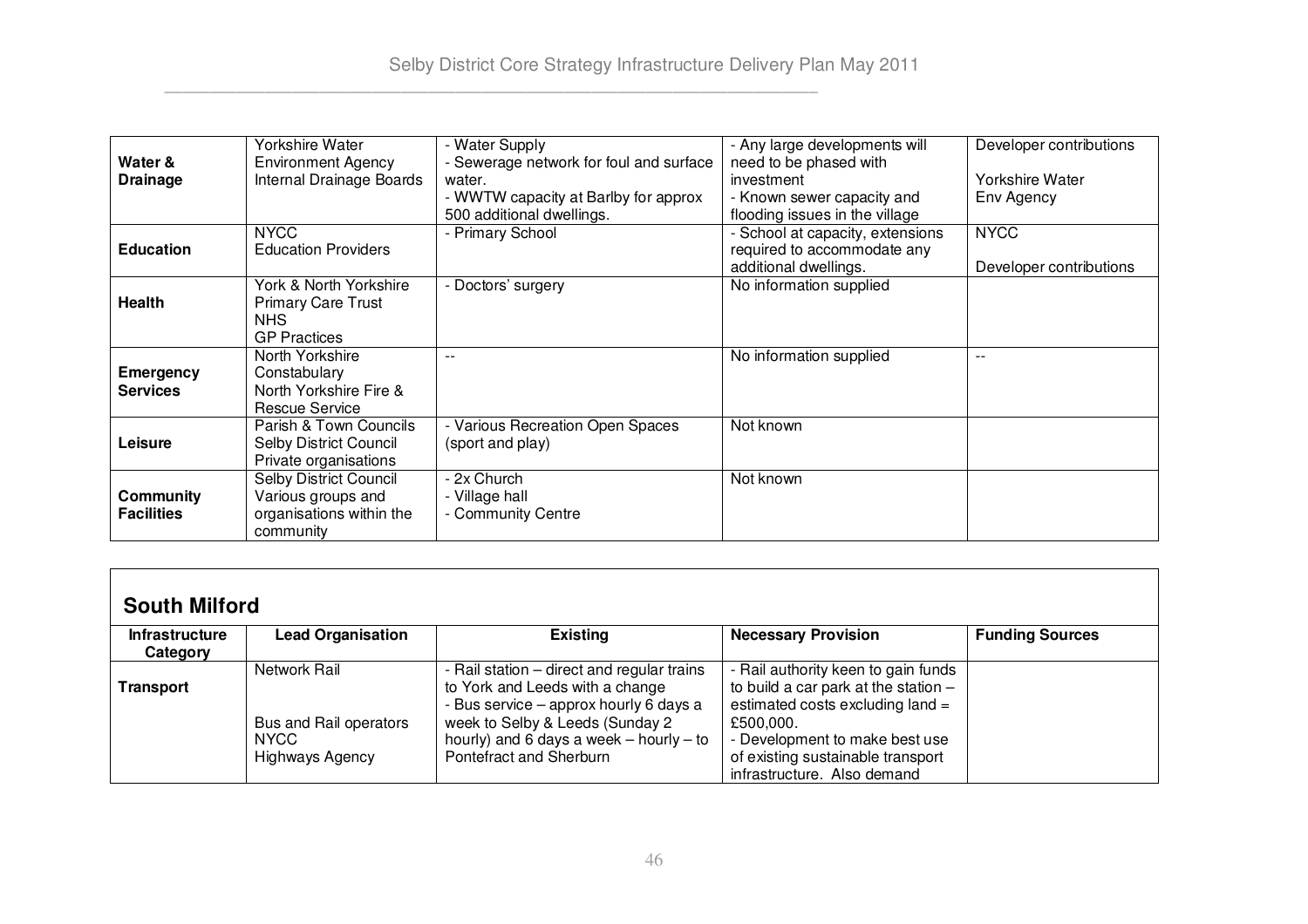|                   |                               |                                         | management measures to be        |                          |
|-------------------|-------------------------------|-----------------------------------------|----------------------------------|--------------------------|
|                   |                               | - A1                                    | incorporated in development      |                          |
|                   |                               |                                         | proposals.                       |                          |
|                   | <b>National Grid</b>          | Energy supply                           | - No capacity issues have been   | $-$                      |
| <b>Energy</b>     | <b>CE Electric UK</b>         |                                         | identified                       |                          |
|                   | Northern Gas Networks         |                                         | - Investment is driven by demand |                          |
|                   |                               |                                         | and improvement plans            |                          |
|                   |                               |                                         | - Not known                      |                          |
|                   | Yorkshire Water               | - Water Supply                          | - No surface water capacity      | <b>Yorkshire Water</b>   |
| Water &           | <b>Environment Agency</b>     | - Sewerage network for foul and surface | exists.                          |                          |
| <b>Drainage</b>   | Internal Drainage Boards      | water.                                  |                                  | Developer contributions  |
|                   |                               | - WWTW capacity at Sherburn to          |                                  |                          |
|                   |                               | accommodate reasonable growth of the    |                                  |                          |
|                   |                               | village                                 |                                  |                          |
|                   |                               |                                         |                                  |                          |
|                   | <b>NYCC</b>                   | - Primary School                        | - Current capacity for 100       | <b>NYCC</b>              |
| <b>Education</b>  | <b>Education Providers</b>    |                                         | additional dwellings.            |                          |
|                   |                               |                                         | Development beyond this will     | Developer contributions  |
|                   |                               |                                         | require extensions.              |                          |
|                   | York & North Yorkshire        | - Doctors' surgery                      | No information supplied          |                          |
| <b>Health</b>     | <b>Primary Care Trust</b>     |                                         |                                  |                          |
|                   | <b>NHS</b>                    |                                         |                                  |                          |
|                   | <b>GP Practices</b>           |                                         |                                  |                          |
|                   | North Yorkshire               |                                         | No information supplied          | $\overline{\phantom{a}}$ |
| <b>Emergency</b>  | Constabulary                  |                                         |                                  |                          |
| <b>Services</b>   | North Yorkshire Fire &        |                                         |                                  |                          |
|                   | <b>Rescue Service</b>         |                                         |                                  |                          |
|                   | Parish & Town Councils        | - Various Recreation Open Spaces        | Not known                        |                          |
| Leisure           | <b>Selby District Council</b> | (sport and play)                        |                                  |                          |
|                   | Private organisations         |                                         |                                  |                          |
|                   | Selby District Council        | - 2x Church                             | Not known                        |                          |
| Community         | Various groups and            | - Church hall                           |                                  |                          |
| <b>Facilities</b> | organisations within the      | - W.I. hall                             |                                  |                          |
|                   | community                     |                                         |                                  |                          |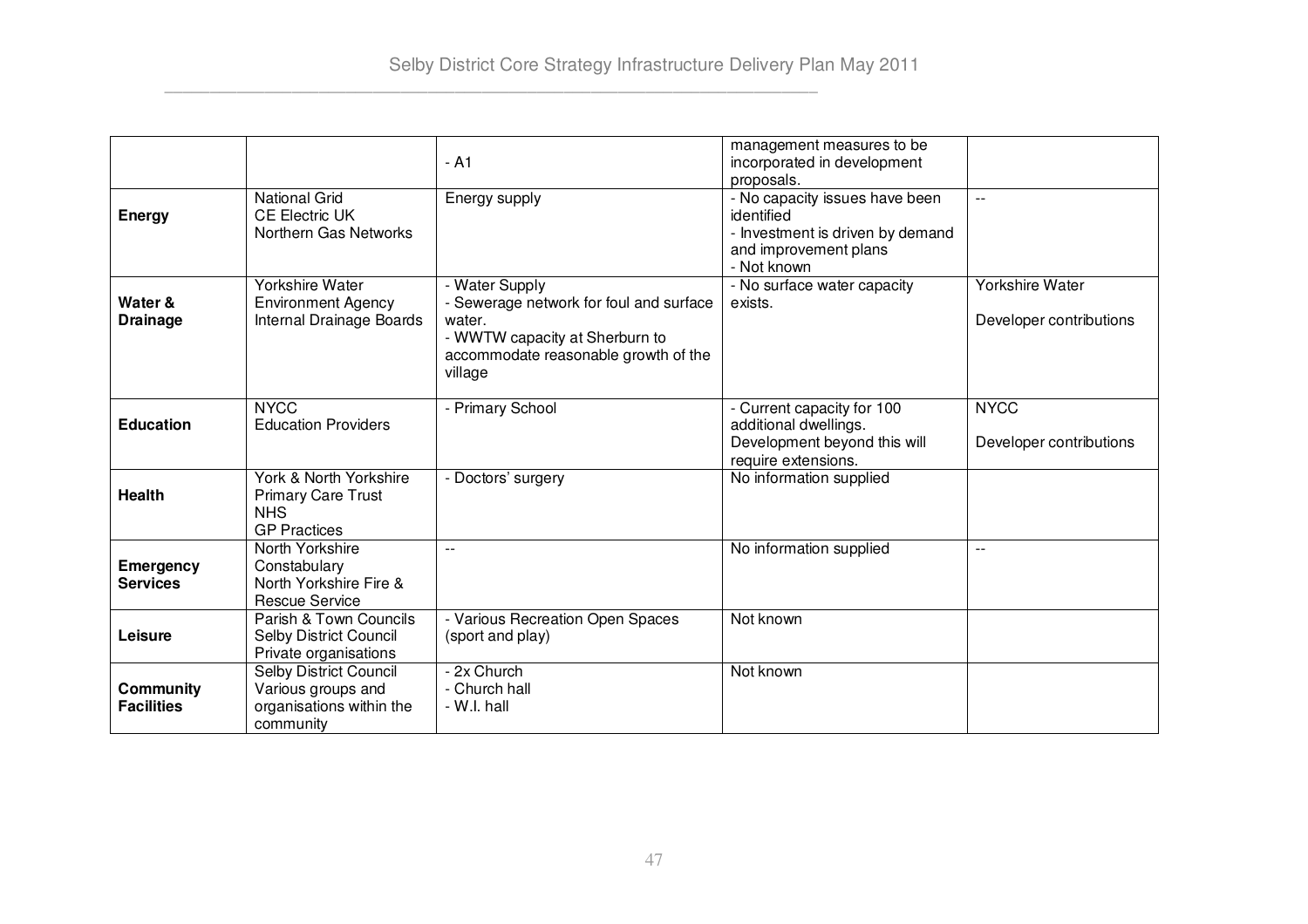$\mathsf{r}$ 

| <b>Thorpe Willoughby</b>          |                                                                                          |                                                                                                   |                                                                                                                                                                                                      |                                            |
|-----------------------------------|------------------------------------------------------------------------------------------|---------------------------------------------------------------------------------------------------|------------------------------------------------------------------------------------------------------------------------------------------------------------------------------------------------------|--------------------------------------------|
| <b>Infrastructure</b><br>Category | <b>Lead Organisation</b>                                                                 | <b>Existing</b>                                                                                   | <b>Improvements Required</b>                                                                                                                                                                         | <b>Funding Sources</b>                     |
| <b>Transport</b>                  | Bus operators<br><b>NYCC</b><br><b>Highways Agency</b>                                   | - Bus service - Bus service to Selby and<br>Leeds, hourly during the day $-$ no<br>Sunday service |                                                                                                                                                                                                      |                                            |
| <b>Energy</b>                     | <b>National Grid</b><br><b>CE Electric UK</b><br>Northern Gas Networks                   | Energy supply                                                                                     | - No capacity issues have been<br>identified<br>- Investment is driven by demand<br>and improvement plans<br>- Not known                                                                             | $-$                                        |
| Water &<br><b>Drainage</b>        | Yorkshire Water<br><b>Environment Agency</b><br>Internal Drainage Boards                 | - Water Supply<br>- Sewerage network for foul and surface<br>water.                               | - No capacity to accommodate<br>significant development -<br>development will need to be in<br>phase with investment at<br>Hambleton WWTW.<br>- No capacity to accommodate<br>foul and surface water | Yorkshire Water<br>Developer contributions |
| <b>Education</b>                  | <b>NYCC</b><br><b>Education Providers</b>                                                | - Primary school<br>- Day nursery                                                                 | - Capacity to accommodate up to<br>220 additional dwellings,<br>development beyond this will<br>require extensions.                                                                                  | <b>NYCC</b><br>Developer contributions     |
| <b>Health</b>                     | York & North Yorkshire<br><b>Primary Care Trust</b><br><b>NHS</b><br><b>GP Practices</b> | - Doctors' surgery                                                                                | No information supplied                                                                                                                                                                              |                                            |
| Emergency<br><b>Services</b>      | North Yorkshire<br>Constabulary<br>North Yorkshire Fire &<br><b>Rescue Service</b>       | $-$                                                                                               | No information supplied                                                                                                                                                                              | $-$                                        |
| Leisure                           | Parish & Town Councils<br>Selby District Council                                         | - Various Recreation Open Spaces<br>(sport and play)                                              | Not known                                                                                                                                                                                            |                                            |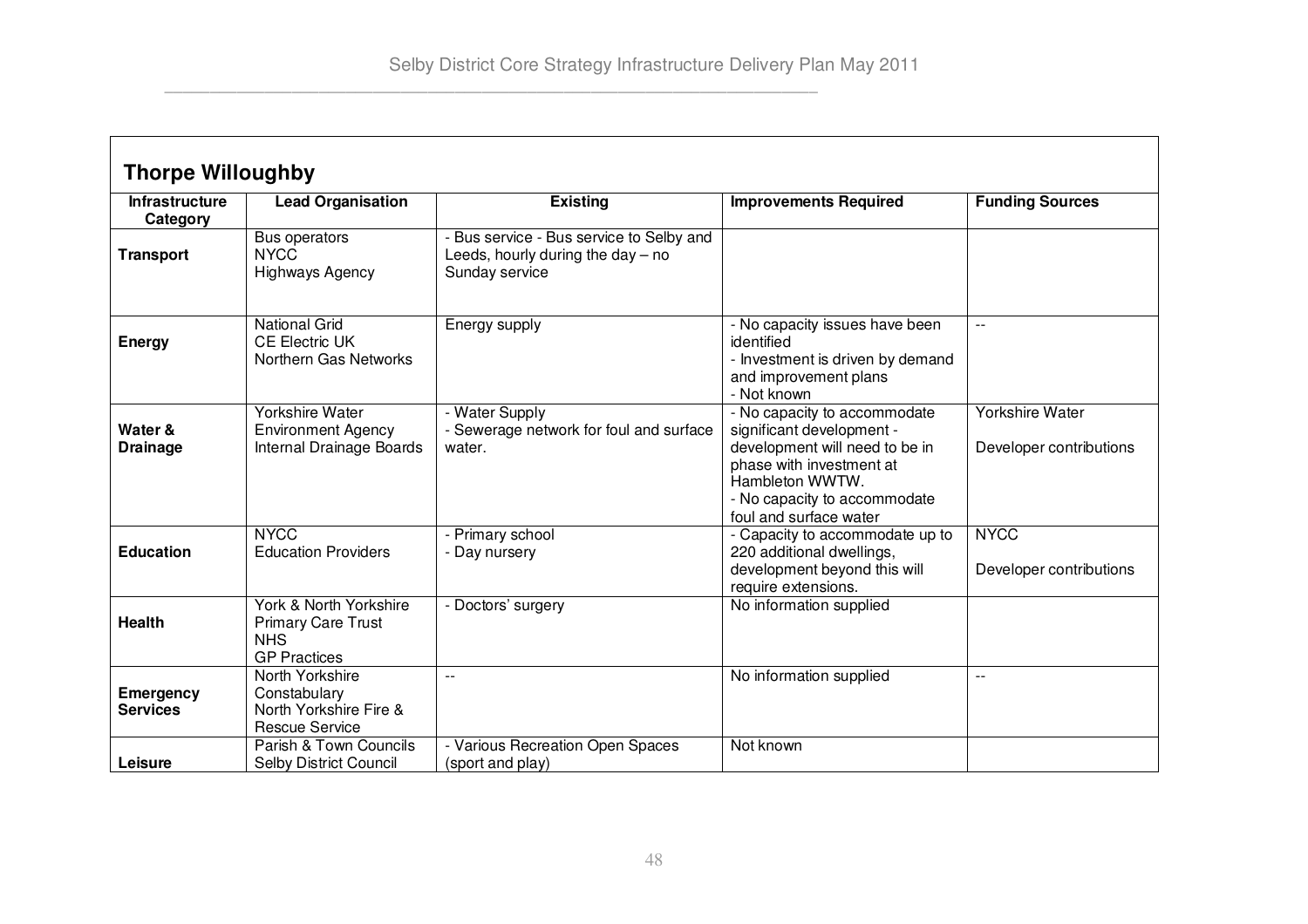|                   | Private organisations         |              |           |  |
|-------------------|-------------------------------|--------------|-----------|--|
|                   | <b>Selby District Council</b> | Church       | Not known |  |
| Community         | Various groups and            | Village hall |           |  |
| <b>Facilities</b> | organisations within the      |              |           |  |
|                   | community                     |              |           |  |

| <b>Ulleskelf</b>                  |                                                                                        |                                                                                                                                                                                          |                                                                                                                                                                                                                                                           |                                                                 |
|-----------------------------------|----------------------------------------------------------------------------------------|------------------------------------------------------------------------------------------------------------------------------------------------------------------------------------------|-----------------------------------------------------------------------------------------------------------------------------------------------------------------------------------------------------------------------------------------------------------|-----------------------------------------------------------------|
| <b>Infrastructure</b><br>Category | <b>Lead Organisation</b>                                                               | <b>Existing</b>                                                                                                                                                                          | <b>Improvements Required</b>                                                                                                                                                                                                                              | <b>Funding Sources</b>                                          |
| <b>Transport</b>                  | <b>Network Rail</b><br>Bus and Rail operators<br><b>NYCC</b><br><b>Highways Agency</b> | - Rail station - Direct service to York<br>and Leeds serving commuters<br>- Bus Services - to Pontefract,<br>Sherburn and Tadcaster approx 2<br>hourly during the day $-6$ days per week |                                                                                                                                                                                                                                                           |                                                                 |
| <b>Energy</b>                     | <b>National Grid</b><br><b>CE Electric UK</b><br>Northern Gas Networks                 |                                                                                                                                                                                          | - No capacity issues have been<br>identified<br>- Investment is driven by demand<br>and improvement plans<br>- Not known                                                                                                                                  |                                                                 |
| Water &<br><b>Drainage</b>        | Yorkshire Water<br><b>Environment Agency</b><br>Internal Drainage Boards               | - Water Supply<br>- Sewerage network for foul and surface<br>water.<br>- Flood protected to a 1:30 standard                                                                              | - No capacity to accommodate<br>new dwellings - development will<br>need to be in phase with<br>investment in Tadcaster WWTW.<br>- No capacity to accommodate<br>foul and surface water<br>New Flood Alleviation Scheme<br>would cost approx £10 million. | <b>Yorkshire Water</b><br>Env Agency<br>Developer contributions |
| <b>Education</b>                  | <b>NYCC</b><br><b>Education Providers</b>                                              | - Kirk Fenton Primary school in Church<br>Fenton                                                                                                                                         | - Primary School at capacity,<br>extensions required to<br>accommodate any additional<br>dwellings.                                                                                                                                                       | <b>NYCC</b><br>Developer contributions                          |
|                                   | York & North Yorkshire                                                                 | - Doctors' Surgery (from Sherburn                                                                                                                                                        | No information supplied                                                                                                                                                                                                                                   |                                                                 |